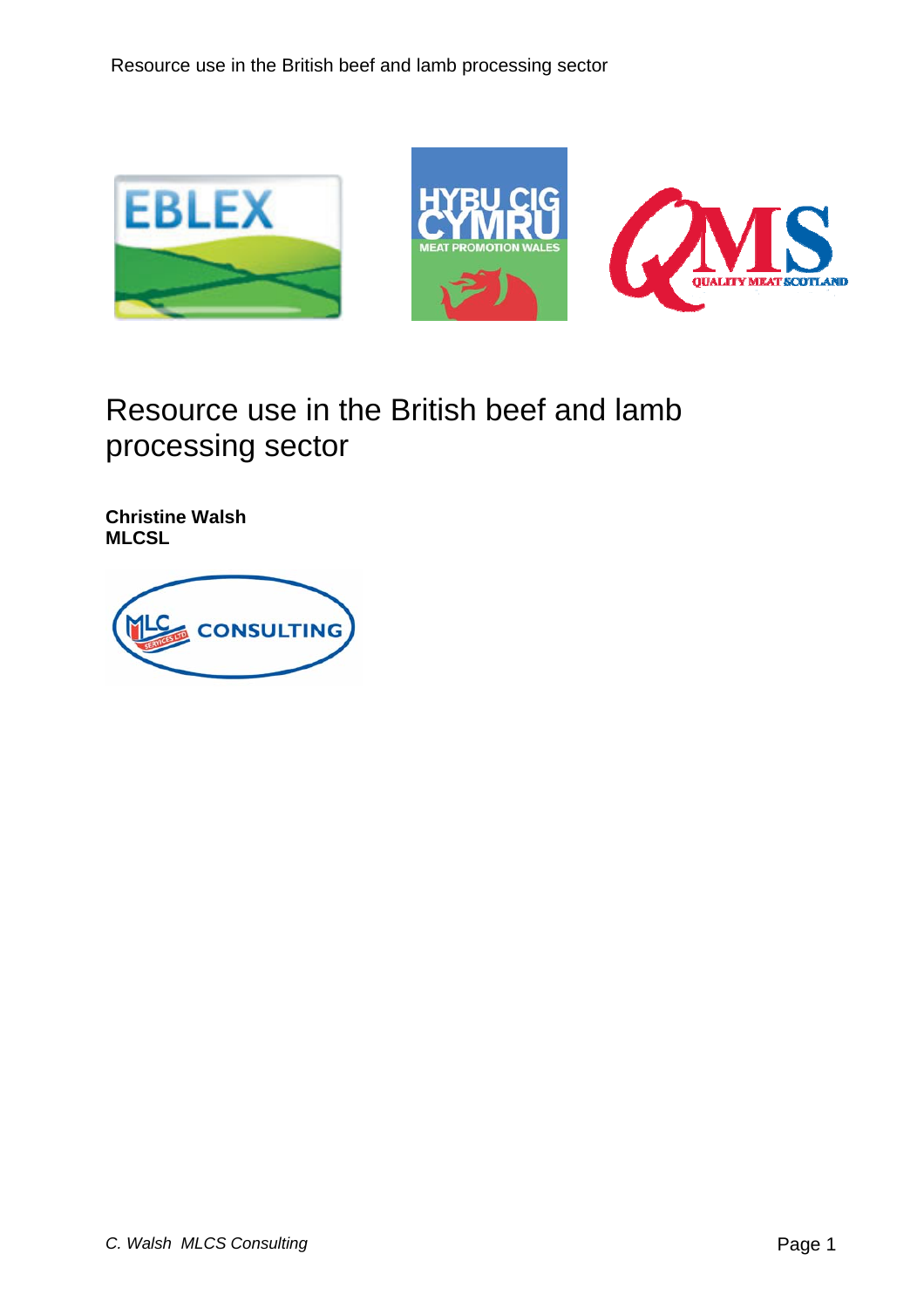## Executive Summary

#### **Background**

The British meat industry has contracted significantly since 1990, with many abattoirs, cutting plants and butcher shops closing. Although the British industry and especially the meat processing plants are not as large as their rivals elsewhere around the globe, the larger companies are expanding and consolidating and a relatively small number of the larger companies responsible for the majority of the kill and processing.

To capture the current position of energy and water usage in the industry this study was commissioned by English Beef and Lamb Executive (EBLEX), Hybu Cig Cymru-Meat Promotion Wales (HCC) and Quality Meat Scotland (QMS). These three organisations support the British meat industry and the production of high quality meat, from farm to fork through the development of a competitive and profitable supply chain. They are also committed to making the supply of meat more sustainable by assisting processors reduce their environmental impact.

# **Methodology**

The collection of information proved to be exceedingly difficult for this study. The reasons were

- There was a reluctance by some companies to confide what was perceived to be sensitive information
- Many small companies do not have this information to hand. The only way they could obtain it was to better analyse their energy and water bills which many did not have the time or resource to do.
- Few companies had a breakdown to establish where the most energy or water was used throughout the plant because very few sub-metered at point of use. Even those that did sub-meter discovered they were missing significant percentages of energy and water.

The only way it was possible to establish the amount of energy and water used for cattle and sheep slaughter was to target single species abattoirs. Most of the information was collected through the good working relationships MLCSL have throughout the industry. As a trustworthy organisation based in many abattoirs it was possible to collect information that others had struggled to obtain.

# **Yields**

It is well known that cattle carcases are getting heavier. This was apparent in the yield figures which ranged from 260 kg up to 430 kg (dressed carcase weight into the chiller) per beast. The average for Wales was approximately 320 kg, England 326 kg and Scotland 342 kg. This information is based on an average throughput tonnage from the abattoir and their kill figures.

# **Water**

On average it took on average 465 litres to slaughter a beast; this equates to approximately 1.43m<sup>3</sup> per tonne. In total from abattoir to retail pack, to produce one tonne of beef would take on average 4.2  $m^3$  of water per tonne

On average it took 51 litres to slaughter a sheep. This varied as some plants do debone some of their carcases. To totally process a tonne of sheep meat from abattoir to retail pack took 4.19  $m^3$  per tonne.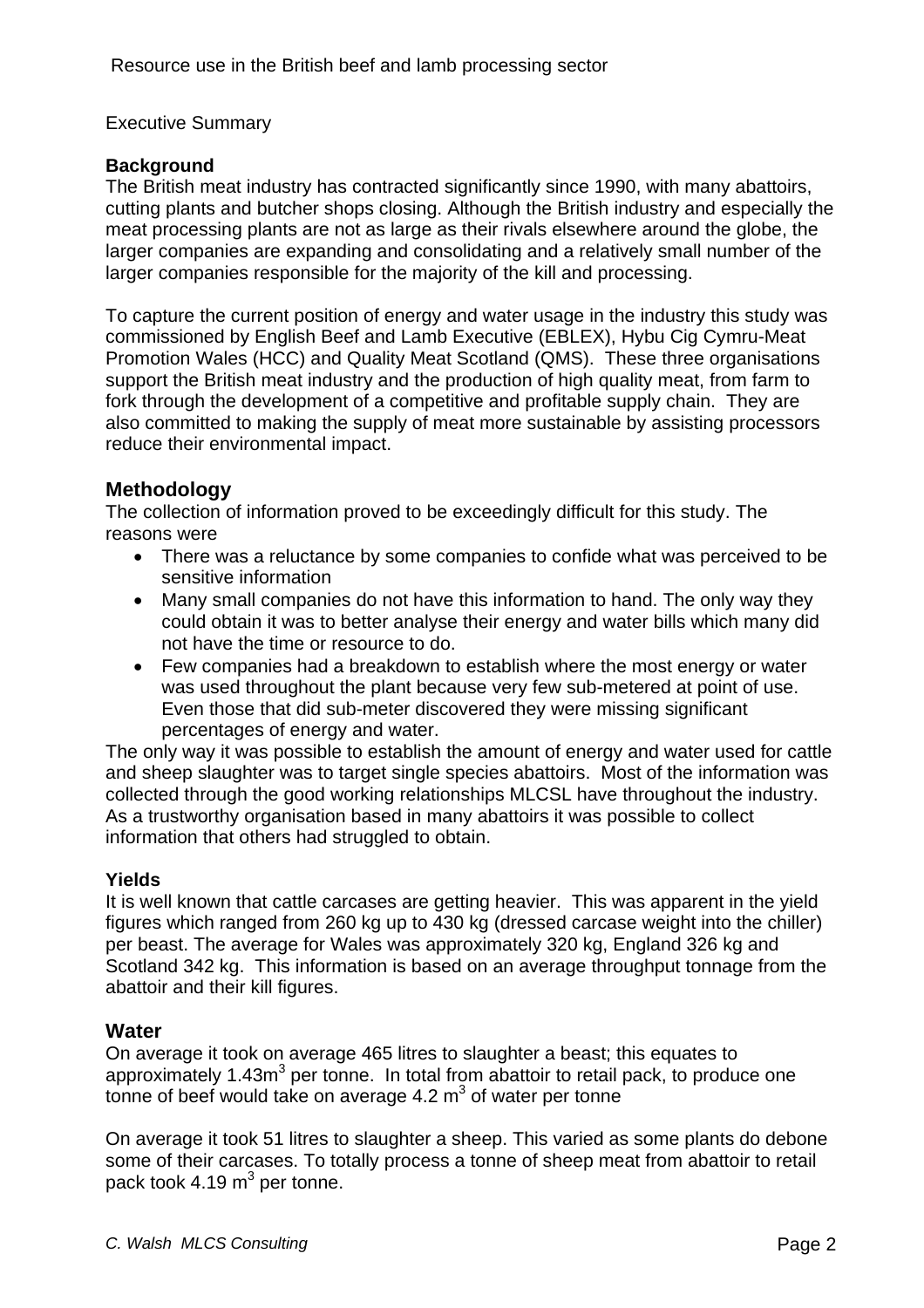#### **Effluent**

Establishing true KPIs for effluent was very difficult. A lot of plants do not sub-meter effluent therefore they rely on quarterly bills from their water company. These were on average similar to the ingoing water. Insufficient data was obtained to give a sensible average. The total average per tonne was 3.09  $\text{m}^3$  per tonne.

#### **Energy**

All the meat plants stated that their energy costs were the fourth highest cost after meat, people and packaging. However, energy is considered to be one of the key factors that determine competitive advantage between plants so it was difficult to get detailed information from many of the sites. It takes about 775 kWh to produce a tonne of beef. This is split approximately two thirds electricity and one third gas or oil. The energy per tonne varied considerably due to the type of processes within the plant..

The energy to process a tonne of sheep meat was on average 685 kWh. There was also a large variation between each of the plants with some of the very large Welsh plants having good controls and energy management systems. This is in contrast to a lot of the micro companies that were unable to give any information at all.

#### **Environmental Management.**

Managing water and energy is still in its infancy in most of the plants interviewed. If our industry were compared to the automotive industry there is still a considerable amount to be done.

Water is closely linked with energy consumption because potentially one third of the energy is used to heat the water.

Looking at this positively it is obvious that implementing an environmental management system will yield major cost reductions. There is a lot of opportunity to save money. This has been proved by the few companies who have embarked on this adventure. One company stated that by purely concentrating on their water use they are saving £20,000 per annum. Their energy costs are four times their water costs, therefore they could be looking at £80,000 by adopting similar policies.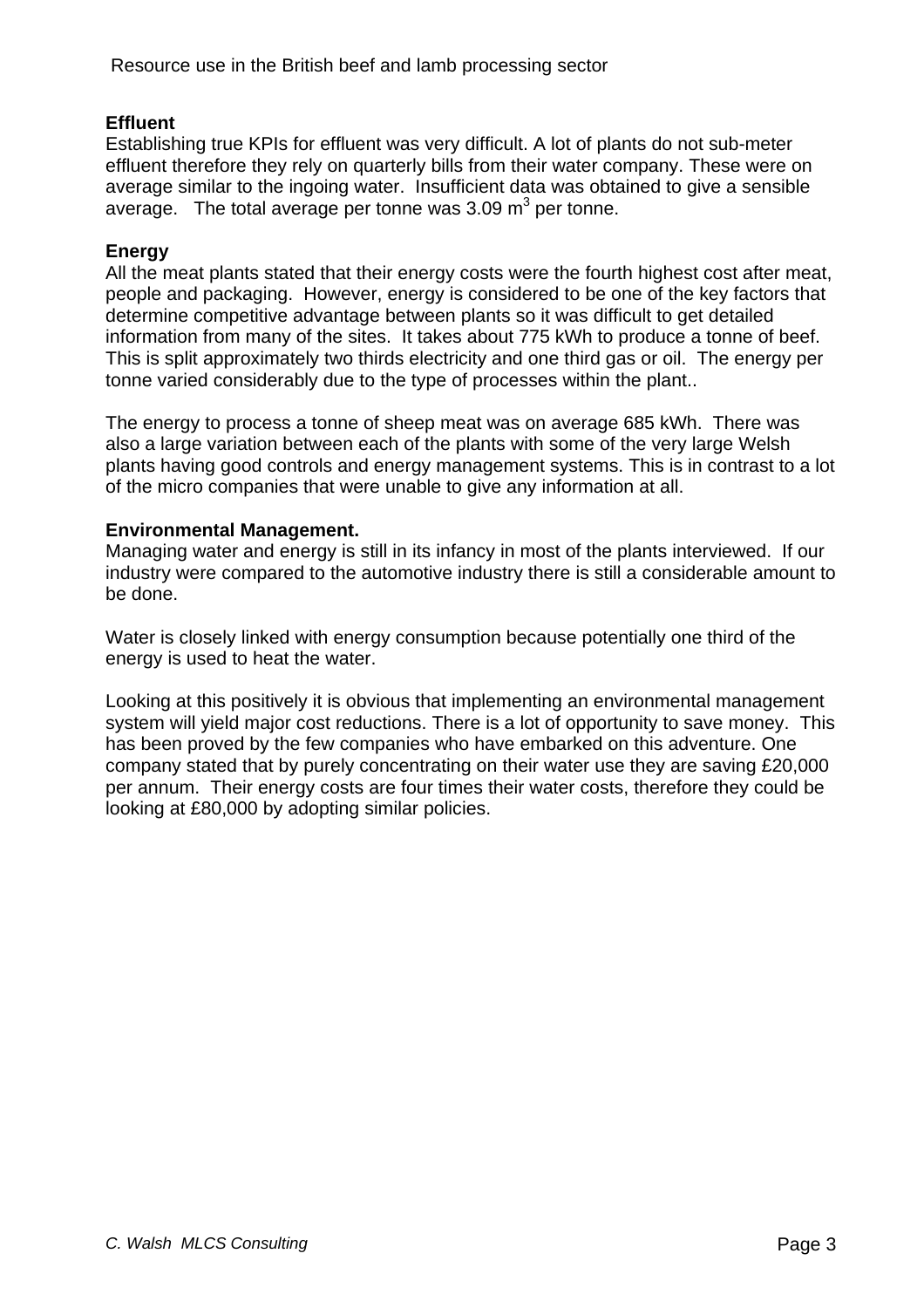# Glossary of terms

| <b>ABP</b>        | Animal by-products are categorised according to the degree of risk they<br>present                                                                                                                                                                                                                                           |
|-------------------|------------------------------------------------------------------------------------------------------------------------------------------------------------------------------------------------------------------------------------------------------------------------------------------------------------------------------|
| <b>SRM</b>        | Specified Risk Material material referred to in Annex V to Regulation (EC)<br>No 999/2001 of the European Parliament and of the Council of 22 May 2001                                                                                                                                                                       |
| Cat 1             | Category 1 material is the highest risk and includes SRM and generally goes<br>for destruction. Article 4 of Regulation (EC) 1774/2002).<br>When a lower risk category of ABPs is mixed or cross-contaminated with a<br>higher risk category the ABPs in question must be treated as the higher risk<br>category.            |
| Cat 2             | Category Two Any material that does not fall into Category 1 or 3 must be<br>treated as Category 2 material. Examples of Category 2 animal by-products<br>are digestive tract contents and manure. These pose a risk to human or<br>animal health. (Article 5 of Regulation (EC) 1774/2002).                                 |
| Cat <sub>3</sub>  | Category Three material is material which could be eaten by humans but the<br>decision has been taken that it is not going for human consumption. It is low<br>risk and goes for a wider variety of uses, including the manufacture of<br>petfood, use as foodstuffs at hunt kennels, registered kennels or maggot<br>farms. |
| <b>BMPA</b>       | <b>British Meat Processors Association</b>                                                                                                                                                                                                                                                                                   |
| <b>BAT</b>        | <b>Best Available Techniques</b>                                                                                                                                                                                                                                                                                             |
| <b>CCL</b>        | <b>Climate Change Levy</b>                                                                                                                                                                                                                                                                                                   |
| <b>CRC</b>        | <b>Carbon Reduction Commitment</b>                                                                                                                                                                                                                                                                                           |
| EA                | <b>Environment Agency</b>                                                                                                                                                                                                                                                                                                    |
| <b>GHG</b>        | Greenhouse gases                                                                                                                                                                                                                                                                                                             |
| <b>KPI</b>        | Key Performance Indicators                                                                                                                                                                                                                                                                                                   |
| <b>TSE</b>        | Transmissible Spongiform Encephalopathy                                                                                                                                                                                                                                                                                      |
| <b>BOD</b>        | <b>Biological Oxygen Demand</b>                                                                                                                                                                                                                                                                                              |
| <b>COD</b>        | <b>Chemical Oxygen Demand</b>                                                                                                                                                                                                                                                                                                |
| SS                | <b>Suspended Solids</b>                                                                                                                                                                                                                                                                                                      |
| <b>FOG</b>        | <b>Fats Oils and Greases</b>                                                                                                                                                                                                                                                                                                 |
| TDS               | <b>Total Dissolved Solids</b>                                                                                                                                                                                                                                                                                                |
| CO <sub>2</sub> e | <b>Carbon Dioxide Equivalents</b>                                                                                                                                                                                                                                                                                            |
| <b>CIP</b>        | Clean in place                                                                                                                                                                                                                                                                                                               |
| kWh               | Kilo Watt hours                                                                                                                                                                                                                                                                                                              |
| <b>LCA</b>        | Life Cycle Analysis                                                                                                                                                                                                                                                                                                          |
| <b>EMS</b>        | <b>Energy Management System</b>                                                                                                                                                                                                                                                                                              |
| <b>AHDB</b>       | Agricultural and Horticultural Development Board                                                                                                                                                                                                                                                                             |
| <b>WRAP</b>       | <b>Waste Reduction Action Programme</b>                                                                                                                                                                                                                                                                                      |
| <b>HPLV</b>       | High Pressure low volume                                                                                                                                                                                                                                                                                                     |
| <b>IPPC</b>       | <b>Integrated Pollution Prevention and Control</b>                                                                                                                                                                                                                                                                           |
| <b>CHP</b>        | <b>Combined Heat and Power</b>                                                                                                                                                                                                                                                                                               |
| <b>ECM</b>        | <b>Energy Cost Management</b>                                                                                                                                                                                                                                                                                                |
| <b>TS</b>         | <b>Total solids</b>                                                                                                                                                                                                                                                                                                          |
| <b>ECA</b>        | Enhanced Capital allowance scheme provides businesses with enhanced tax<br>relief for investments in equipment that meets published energy-saving<br>criteria.                                                                                                                                                               |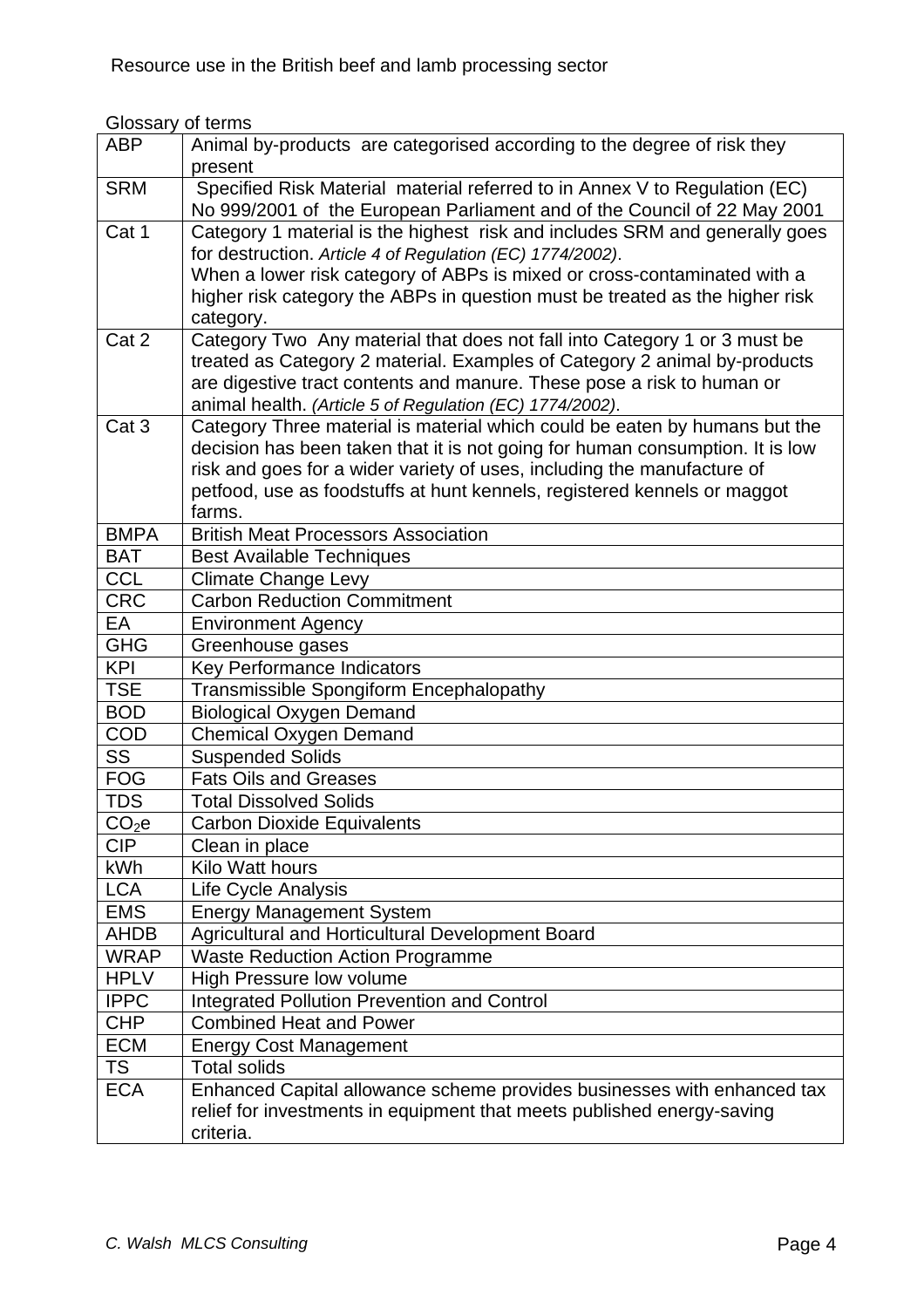# **TABLE OF CONTENTS**

| 1.0       |  |
|-----------|--|
| 1.1       |  |
| 1.2       |  |
| 2.0       |  |
| 2.1       |  |
| 2.2       |  |
| 2.3       |  |
| 2.4       |  |
| 2.5       |  |
| 2.5.1     |  |
| 2.5.2     |  |
| 2.5.3     |  |
| 2.5.4     |  |
| 2.5.5     |  |
| 2.6       |  |
| 3.0       |  |
| 3.1       |  |
| 3.2       |  |
| 3.3       |  |
| 3.3.1     |  |
| 3.4       |  |
| 3.4.1     |  |
| 3.4.2     |  |
| 3.4.3     |  |
|           |  |
| $\bullet$ |  |
|           |  |
| 3.5       |  |
| 3.5.1     |  |
| 3.5.2     |  |
| 3.5.3     |  |
| 3.5.4     |  |
| 3.6       |  |
| 3.7       |  |
| 3.8       |  |
| 3.9       |  |
| 4.0       |  |
| 4.1       |  |
| 4.1.1     |  |
| 4.2       |  |
| 5.0       |  |
| 5.1       |  |
| 5.1.1     |  |
| 5.1.2     |  |
| 5.1.3     |  |
| 6.0       |  |
|           |  |
|           |  |
|           |  |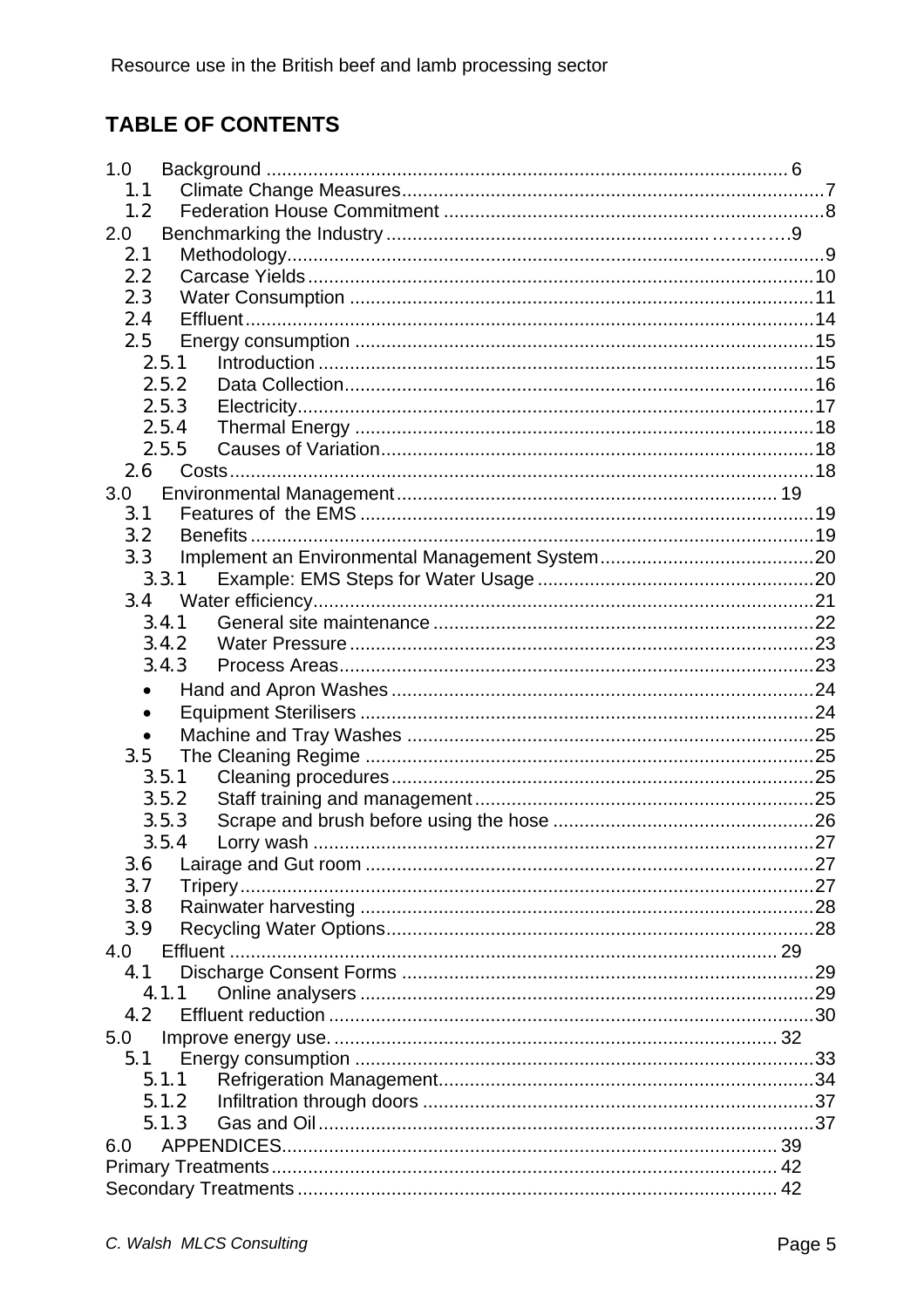# <span id="page-5-0"></span>**PART ONE DATA COLLECTION**

# **1.0 Background**

Over the last 4 years the British meat industry has undergone significant changes. Every company in the red meat supply chain is under increasing cost pressure, and must constantly improve to maintain profitability. To remain a profitable company there is a need to have control of your business. When the export market opened in 2006 it gave the industry opportunities to reduce the amount of product sent as animal by-products for rendering and enabled a lot of that product to enter the human food chain. Some of these products require a lot more energy and water to process them.

Large cutting and retail packing plants have undergone many changes too. Most plants debone carcase and vacuum pack primals for maturing and send to a large remote retail packing plant. These packing plants are purpose built to supply one or two customers only. They have or are in the process of introducing a lot of automation. No longer do these large plants use cardboard boxes to transfer products but reusable tray that need to be washed when emptied.

This is a study to investigate the energy and water usage in the British beef and lamb processing sector. It was jointly funded by the English Beef and Lamb Executive (EBLEX), Hybu Cig Cymru-Meat Promotion Wales (HCC) and Quality Meat Scotland (QMS). The aims of the research were

- To establish separate key performance indicators KPIs for energy and water use in British beef and lamb processing from the abattoir to retail pack for the majority of the kill.
- Breakdown the energy and water usages throughout the chain in as many different processes as possible
- Benchmark the findings to investigate whether there are pronounced geographical differences in the energy and water figures between Scotland, England and Wales.
- Identify the prevalence of best available techniques BAT to comply with the plants IPPCs licences.
- To research and detail recommendation that could be used by all meat plants to improve their environmental performance

The first part of this report details the findings of the industry survey and benchmarks for water use and effluent management and energy use (electricity, gas, oil) for cattle and sheep slaughtering and processing from abattoir through to retail packing plant.. The BMPA and many processors from England, Scotland and Wales have contributed to the data.

 The second part details procedures to manage, and reduce the amount of water and energy consumed. It also gives advice and many tips of opportunities in different areas of the plant to make savings.

Energy and water reduction are at the forefront of many company minds currently due to a number of government initiatives which are gathering pace and using both financial and regulatory powers to reduce consumption. Coupled with increasing costs for the purchase of these resources there will be increasing costs for their usage too. The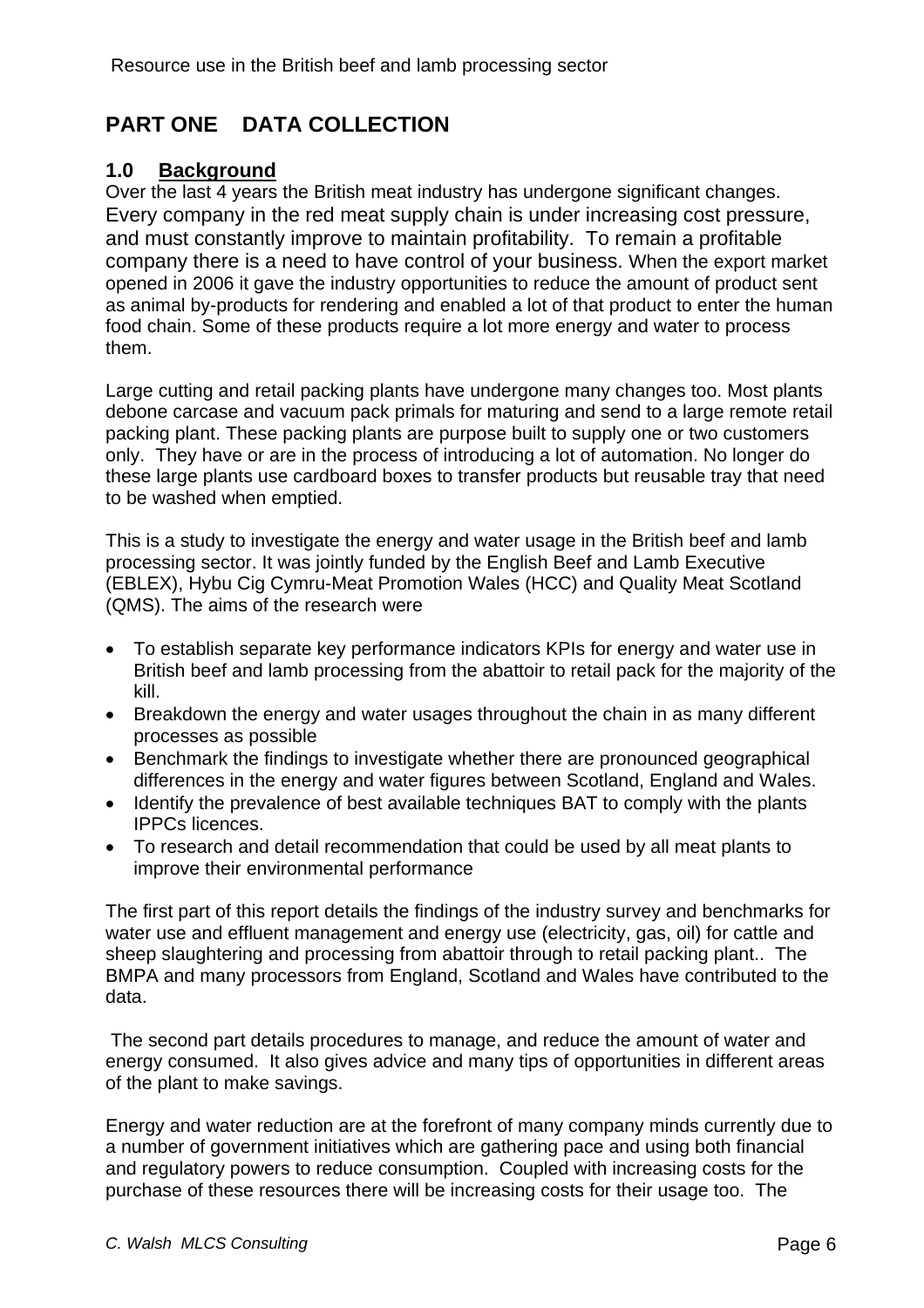<span id="page-6-0"></span>carbon reduction commitment will mean that companies will pay for the amount of carbon they generate which should mean that they will start investigating greener energy. The Environment Agency (EA) is also increasing pressure to clean up effluent which will mean rising costs for dirty water leaving these companies.

# **1.1 Climate Change Measures**

In April 2008 as part of the range of measures designed to help the UK meet its legally binding commitment to reduce greenhouse gas (GHG) emissions the government introduced a climate change levy. It is effectively a tax on energy, chargeable to industry on consumption of electricity, gas and fuel used for lighting, heating and power. Climate change agreements were available to all food and drink businesses and gave an 80% discount on the climate change levy as long as additional  $CO<sub>2</sub>$  reduction targets are met. Approximately 200 plants from Scotland, Wales and England signed up for the climate change levy using the British Meat Processors Association (BMPA) scheme. This comprised of the larger and medium sized abattoirs, cutting plants and retail packing plants. This scheme has now saved these member sites over £2 million of levy.

In 2008 the UK Climate Change Act introduced a legally binding target of an 80% cut in greenhouse gas emissions against 1990 levels by 2050. That target is for emissions from production across all sectors of the economy. The UK and other countries are aiming to reduce the GHG emissions associated with their consumption. This consumption approach excludes emissions associated with products that are produced in the UK for export but includes those associated with products and service produced in other countries and then imported. On a consumption basis research by the Food Climate Research Network puts food related emissions at 18% of the UK's total footprint with livestock products accounting for 8% of the total or 43% of food related emissions.

The CCL scheme was closed in October 2009 however existing members are able to continue to claim discount until April 2013 when they will have to move to the new Carbon Reduction Commitment (CRC) scheme. A new initiative, the Carbon Reduction Commitment CRC energy efficiency scheme, started in April 2010, which enforces all businesses in the United Kingdom that use more 6000MWh of electricity to register with the EA. This is in preparation for a carbon emission pricing scheme aimed at capping total emissions and incentivising reduction. Only the larger meat companies and those with multiple sites are affected by the CRC. However if they are already signed up to the CCL it will only begin to affect them after April 2013. Up until then they will need to fill out the CRC documents and make their return to the EA.

Companies not covered by the CCLA and which qualify for the CRC scheme have already started to purchase allowances for each tonne of  $CO<sub>2</sub>$  emitted (1 tonne of  $CO<sub>2</sub>$  = 1 allowance).. During the 3 first years they will pay £12 for one allowance. After the 3 first years (2013), a cap will be introduced on the total number of allowances available. There will be an annual sale of allowances by auction, increasing the cost of carbon. This will put tremendous pressure on the industry as not only will they be paying for their energy (gas oil and electricity), they will have to bid in the open market for that carbon that energy generates which will significantly increase their costs.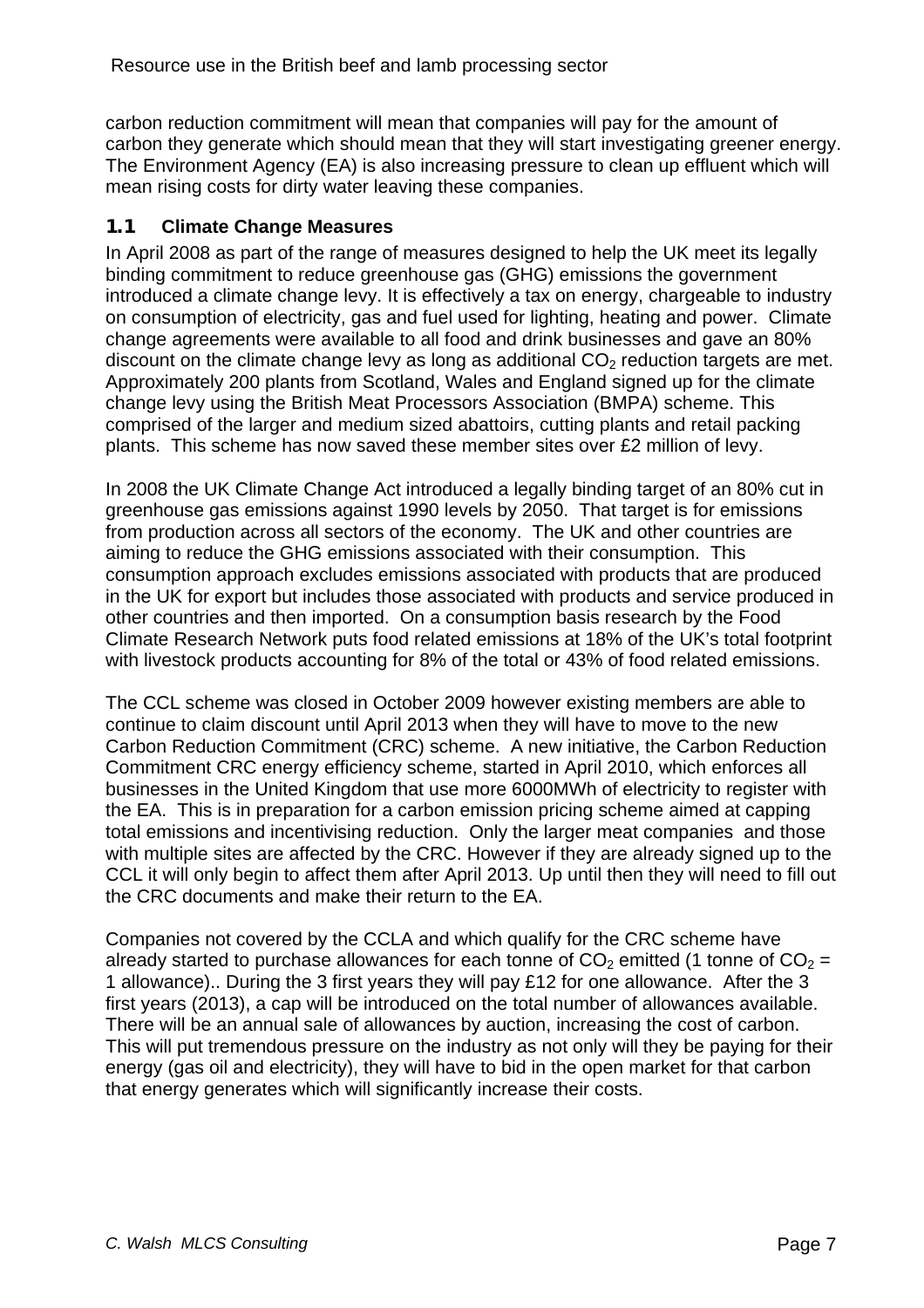## <span id="page-7-0"></span>**1.2 Federation House Commitment**

The Federation House Commitment (FHC) is a voluntary agreement under which signatories contribute to a food and drink industry target to reduce its water usage by 20% by 2020 against a 2007 baseline. WRAP are responsible for working with signatories to achieve the target and extend the coverage within the food and drink sector. While the FHC potentially covers the fresh meat sector only the Cranswick Food Group and the RWM Food Group are current signatories.

Even over the last 4 the British meat industry has undergone significant changes in the way many large abattoirs operate. When the export market opened in 2006 it gave the industry opportunities to reduce the amount of product sent as animal by-products for rendering and enabled a lot of that product to enter the human food chain. Some of these products were edible co-products which needed further processing before they were suitable for human consumption. This further processing required a lot of extra water and energy and put pressure on the effluent loads.

Large cutting and retail packing plants have undergone many changes too. Most plants debone carcase and vacuum pack primals for maturing and send to a large remote retail packing plant. These packing plants are purpose built to supply one or two customers only. They have or are in the process of introducing a lot of automation. No longer do these large plants use cardboard boxes to transfer products but reusable tray that need to be washed when emptied.

These changes mean that companies do not send for rendering or discard as much product or packaging, they do use significantly more water and energy. The other issue is whether they record all these extra sales.

As an example: Slaughter and dress a 600 kilo heifer the new weight would be about 318 kg. If the abattoir were to harvest the heart, skirt, liver, cheek meat, kidneys, stomachs, edible fats, hooves aorta, paddy wack, tongue, tail, lungs, oesophagus, trachea, and some soft bones they would gain another 40 kg that would go for human consumption How does an abattoir reconcile these weights? Using our example for water and energy

If an abattoir and cutting plant used 600 litres of water per head that could be 1.7  $m^3$  per tonne for an abattoir and cutting plant that harvested the above products or it could be 2.3  $\text{m}^3$  per tonne if they sent most of this product to the renderers.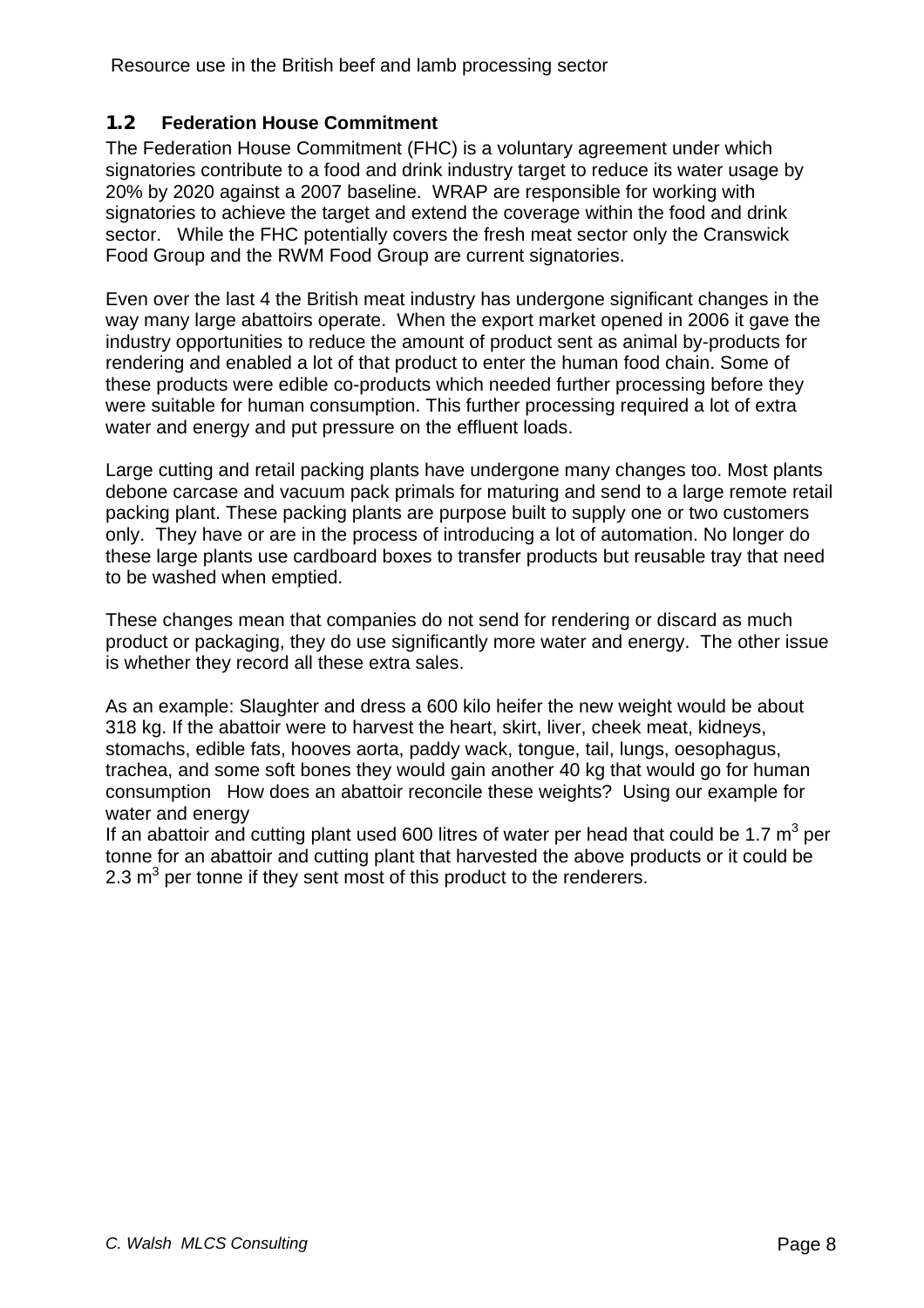# <span id="page-8-0"></span>**2.0 Benchmarking the Industry**

A mix of data is used from three different sources:

- 1. BMPA allowed us to see an anonymous list of energy usage and tonnage output from their members for cattle and sheep plants
- 2. Face to face interviews to see around the operations and investigate what was actually happening and capture good and bad practices. Telephone interviews were also used to understand which processes occurred at which establishments.
- 3. EA data was also used for England and Wales and the Scottish Environmental Protection Agency (SEPA).

| <b>Table 1</b> Detailed information was collected from a mix of British meat plants performing different |  |  |
|----------------------------------------------------------------------------------------------------------|--|--|
| operation within the supply chain.                                                                       |  |  |

|               | Abattoir       | Abattoir and<br>cutting plant | Abattoir, cutting<br>plant and retail<br>packing plant | Cutting<br>plant | <b>Retail Pack</b> |
|---------------|----------------|-------------------------------|--------------------------------------------------------|------------------|--------------------|
| <b>CATTLE</b> |                |                               |                                                        |                  |                    |
| England       | 1              | 8                             | $\overline{2}$                                         |                  |                    |
| Scotland      | 1              | $\overline{2}$                |                                                        | 1                |                    |
| Wales         |                | No cattle only plant in Wales |                                                        |                  |                    |
|               |                |                               |                                                        |                  |                    |
| <b>SHEEP</b>  |                |                               |                                                        |                  |                    |
| England       | 1              | $\overline{2}$                |                                                        |                  |                    |
| Scotland      |                |                               |                                                        |                  |                    |
| Wales         |                |                               | 1                                                      |                  |                    |
|               |                |                               |                                                        |                  |                    |
| <b>MIXED</b>  |                |                               |                                                        |                  |                    |
| England       |                | $\overline{2}$                |                                                        |                  | $\overline{2}$     |
| Scotland      | 3              |                               | 1                                                      | $\overline{2}$   |                    |
| <b>Wales</b>  | 1              | 1                             | $\overline{2}$                                         | $\overline{2}$   | 1                  |
|               |                |                               |                                                        |                  |                    |
| <b>TOTAL</b>  |                |                               |                                                        |                  |                    |
| England       | $\mathbf 1$    | 12                            | $\overline{2}$                                         |                  | $\overline{2}$     |
| Scotland      | 1              | $\overline{2}$                | 1                                                      | 3                |                    |
| <b>Wales</b>  | $\overline{0}$ | $\overline{0}$                | 3                                                      | 3                | 1                  |

# **2.1 Methodology**

Data was collected from 31 plants: abattoirs, cutting plants and retail packing plants from the large and medium sized beef and lamb slaughterers. Every effort was made to ensure that over 50% of the kill and pack of beef and lamb from each country was covered. In Wales it was not possible to collect data for any "cattle only" plants as none existed. Similarly in Scotland we were unable to get data from any "sheep only" company (they do exist however data capture was poor).

Enough plants have been sampled and sufficient detailed information has been obtained to enable the following cattle and sheep benchmarks to be established for Great Britain: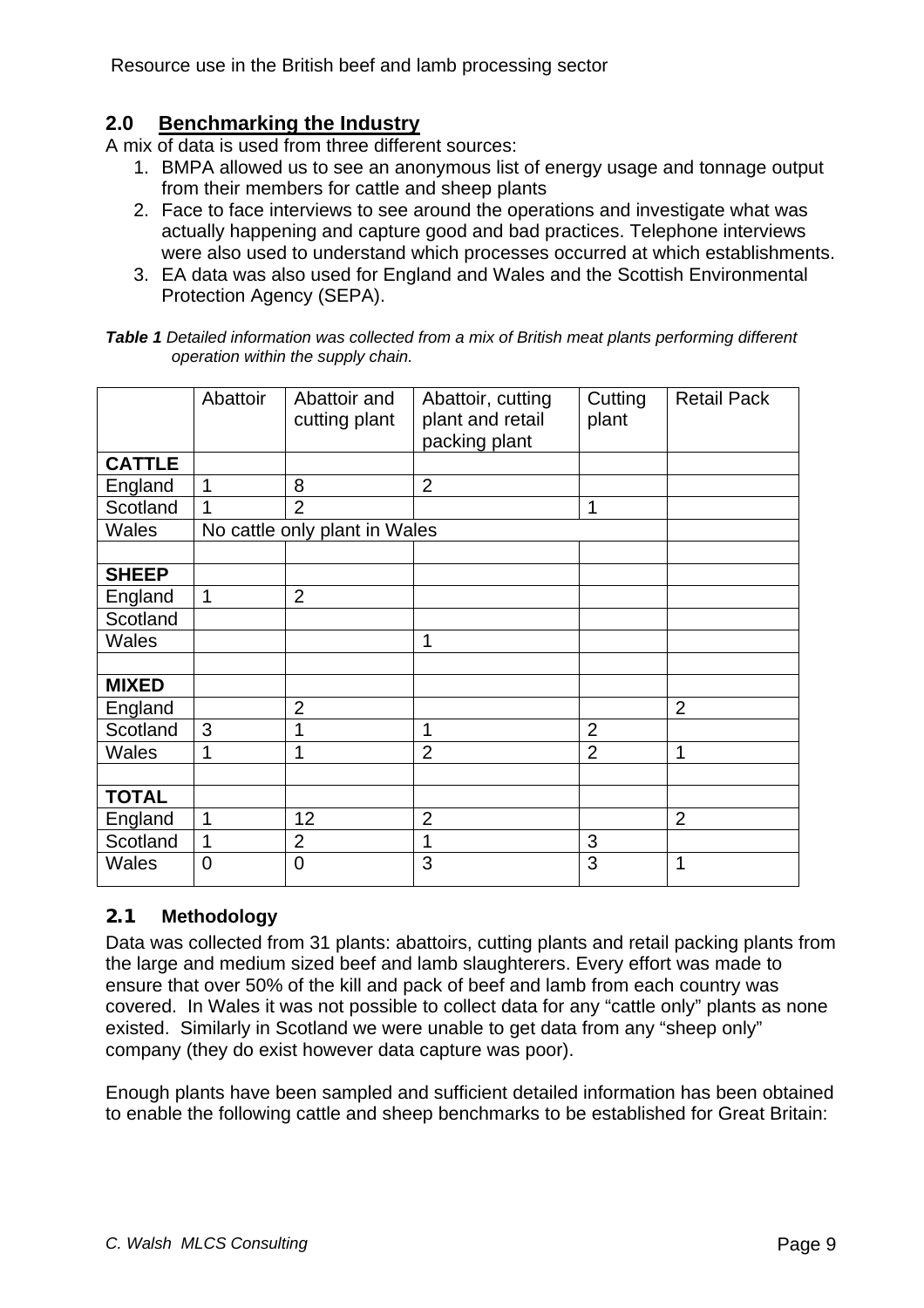- <span id="page-9-0"></span>1. Carcase Yields broken down for England, Scotland and Wales
- 2. Total Water Consumption for the whole process from slaughter to retail pack broken down into cattle (England and Scotland) sheep (England and Wales) measured in  $m^3$  per tonne.
- 3. British performance figures for cattle and sheep different processes throughout the supply chain The three main processes that produce approximately 80% of all meat are:
	- a. The abattoir slaughters and chill carcases
	- b. the boning hall debones carcases, cuts and vacuum packs primals and stores the primals for aging
	- c. The retail packing hall processes the primals and rewraps in packs ready for supermarket shelves.

 It was not possible to obtain sufficient further breakdowns to enable us to make a statistical valid geographical breakdown for each process.

- 4. Total effluent
- 5. Energy Consumption
	- a. Abattoir
	- b. Boning Hall
	- c. Retail Packing

#### **2.2 Carcase Yields**

This measure is what the abattoirs reported to be their output tonnage, the output tonnage can include the output of other edible products as well as the carcases so may include liver tripe cheek meat etc.. It is a simple calculation based on output tonnage divided by number of cattle or sheep. The carcase weights will be affected by the incoming weights as well as the breeds of animals.

Some of the reasons for variation would be due to:

- 1. Sex steers, heifers, young bulls, bulls and dairy cows. Dairy cows are normally the lightest then heifers, (about 30kg less than ) young bulls and steers and finally bulls.
- 2. How much of the  $5<sup>th</sup>$  quarter the abattoir is harvesting, the more offal the higher the output tonnage.
- 3. Geographical variability Scotland's cattle were heavier than those from England and Wales. There is little difference seen in sheep weights however when you talk to the abattoirs they explain there are a lot of cross border transfers.
- 4. Condemnations when carcases have been condemned, it does not get included in the output tonnage figures.

These are potential reasons and no research was done to get the detail as this is considered by the abattoirs to be extremely confidential.

|        | Average<br><b>Abattoir</b><br><b>Deadweight</b><br>(kg) | <b>England</b><br>(kg) | <b>Scotland</b><br>(kg) | <b>Wales</b><br>(kg) | <b>Deboning</b><br>(kg) |
|--------|---------------------------------------------------------|------------------------|-------------------------|----------------------|-------------------------|
| Cattle | 331                                                     | 326                    | 342                     | 320                  | 272                     |
| Sheep  | 18                                                      | 19                     |                         | 18                   | No Info                 |

*Table 2 Carcase Yield across the Britain using data collected from this study*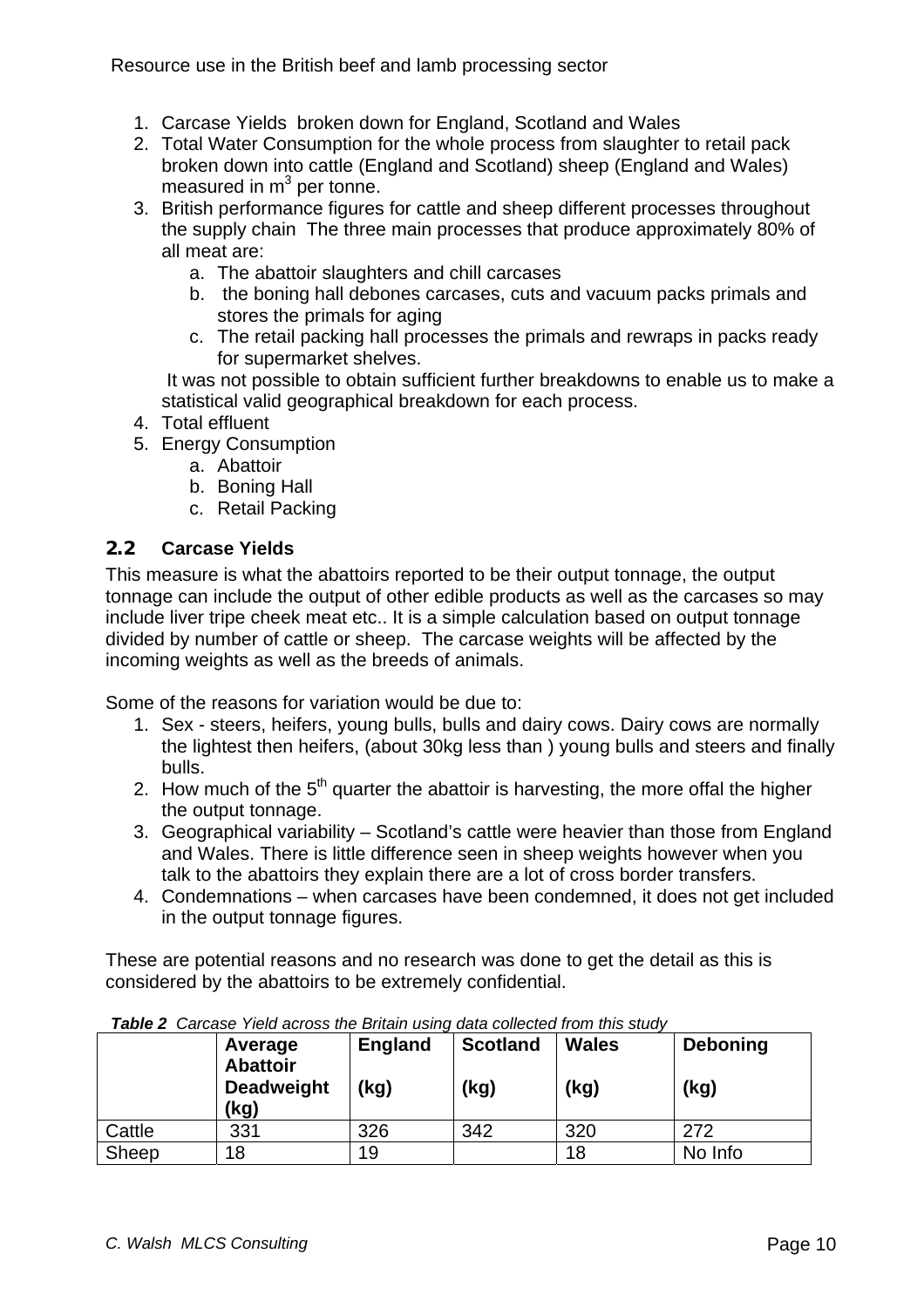# <span id="page-10-0"></span>**2.3 Water Consumption**

The food industry is a major water user. According to DEFRA (Food Industry Sustainability Strategy, 2007) the UK food and drink processing consumed 307 million  $m<sup>3</sup>$  of water, more than other sectors of the economy but less than half that used by agriculture. Meat processing is not a heavy user of water compared with dairies or the drinks industry; however according to the EA water consumption and effluent are the most significant environmental impacts of meat processing and thereby for resource management.

Water consumption in any meat factory is dependent upon the amount of floor area used, as well as the management practices.

| <b>Sector</b>       | Water use millions $m3$ (tonnes) per year |
|---------------------|-------------------------------------------|
|                     |                                           |
| <b>Dairies</b>      | 39.0                                      |
| <b>Breweries</b>    | 35.2                                      |
| <b>Soft Drinks</b>  | 27.5                                      |
| <b>Distilleries</b> | 25.9                                      |
| Meat                | 7.2                                       |

*Table3 : Water usage by industry type* 

Source: Defra 2007

The majority of the companies participating in this research obtain their water from the public supply. Only 2 companies made use of bore-holes as the main source though some companies relied on boreholes to top up the mains supply where licenses are granted. Bore-hole water may not be potable but instead usable for functions like yard or vehicle washing.

Factors which will increase water usage in the abattoir are certain value-adding activities such as processing cattle and sheep stomachs into tripes which requires a lot of hot water and processing sheep intestines into an intermediate sausage casing product called a runner which requires a lot of cold or hot water depending on much the intestine is processed.

All meat companies including abattoirs must comply with Meat Hygiene standards in accordance with legislation under 853/2004. These standards necessitate the use of large quantities of potable water, for almost all washing and rinsing operations. All process floor areas need to be washed clean at least once a day. Water is used for watering and washing livestock, rinsing the carcases, and cleaning the lairage, process equipment and work areas. Containment of infectious diseases is extremely important to the industry, and transport vehicles are washed upon site entry and exit.

These hygiene standards limit the extent to which water usage can be reduced; however improvements are possible as certain areas do not require potable water to be used.

This study estimates that the UK Beef and Lamb industry uses four million  $m^3$  per year in the animal slaughtering, cutting process and retail packing process. This seems to be significantly higher than has been estimated by the WRAP project; however the data set for this study is twice as large. The issues with this estimate are the quantity of carcase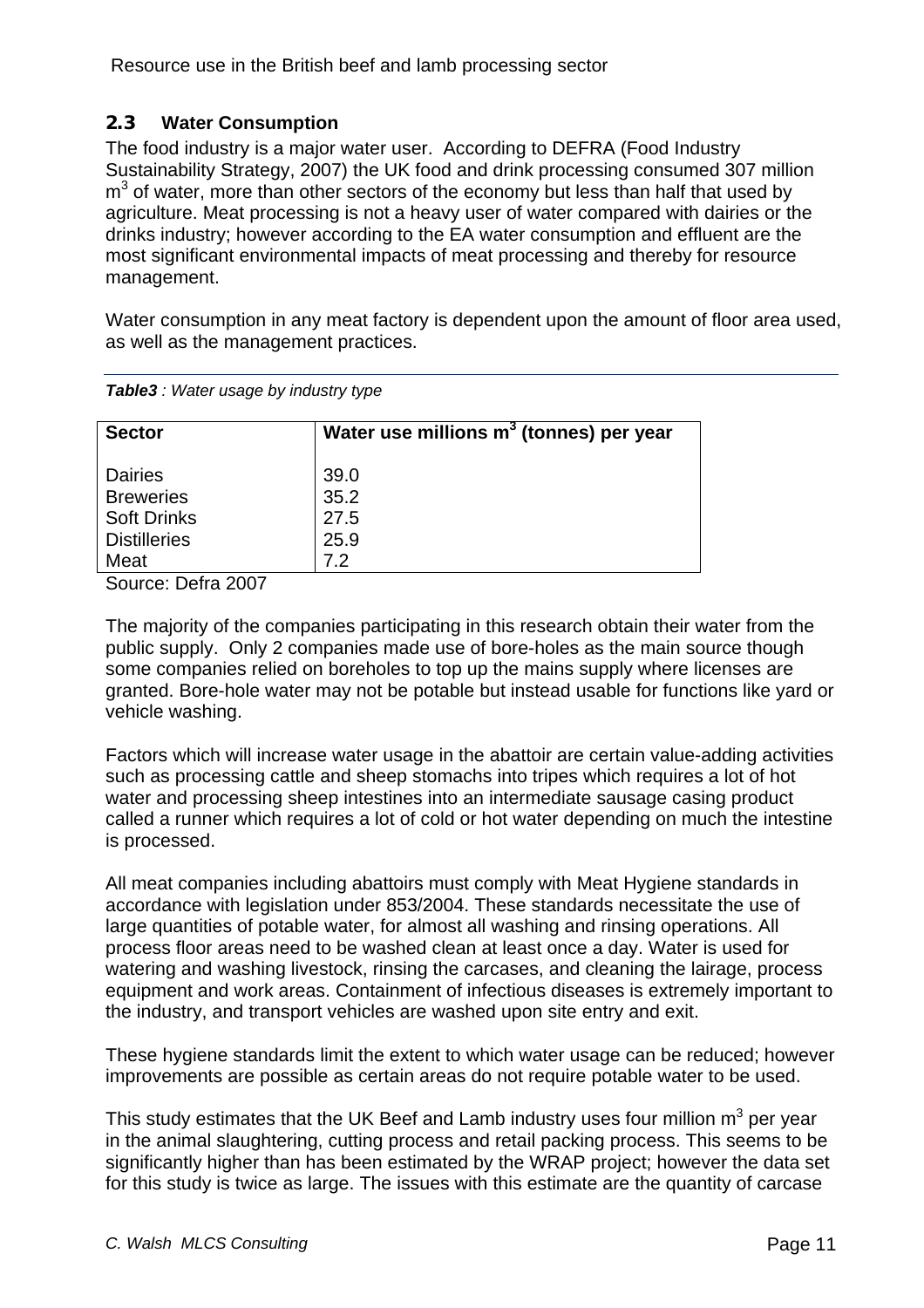lamb that is exported and how much imported lamb needs to be retailed packed. The table below shows water usage in the processing beef and lamb. The data are all derived from the research and adjusted onto a national basis.

| Water usage for the beef process supply chain broken into Scotland and England<br>Table 4 |              |              |                |                |                  |
|-------------------------------------------------------------------------------------------|--------------|--------------|----------------|----------------|------------------|
| <b>Species</b>                                                                            | <b>Water</b> | Average      | <b>Minimum</b> | <b>Maximum</b> | <b>Water and</b> |
|                                                                                           | usage per    | <b>Water</b> | <b>Water</b>   | <b>Water</b>   | <b>Effluent</b>  |
|                                                                                           | head         | usage        | usage          | usage          | discharges       |
|                                                                                           | (litres)     | $(m^3/t)$    | $(m^3/t)$      | $(m^3/t)$      | $(m^3/t)$        |
| Cattle                                                                                    | 464 **       | 1.43         | 0.93           | 1.98           | 1.28             |
| Slaughter                                                                                 |              |              |                |                |                  |
| <b>Cattle Cutting</b>                                                                     |              | 1.43         | 0.45           | 2.2            |                  |
| plant                                                                                     |              |              |                |                |                  |
| (11) English                                                                              | 966          | 2.81         | 1.75           | 3.96           |                  |
| Abattoir                                                                                  |              |              |                |                |                  |
| /cutting plant                                                                            |              |              |                |                |                  |
| (3)                                                                                       | 917          | 2.69         | 1.75           | 3.11           |                  |
| <b>Scottish</b>                                                                           |              |              |                |                |                  |
| Abattoir                                                                                  |              |              |                |                |                  |
| /cutting plant                                                                            |              |              |                |                |                  |
| <b>Retail Pack</b>                                                                        |              | 1.34         | 0.56           | 3.85           |                  |
|                                                                                           |              |              |                |                |                  |
| <b>Cattle Total</b>                                                                       |              | 4.2          | 1.75           | 7.9            | $3.09 - 3.94$    |
| Usage                                                                                     |              |              |                |                |                  |
|                                                                                           |              |              |                |                |                  |

|  | <b>Table 5</b> Water usage for sheep processing in England and Wales |
|--|----------------------------------------------------------------------|
|  |                                                                      |

| <b>Species</b>                                      | Water usage<br>(average<br>litres per<br>head?) | Average<br>water<br>usage<br>$(m^3/t)$ | <b>Minimum</b><br>water<br>usage<br>$(m^3/t)$ | <b>Maximum</b><br>Water<br>usage<br>$(m^3/t)$ | <b>Water and</b><br><b>Effluent</b><br>discharges<br>$(m^3/t)$ |
|-----------------------------------------------------|-------------------------------------------------|----------------------------------------|-----------------------------------------------|-----------------------------------------------|----------------------------------------------------------------|
| <b>English</b><br>Sheep<br>Slaughter<br>and cutting | 56.                                             | 3.11                                   | 1.67                                          | 3.90                                          | 2.06                                                           |
| Welsh<br>Sheep<br>Slaughter<br>and cutting          | 45                                              | $2.48**$                               | 1.54                                          | 3.41                                          | 2.06                                                           |
| Retail<br><b>Packing</b><br><b>Plant</b>            |                                                 | 1.34                                   | 0.56                                          | 3.85                                          |                                                                |
| <b>Sheep</b><br>Total<br><b>Usage</b>               |                                                 | 4.19                                   | 3.77                                          | 11.16                                         | 5.15                                                           |

*Notes: These figures represent some of the larger abattoirs actively working on water reduction*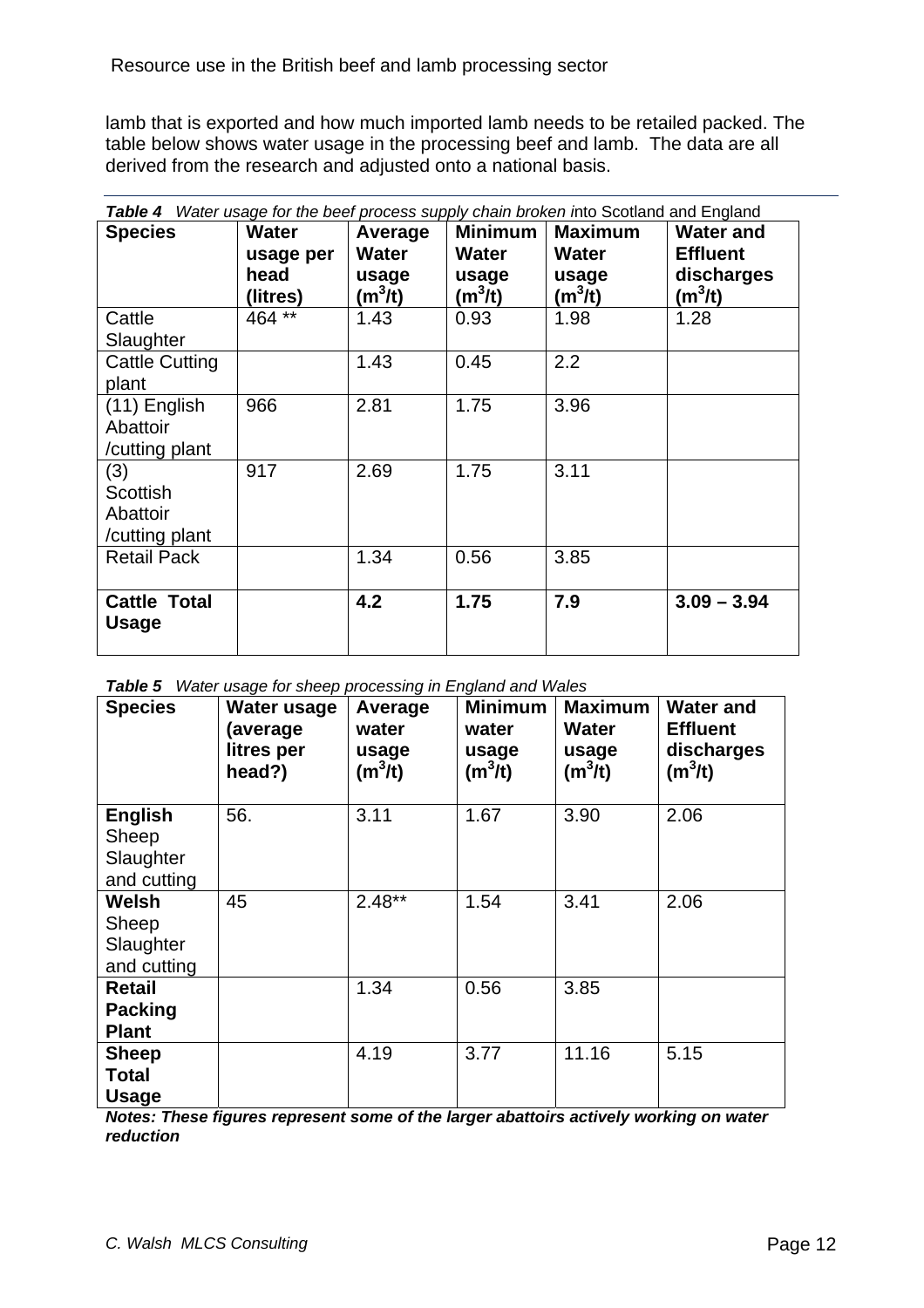| Mixed species $UK$ only recorded as $m^3$ per tonne |  |                                        |                                               |                                                      |                                                                |
|-----------------------------------------------------|--|----------------------------------------|-----------------------------------------------|------------------------------------------------------|----------------------------------------------------------------|
|                                                     |  | Average<br>water<br>usage<br>$(m^3/t)$ | <b>Minimum</b><br>water<br>usage<br>$(m^3/t)$ | <b>Maximum</b><br><b>Water</b><br>usage<br>$(m^3/t)$ | <b>Water and</b><br><b>Effluent</b><br>discharges<br>$(m^3/t)$ |
| Cattle &<br>Lamb                                    |  | 4.74                                   | 2.33                                          | 7.44                                                 | Insufficient<br>data                                           |

|       | Table 6 Water usage for plants processing both cattle and sheep for the whole of Britain |  |
|-------|------------------------------------------------------------------------------------------|--|
| - - - |                                                                                          |  |

*Included in the mixed species plant data are some of the smaller plants only beginning to monitor water usage* 

Water consumption is highly dependent on:

- The layout and floor area of individual slaughterhouses, including lairages and yards
- Management practices including the rapid response to fixing leaks
- Gut room processing and management
	- o Stomach emptying, washing and tripe polishing
	- o Runner processing (runners are the intestines of sheep which when processed become sausage casings).
	- o Hoof wash
- Dressing, carcase cooling and the degree of automation
- Lorry washing controls
- Water recycling
- Effluent management

A lot of participants monitored by total cost over a period (monthly, quarterly and annually), rather than  $m^3$ , and so are only aware of their consumption from utility bills.

Most large multi-site companies monitor water usage by plant only, i.e. they tend not to sub-meter the water or energy by area. The same is true for multi-species plants which meant that it is not possible to split water usage accurately by species. There are only a handful of plants that participated in the survey which practice any form of sub-metering within a plant – though a number said they aspire to do this. All of the companies that did manage their water consumption weekly by quantity were able to demonstrate considerable savings over the last few years. Those that monitored water usage and/or had sub-meters fitted by process area had made substantial cost savings through monitoring and targeting programmes. One company quoted savings greater than £10,000 per year.

The main cost in relation to water will be in the treatment of effluent before it leaves the plant, which could be up to double mains water supply charges.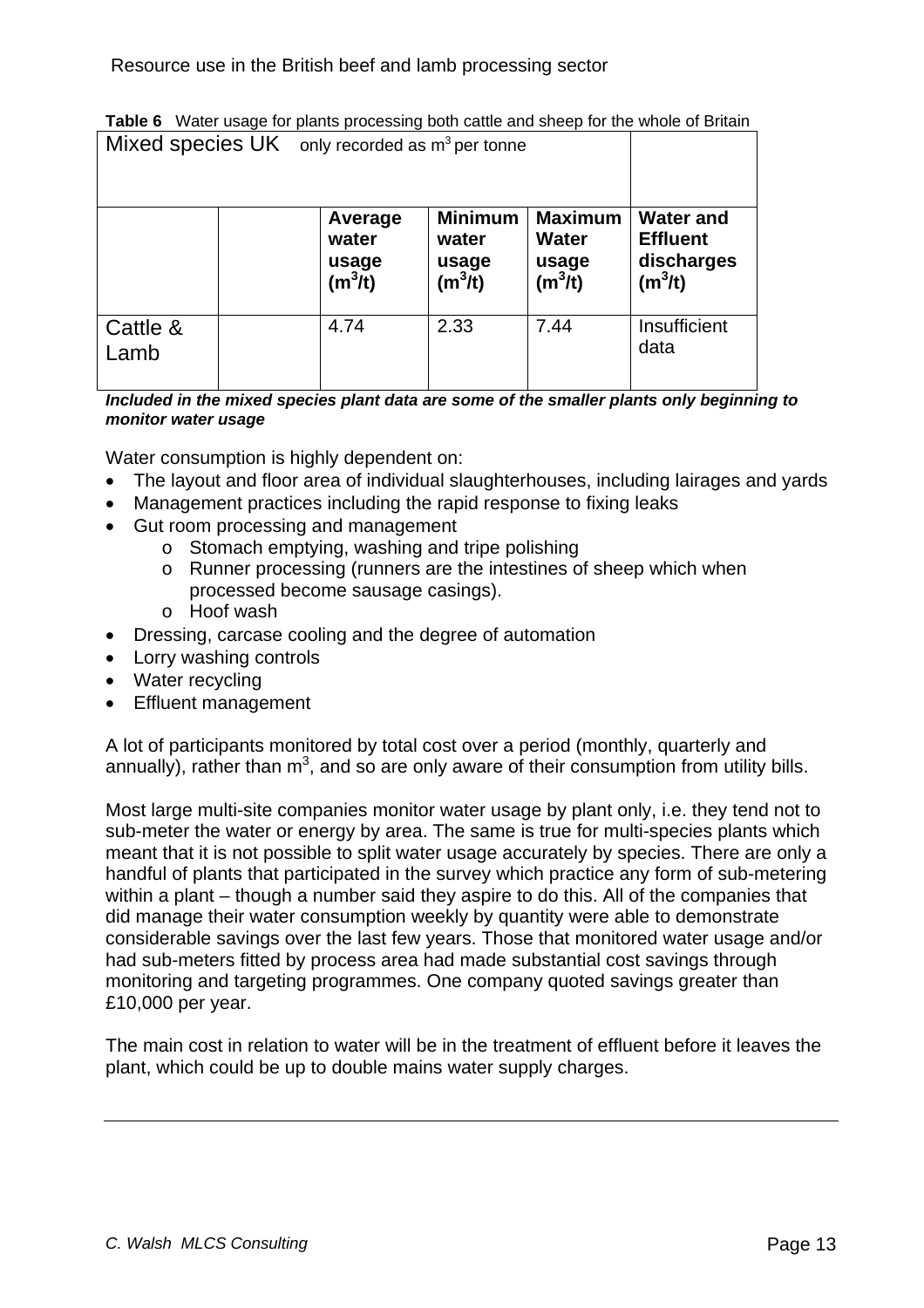# <span id="page-13-0"></span>**2.4 Effluent**

Abattoir effluent comprises of a mixture of water, blood, faeces, urine and wash water. In certain cases effluent can be discharged direct to sewer however most abattoirs are required or prefer to pre-treat the effluent as this will reduce their trade effluent costs and improve their environmental standing. The water companies use the Mogden formula to calculate the charges to industry for the conveyance and treatment of their effluents discharged to sewer. The effluent invoice details a number of coefficients relating to volume, Chemical Oxygen Demand (COD) and suspended solids (SS) discharged to sewer. By taking control of these factors and reducing them an abattoir can reduce what it pays in effluent charges.

According to the EA around half of the permitted installations have no on-site effluent treatment plant, and discharge effluent to foul sewer after basic screening only; a finding with which this survey broadly concurs. Other sites are unable to either treat or discharge and have to get their effluent collected in large tankers at considerable expense.

One of the surprising findings was that although a few abattoirs are actively managing the incoming water, very few seem to be reviewing their out-going water. This is apparent by the fact that few monitor the flow, were able to report on effluent figures and BOD, COD and SS. It may be the case that this information is highly confidential however anecdotal evidence would suggest that the information was only collected in the IPPC registered plants. Other abattoirs stated that their effluent was requested "dirty" as this helped the water authority balance the incoming effluent. Obtaining realistic figure for this study was difficult. It tended to be the larger more efficient plants who had information and this will show the effluent per tonne in a very favourable position.

- The plants that reported their effluent tended to be recyclying water.
- The plants tended to use and contol their water usage thereby decreasing their effluent.
- No plants were able to give COD, BOD or SS for the year.

A few plants did give effluent data which was actually more than their incoming water because they allowed rainwater escape into the effluent drains.

Total effluent discharged by abattoirs amounted to 5,807,283 $m<sup>3</sup>$  per year of which poultry accounts for 32%, cattle for 28%, pigs for 23% and lamb for 17%.

A big difference exists in water intake per animal between abattoirs. Some abattoirs have good primary and secondary effluent treatment methods, which enable them to reduce the amount of mains water they use as they are able to re-use their cleaned "effluent" for less sensitive areas such as lairage, lorry washes and yard cleaning. Other abattoirs have effluent that is 5-10% more than their usage which means they are allowing the rainwater go down the effluent drains thereby increasing their costs.

On-site effluent treatment offers opportunities to recycle treated water for some cleaning activities, which will reduce water consumption. The contamination of waste water can be minimised by collecting by-products and waste as close to the source as possible, and by preventing their contact with water. Minimising the water use in slaughter and carcase dressing can also reduce the actual contaminant load, by reducing the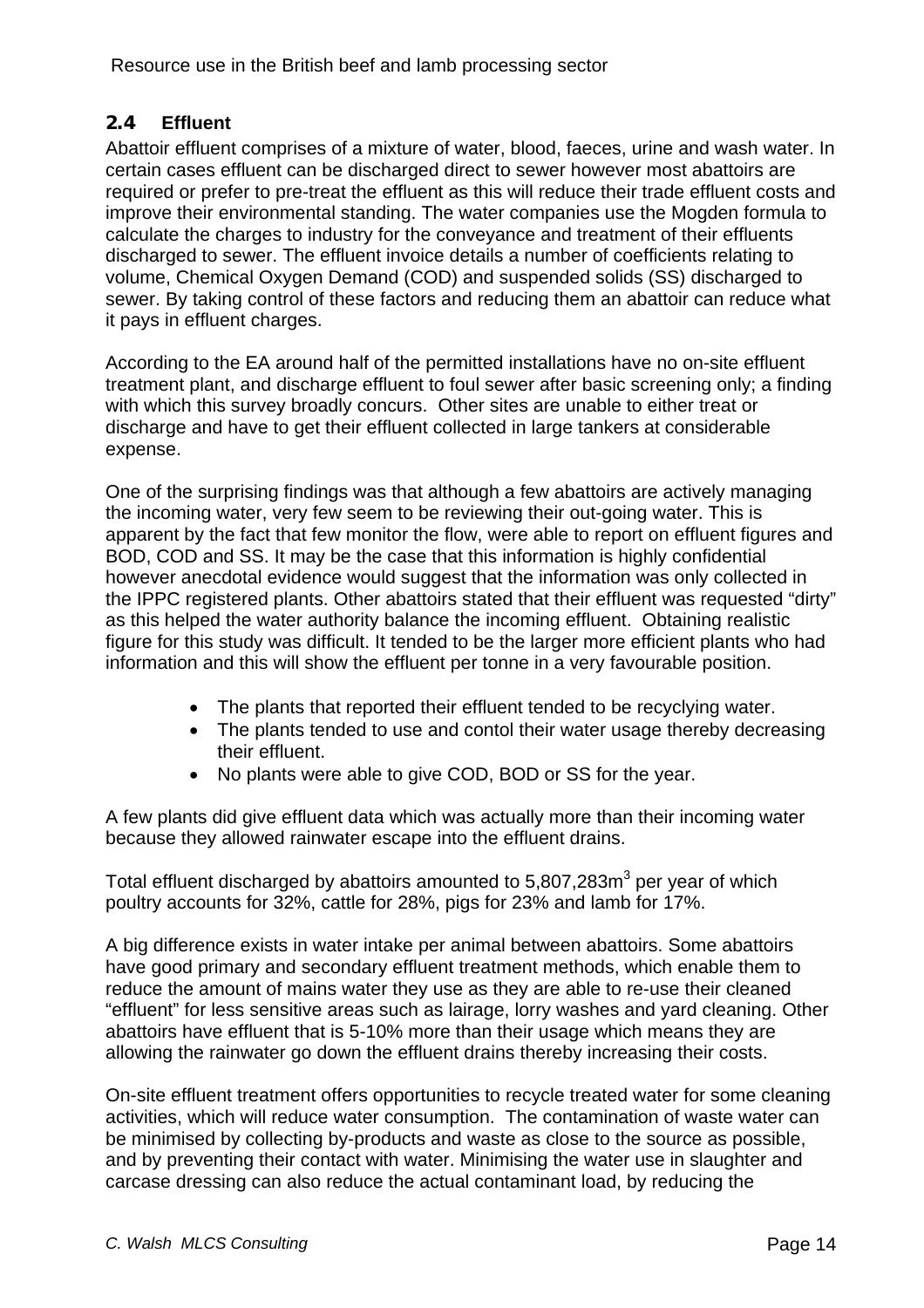<span id="page-14-0"></span>opportunities for the entrainment of organic matter such as fat or faeces. If by-products are entrained in water, the opportunities for their re-use are limited.

Some of the larger abattoirs have installed biological treatment plants that convert soluble and colloidal materials into bio-solids. These are usually activated sludge plants and can be high-rate or conventionally loaded plants preceded by sedimentation or dissolved air flotation (DAF), or extended aeration plants or oxidation ditches treating screened effluent. Bio-solids produced by the treatment plant may be dewatered prior to land spreading as soil conditioner or digested to yield biogas.

# **2.5 Energy consumption**

### **2.5.1 Introduction**

Approximately 20–50% of total energy consumed by abattoirs and cutting plants is provided by thermal energy from the combustion of fuels in on-site boilers. On average, it was about two thirds electricity and one third gas or oil. Thermal energy is used to heat water for cleaning, knife sterilisation, washing tripe, heating, blood drying and rendering. Rendering was only found at three sites. These sites rendered their fat and other category 3 product to produce either an edible oil or one suitable for biodiesel raw material. The remaining 50 - 80% of energy is provided by electricity, which is used for operating equipment in the slaughter and boning areas, for by-product processing, and for refrigeration and compressed air. Typical ranges for the energy consumption are 105-240 kW per tonne of hot standard carcass weight. This would normally include chilling the carcase and in plants where the energy consumption is higher it is assumed that further activities, such as electrical stimulation, rapid chill and processing edible co-products.

Energy is an area where substantial savings can be made almost immediately with no capital investment, through simple housekeeping efforts and good management. Additional savings can be made through the use of more energy efficient equipment and heat recovery systems.

Another point to note about energy is the amount of carbon produced per Kilowatt is dependent on the source of energy used. Energy produced using natural gas produces less carbon than oil which produces less than electricity.

Certain types of energy are carbon free. Renewable energy produces no carbon and if excess energy is generated, and could be sold to the national grid, carbon credits could be gained. None of the plants interviewed had any form of renewable energy. However they all had significant roof space which could be ideal for solar panelling. Some plants were also situated in exposed areas which may be ideal locations for installing a wind turbine. Investigating and developing opportunities to install renewable energy generators including anaerobic digestion are currently not on the radar of most plants. This is a growing area with the government giving incentives to establish new sources of energy. This is currently an opportunity that will be extremely important when the CRC scheme really takes off. It is the author's opinion that opportunities exist should the meat industry start partnering up with some of their suppliers, customers and effluent companies and start processing their wastes.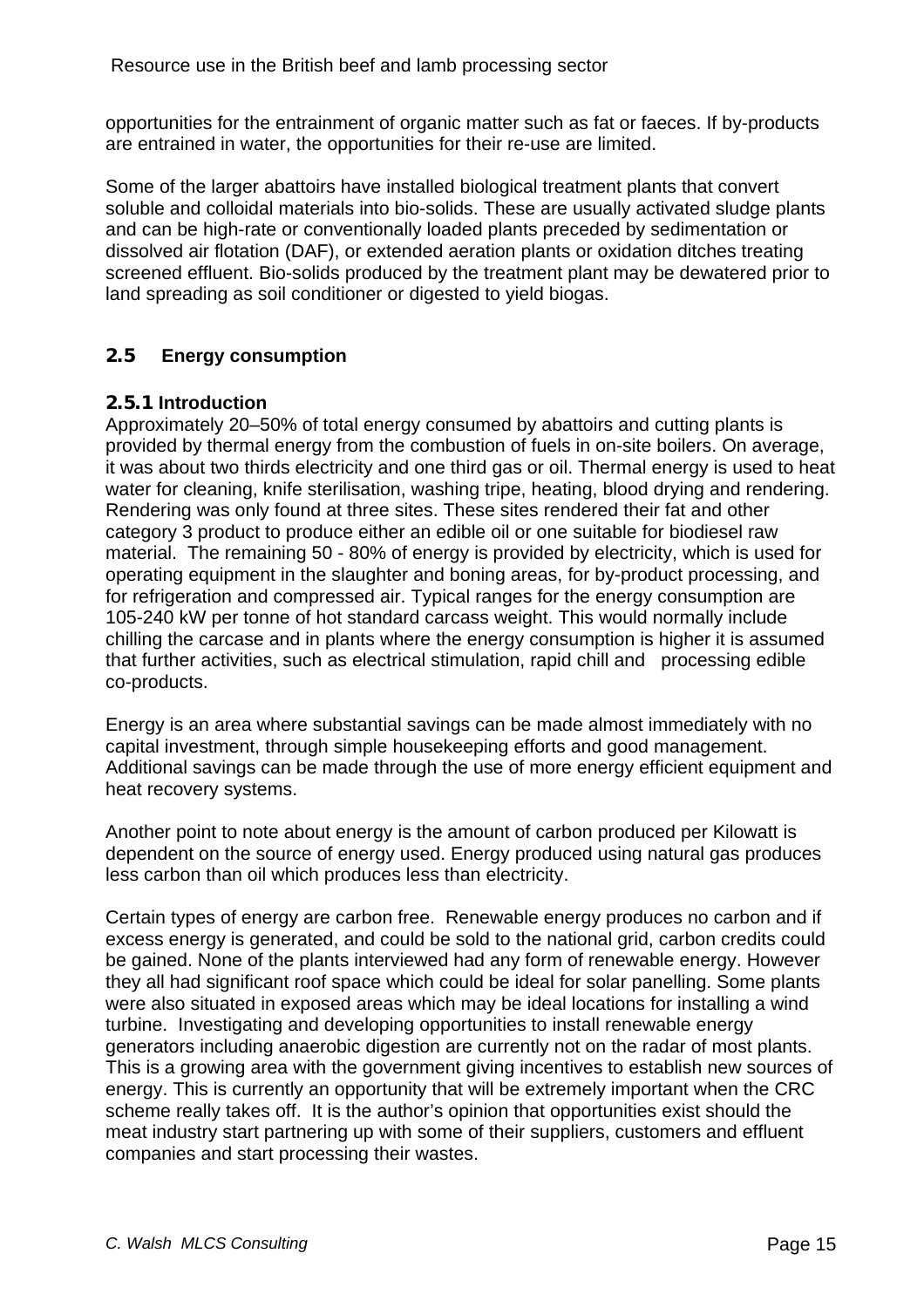# <span id="page-15-0"></span>**2.5.2 Data Collection**

The information collected for this benchmark is limited to electricity, gas or oil. Cattle and lamb abattoirs tend to need significantly less hot water than pork plants. A pork abattoir could have 80% of their energy in the form of thermal energy whereas cattle and lamb abattoirs tend to require about 30-50% thermal. This analysis was limited to producing an estimate of total KWH per tonne of meat produced associated with product so that upstream emissions of animal production and downstream emissions from households have not been included.

| <b>Cattle Only</b>                     | Average electricity<br>(kWh per head)<br>$[min - max]$ | Total energy<br>(kWh per tonne)<br>$[min - max]$ |
|----------------------------------------|--------------------------------------------------------|--------------------------------------------------|
| Abattoir                               | $[16 - 67]$<br>50                                      | 96 [47-189]                                      |
| English Abattoir and<br>Cutting plant  | 85                                                     | 373                                              |
| Scottish Abattoir and<br>Cutting plant | 77                                                     | 375                                              |
| <b>Retail Pack</b><br>Per tonne        |                                                        | 401 [203-733]]                                   |

*Table 7 Energy consumed for cattle* 

|  | Table 8 Energy consumed for sheep |  |
|--|-----------------------------------|--|
|  |                                   |  |

| <b>Sheep Only</b>         | Average electricity | Total energy      |
|---------------------------|---------------------|-------------------|
|                           | (kWh per head)      | (kWh per tonne)   |
|                           | $[min - max]$       | $[min - max]$     |
| English Abattoir and      | 3.23                | 271               |
| Cutting plant             |                     |                   |
| <b>Welsh Abattoir and</b> | 4.99                | 284               |
| Cutting plant             |                     |                   |
| <b>Retail Pack</b>        |                     | $401$ [203 - 733] |
| Per tonne                 |                     |                   |
|                           |                     |                   |

#### *Table 9*

| <b>Mixed Species Abattoir</b>                | Total energy<br>(kWh per tonne)<br>$[min - max]$ |
|----------------------------------------------|--------------------------------------------------|
| Sheep and Cattle<br>Abattoir & cutting plant | 505 [201 - 861]                                  |

The energy to process a tonne of sheep meat on average 685 kWh compared to 775 kWh for a tonne of beef . Sheep processing use less than cattle for a number of reasons.

- Less bulky animal therefore energy required for chilling
- Sheep meat is not normally aged for too long
- The stomachs are not normally processed so less hot water.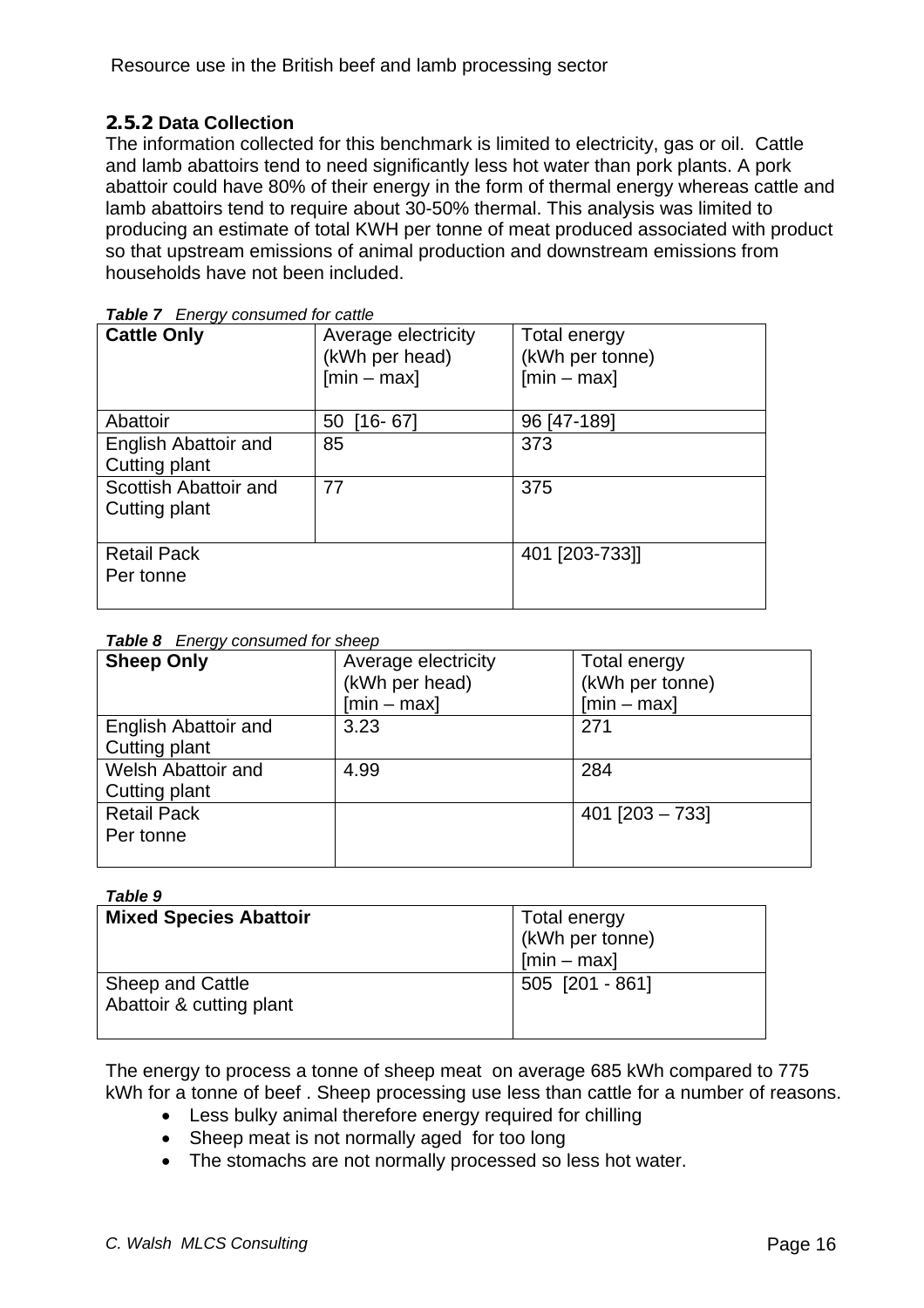<span id="page-16-0"></span>• Several sheep companies ship a lot of their product out as whole carcases rather than deboning and vacuum packing.

The data showed that the following:

- i. There are 3 main forms of energy used in the processing sector mains electricity, gas and oil. The gas and oil are primarily used to provide heat and hot water for the factories. Most plants run either a steam or hot water boiler depending on temperature requirements. - A small minority of plants had no access to mains gas and were solely reliant on electricity for all forms of energy; however a few did use oil without declaring exact volumes on the data sheet. Most plants tend to use gas, kerosene, or oil for space and water heating. No companies questioned used renewable energy such as solar or wind turbine, albeit some were currently investigating the economic viability of installing such systems.
- ii. Only a few of the companies were recovering the heat from the refrigeration system to preheat the water going into the boiler. More plants would like to retrofit a system capable of doing this however the location of the refrigeration equipment was not adjacent to the boiler systems.
- iii. A few did recycle the water from their boiler system.
- iv. No company stated that they currently took filtered ambient air into the processing areas when the outside temperature was below  $5^{\circ}$ C.
- v. A lot of plants ran a steam plant which would provide water at over 100 $\mathrm{^{\circ}C}$ . Some of these plants ran a tripe polisher at  $95^{\circ}$ C and/or used the water for the knife sterilisers. The water is required to be  $82^{\circ}$ C.

#### **2.5.3 Electricity**

Electricity is normally the least efficient energy source. Electricity tends to generate a higher tonnage of  $CO<sub>2</sub>$  than other fuels. This is due to the losses through inefficiencies at the generating companies that burn gas, coal or oil and the losses transferring the electricity to the meat plant. The chillers account for up to 70% of the electricity used by an abattoir. Concentrating on their refrigeration needs and addressing some fundamental issues will enable savings in energy.

The most common issues seen in the abattoirs around refrigeration were:

- Undersized chillers for throughput; carcases packed too closely. taking longer than expected to reach  $7^{\circ}$ C
- **Evaporators running poorly**
- Iced up evaporators; reducing air velocities
- Doors were open for extended periods especially during loading
- Refrigeration equipment (condensers) located badly, full sunlight, hot attics etc. This takes more energy for them to reject the heat. Some were located so they "sucked in the hot air rejected by its neighbour.
- **Condenser coils caked with dirt.**
- Lack of remote monitoring systems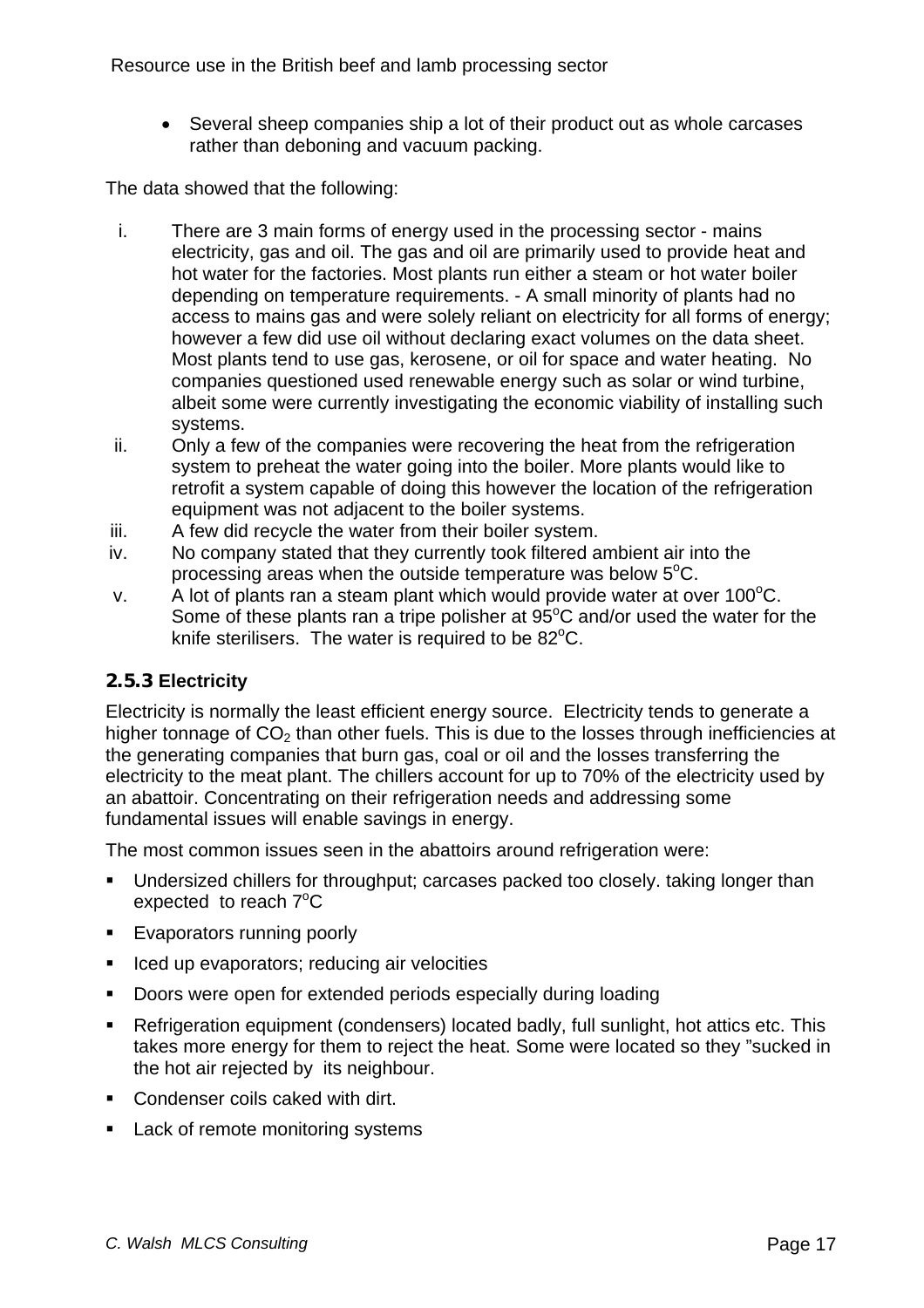# <span id="page-17-0"></span>**2.5.4 Thermal Energy**

The majority of plants used gas, liquid petroleum gas LPG or oil to generate the space heating and hot water throughout the plant. As far as carbon tonnage is concerned oil generates a higher carbon footprint than gas and both are more efficient at heating water than electricity. By fitting a combined heat and power CHP boiler is the most efficient method. A lot of plants had steam plants rather than boiler plants. Steam plants generate water temperatures in excess of  $100^{\circ}$ C which then need to be cooled depending on the temperature required at the individual operations. They are normally the heaviest consumers of gas or oil.

# **2.5.5 Causes of Variation**

There are a lot of reasons for variation which need to be considered when investigating energy usage.

These issues do need further investigation:

- Off site chilling
- Availability of mains gas; a lot of abattoirs are located in remote locations and have no mains connection
- While every effort has been made to use the same data collection periods this has not always been possible. The climate change levy CCL runs from 1 Oct to 30 Sept. This can mean that the electricity and gas are calculated over a different period to AHDB slaughter figures, which are collected from January to December, and the water figures when supplied quarterly by the water companies
- Abattoirs processing multiple species have greater water usage. Abattoirs with greater water usage require more energy to heat the water
- Some sites seem to have very high energy usage and the reasons are only suspected, for example:
	- o Taking carcases for deboning from other plants
	- o Process tripe and runners
	- o Extended hanging and chilling for their customers
	- o Aitch bone hanging
	- o Poor refrigeration performance
	- o Rendering fat in an on-site plant
	- o Inefficient boilers and compressor plants
	- o Unknown amount of retail pack on site

#### **2.6 Costs**

Anecdotal evidence has shown that abattoirs and cutting plants activities are aimed at reducing water consumption as it is easy to find and fix leaks, and turn off hoses. Wasted water is easy to see, however energy is a lot harder to review.

The study showed that most plants electricity and gas costs are four to eight times the cost of water, showing that there are potentially huge opportunities for energy savings.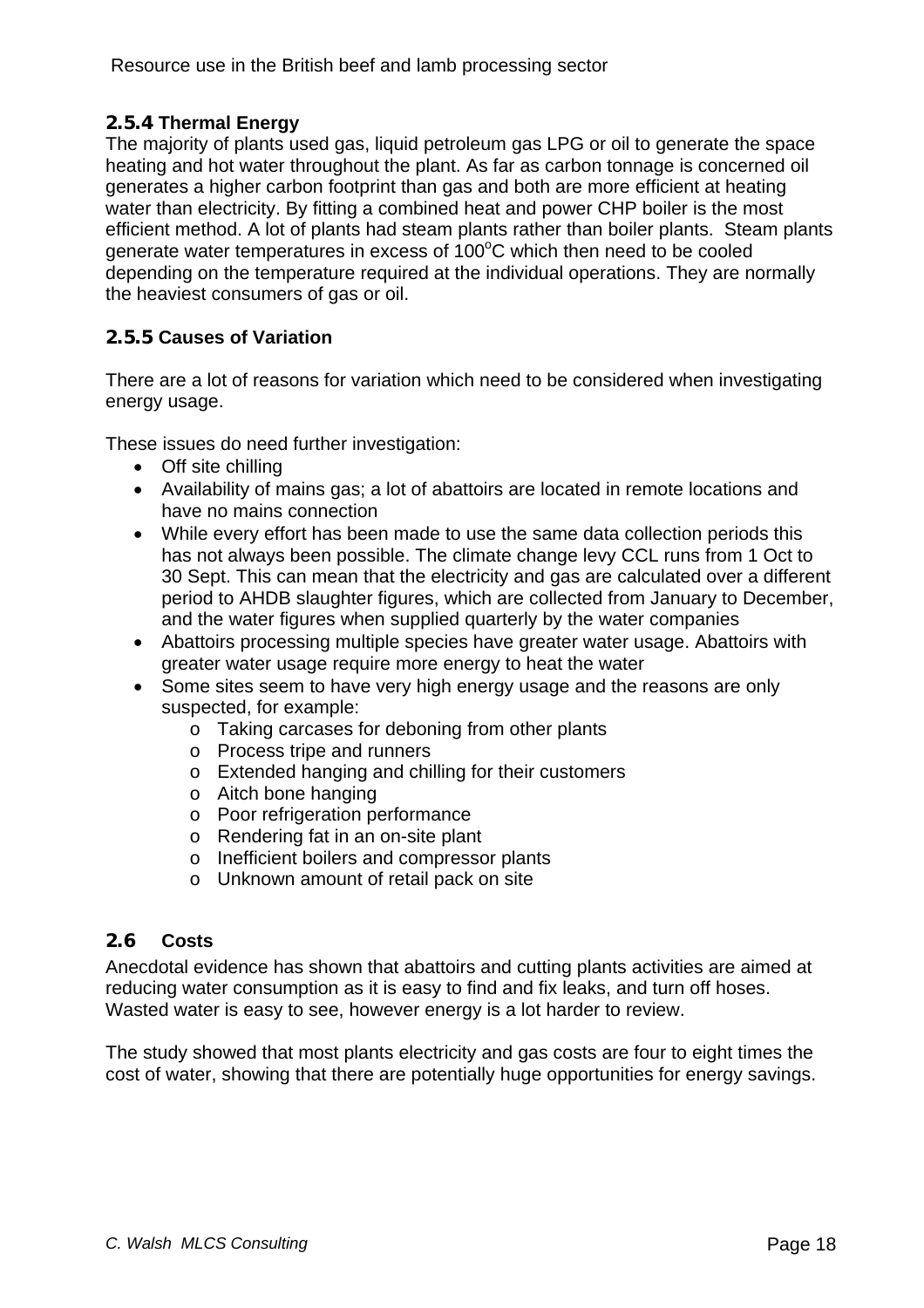# <span id="page-18-0"></span>**PART TWO Improvement Initiatives**

Part two of this report is taking the current situation and identifying activities which when introduced would reduce resources used by the companies. It is split into four different areas. The first is an introduction which gives an overview of the environmental management system. The second area looks after water, effluent, and finally energy in the form of electricity, oil or gas.

Transport fuel has not been included. Not many companies collected information of diesel required for their delivery lorries as many outsourced transport or company car mileage, however those that did could show year on year improvements.

#### **3.0 Environmental Management**

Environmental management system (EMS) such as ISO 14001 is a globally recognised system that enables a business to manage its environmental activities in a comprehensive, systematic, planned and documented manner in order to reduce its environmental impact.

# **3.1 Features of the EMS**

The environmental plan focuses on energy (electricity, gas, oil diesel and petrol), water and effluent, and also airborne pollutants, including bad smells and noise.

- Serves as a tool to improve environmental performance
- Provides a framework to manage an organisation's environmental affairs
- Is the aspect of the organisation's overall management structure that addresses immediate and long-term impacts of its products, services and processes on the environment
- Gives order and control for organisations to address environmental concerns through the allocation of resources, assignment of responsibility and on-going evaluation of practices, procedures and processes
- Focuses on delivering continual improvement to environmental performance

#### **3.2 Benefits**

An effective EMS will:

- Define environmental responsibilities for all staff
- Identify opportunities to reduce waste, including raw materials, utility use and waste disposal costs
- Increase profits
- Reduce the risk of fines for non-compliance with environmental legislation
- Ensure all operations have procedures to minimise their environmental impacts
- Record environmental performance against set targets
- Provide a clear audit trail
- Attract shareholders and investors, for example DEFRA require an EMS if a plant wants to obtain TB contracts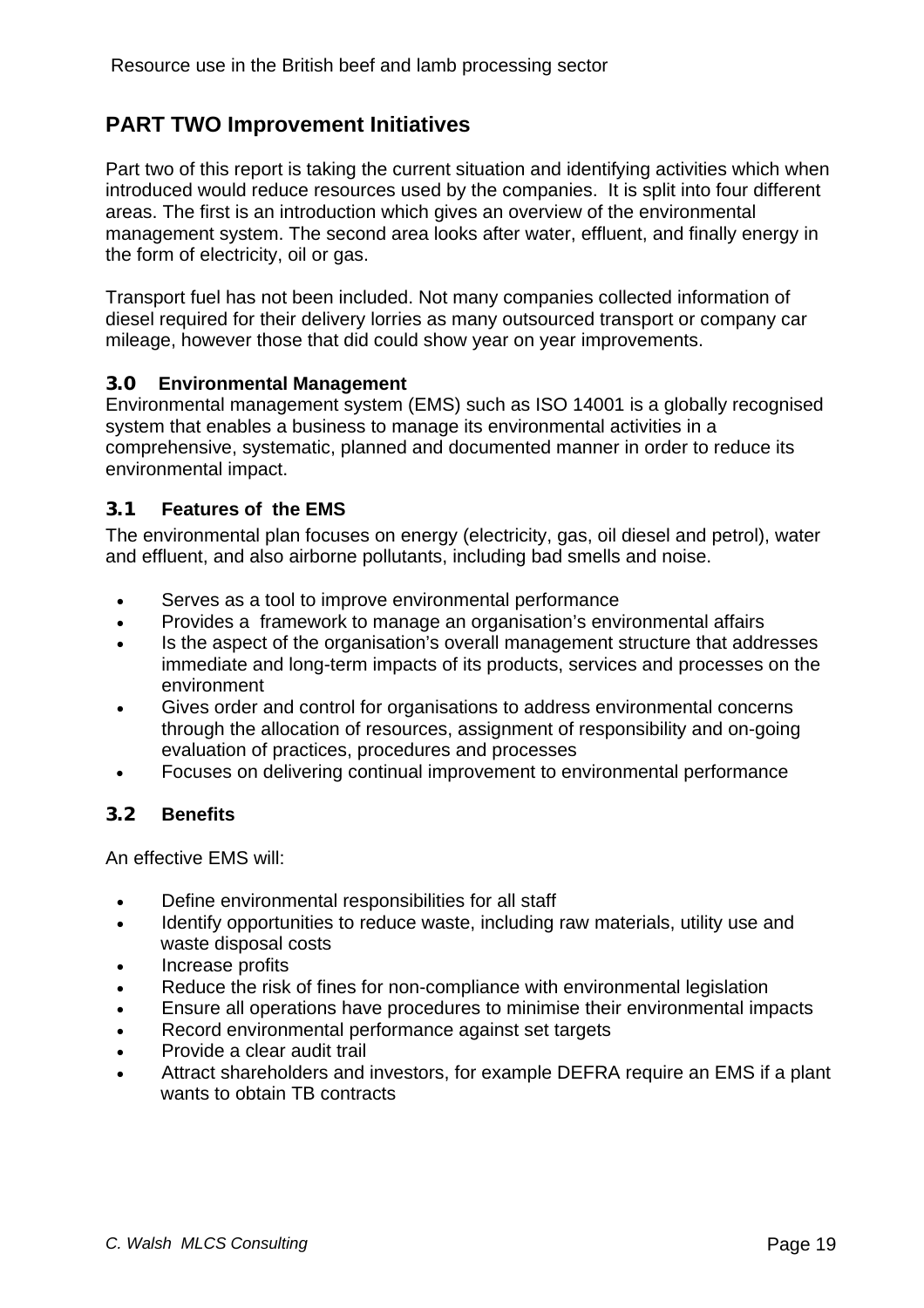# <span id="page-19-0"></span>**3.3 Implement an Environmental Management System**

 An EMS follows a Plan-Do-Check-Act cycle, or PDCA. The diagram below shows the process of developing and implementing an environmental policy and management system. The process also includes checks to ensure the system is effective. This process is continuous and an organisation will need to revisit it regularly to ensure everything is up to date and relevant.





# **3.3.1 Example: EMS Steps for Water Usage**

1. The first step is measuring water usage and discharge, accounting for 90% of the water will be sufficient to start with. Once you have these you can develop a *Water Balance* to know the business baseline. You measure the water being used at various points through the factory to understand where and how much is being used. Balance the discharges (effluent, rainwater, evaporation and product use) with the usages. If the discharges are higher than the intake this demands further research to identify causes.

All levels of the organisation should be involved from the most senior managers to the line operators. The operators know where water is being wasted and the managers enable them to make improvements. The process needs to be owned by those involved.

2. Install localised sub-meters to record water use in different departments especially the high volume users, e.g. slaughter hall, lairage, gut room and main cleaning hoses. These meters can be connected remotely to data loggers and via the internet to a computer. This allows matching of production and cleaning shifts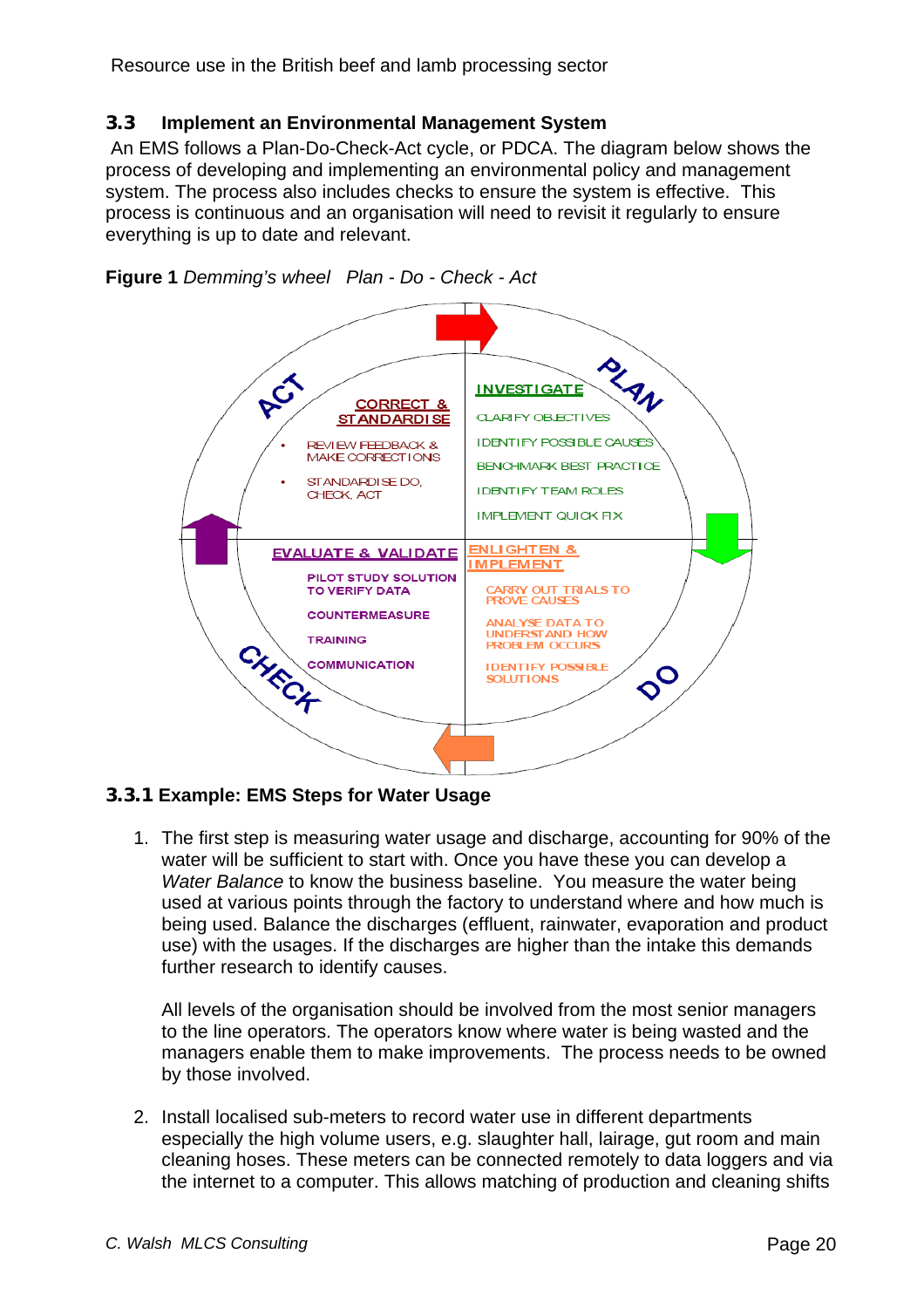<span id="page-20-0"></span>to water use. Create a plan for measuring usage, identifying problem areas and implementing improvement activities.

3. Targets and objectives in the form of key performance indicators KPIs should be developed as part of EMS. These should be communicated throughout the factory as it is the whole workforce that needs to act to meet these objectives and targets.

| <b>KPIs</b>                       | <b>Units</b>                       | What is it?                                                                          | What does it reflect                                                                                                                                                            |
|-----------------------------------|------------------------------------|--------------------------------------------------------------------------------------|---------------------------------------------------------------------------------------------------------------------------------------------------------------------------------|
| <b>Total water</b><br>consumption | Total $m3$<br>consumed             | Total water use<br>on site (excluding<br>cooling water)                              | Total volume of water<br>consumed in any given time<br>period                                                                                                                   |
| Process water                     | $m^3$ / tonne of<br>product        | Water used in<br>processing<br>operations e.g<br>slaughterhall,<br>cutting plant etc | Volume of water used in any<br>given time period to produce<br>a normalised unit of<br>production. Few mixed<br>abattoirs were able to split<br>water consumption by<br>species |
| Cleaning water                    | Total $m3$<br>consumed             | Water used for<br>cleaning<br>purposes                                               | Volume of water used for<br>cleaning (which could be<br>broken down by different<br>operations)                                                                                 |
| Cooling water                     | Total $\overline{m}^3$<br>consumed | Water used as a<br>coolant                                                           | May be difficult to determine                                                                                                                                                   |
| Water sub-<br>metered             | m <sub>3</sub>                     |                                                                                      | Suggested areas could be<br>lorry wash, tripery, gut room<br>etc                                                                                                                |
| Water<br>reused/recycled          | % by volume                        | Proportion of<br>water re-cycled<br>on site                                          | Level of water<br>reuse/recycling being<br>achieved                                                                                                                             |

| <b>Table 10</b> Examples of key performance indicators KPIs used to manage water usage |  |  |  |
|----------------------------------------------------------------------------------------|--|--|--|

4. Management review meetings should be held regularly because change will only be sustained if it is managed from the top. Training and communication are extremely important as part of the standardisation and continuous improvement process.

# **3.4 Water efficiency**

There is considerable scope to improve water efficiency and reduce water consumption. One company has saved considerable amounts of water and money by introducing submetering and investigating anomalies weekly. Envirowise (now part of WRAP) has published a number of general and specific guides on minimising water use which provide the foundation for improvement. Details can be found in the back of this report.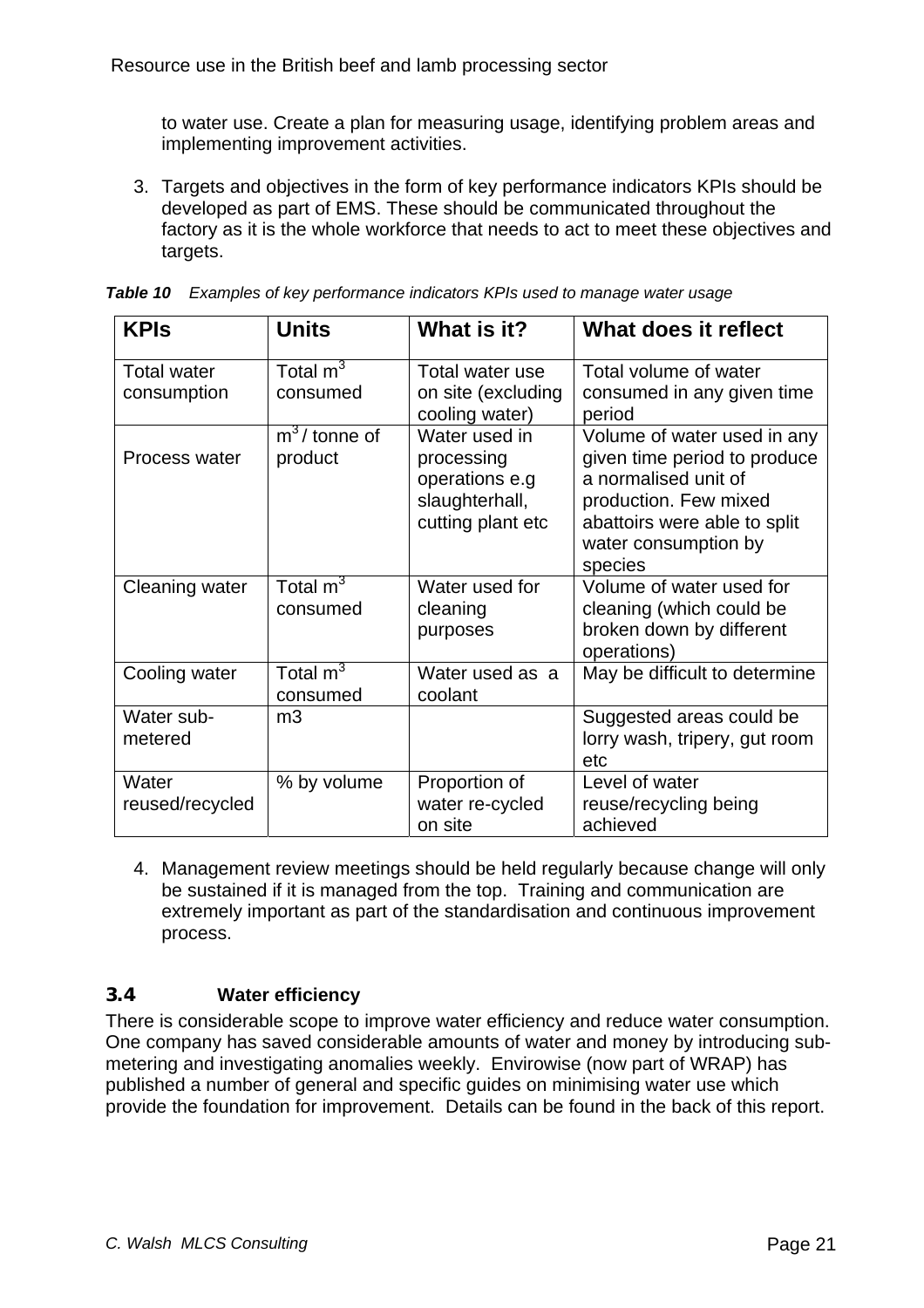### <span id="page-21-0"></span>**3.4.1 General site maintenance**

As part of the WRAP project a key finding was that sites generally did not have an accurate water distribution plan for their buildings although some steps were being made under the IPPC permits. The picture below shows neatly installed pipework but it is not easy to follow the flow of water (hot, cold or steam) without labelling.



#### • **Fix the drips and leaks**

A drip at home is noticed; in the abattoir or processing plant, a free running nozzle is often overlooked. Water intake and discharge from the plant should be checked weekly. Leaks must be fixed if a plant is to effectively manage and reduce its water intake. Leak reporting and repair should be a part of routine maintenance. This will not happen without a system for monitoring.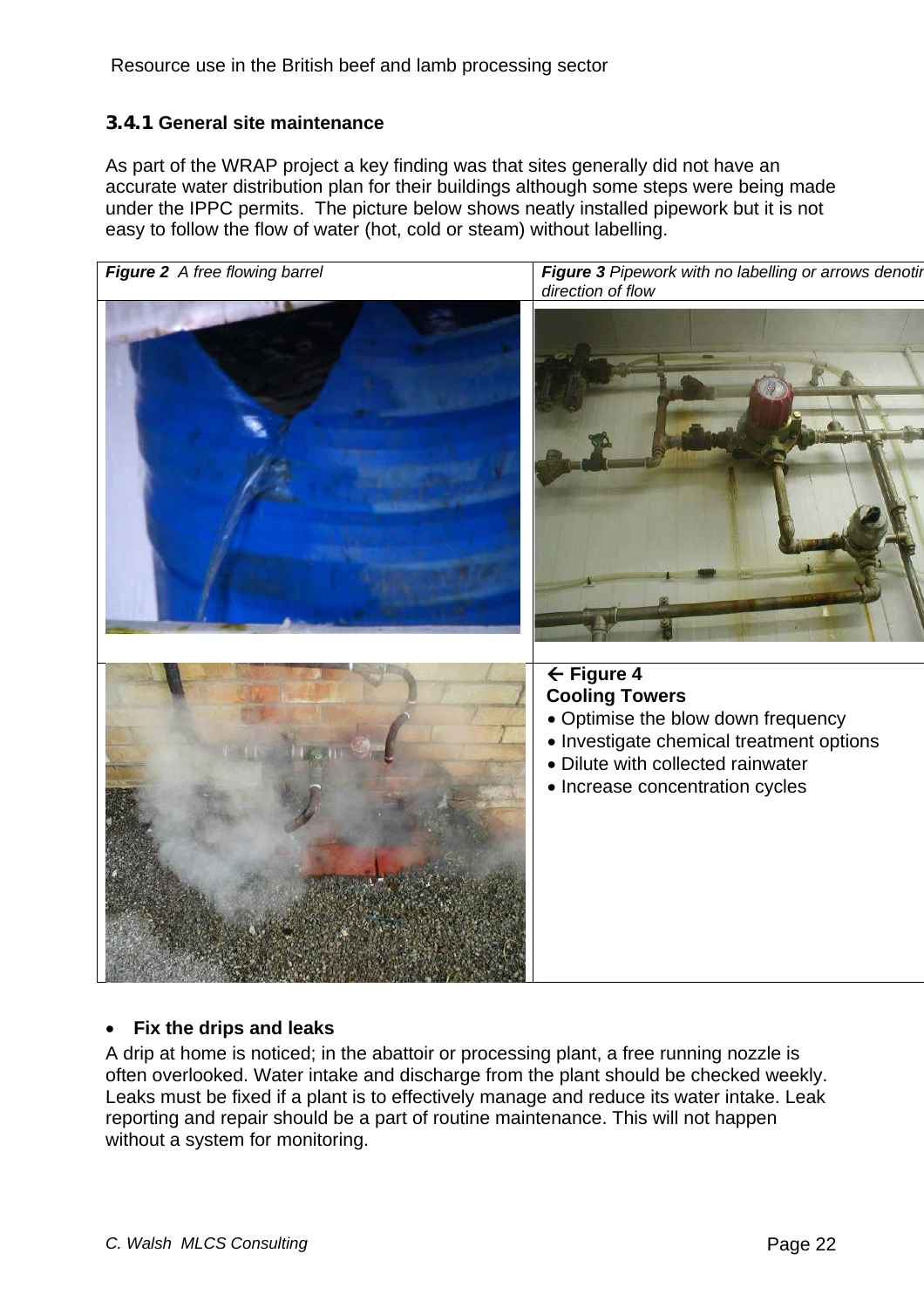<span id="page-22-0"></span>Leaks are easy to see when a plant is not in operation. Water use should drop at shift changes and during breaks.

Alternatively a waste water discharge meter will locate leaks and other sources of wasted water. It is common for one tonne of water per day or more to be discharged from plants that are not running because of taps not turned off properly, and from leaks, both visible and invisible (below ground). One medium sized abattoir that recorded daily water use was seen to be using  $4m^3$  per day when the factory was shut; over a year this equated to over £4,000 down the drain.

**Table 11***:* Water losses and costs of leaking taps, running hoses and toilets etc. The costs are calculated on a cost of £1 per m<sup>3</sup> of fresh water into the business and £2 per m<sup>3</sup> for effluent. Total cost per m<sup>3</sup> would then equal £3 per m<sup>3</sup>

| <b>Type and Condition</b>                               | Loss I/h | Loss<br>$m^3$ /yr | £ lost per annum<br>if water cost<br>£3/m <sup>3</sup> |
|---------------------------------------------------------|----------|-------------------|--------------------------------------------------------|
| <b>Leaking Tap</b>                                      |          |                   |                                                        |
| $\div$ 10 drops per minute                              | 0.7      | 6.1               | 18.30                                                  |
| ❖ 30 drops per minute                                   | 2.1      | 18.4              | 55.20                                                  |
| $\div$ 1 mm run                                         | 9.0      | 79                | 237.00                                                 |
| $\div$ 1.5mm run                                        | 18.0     | 158               | 474.00                                                 |
| Water Hose Running fully open (250 days at              |          |                   |                                                        |
| 8 hours)                                                |          |                   |                                                        |
| ❖ ½ inch (12.7mm)                                       | 3000     | 6000              | £18,000                                                |
| $\div$ 3/4 inch (19mm)                                  | 5100     | 10000             | £30,000                                                |
| Toilet                                                  |          |                   |                                                        |
| ❖ Running so it can be seen with careful<br>observation |          | 99                | £297                                                   |
| ❖ Running and can be clearly seen                       |          | 195               | £585                                                   |
| ❖ Unrest on surface                                     |          | 495               | £1,485                                                 |
| ❖ Pouring                                               |          | 3000              | £9,000                                                 |
| Source: Envirowise                                      |          |                   |                                                        |

#### **3.4.2 Water Pressure**

Hot and cold water pressure should be checked regularly.

- Taps and Showers
	- o Use low flow shower heads.
	- o Install flow restrictors in non-process taps.
	- o Restrict movement of knee taps
	- o Lower water pressure to showers and washrooms.
- Toilets and Urinals
	- o Ensure half flush pushes are fitted
	- o Urinal restrictors / change auto frequency

#### **3.4.3 Process Areas**

#### • **Carcase Wash**

It is no longer acceptable or recommended to use a hose to remove visual contamination from the carcase. However some abattoirs also wash the carcase prior to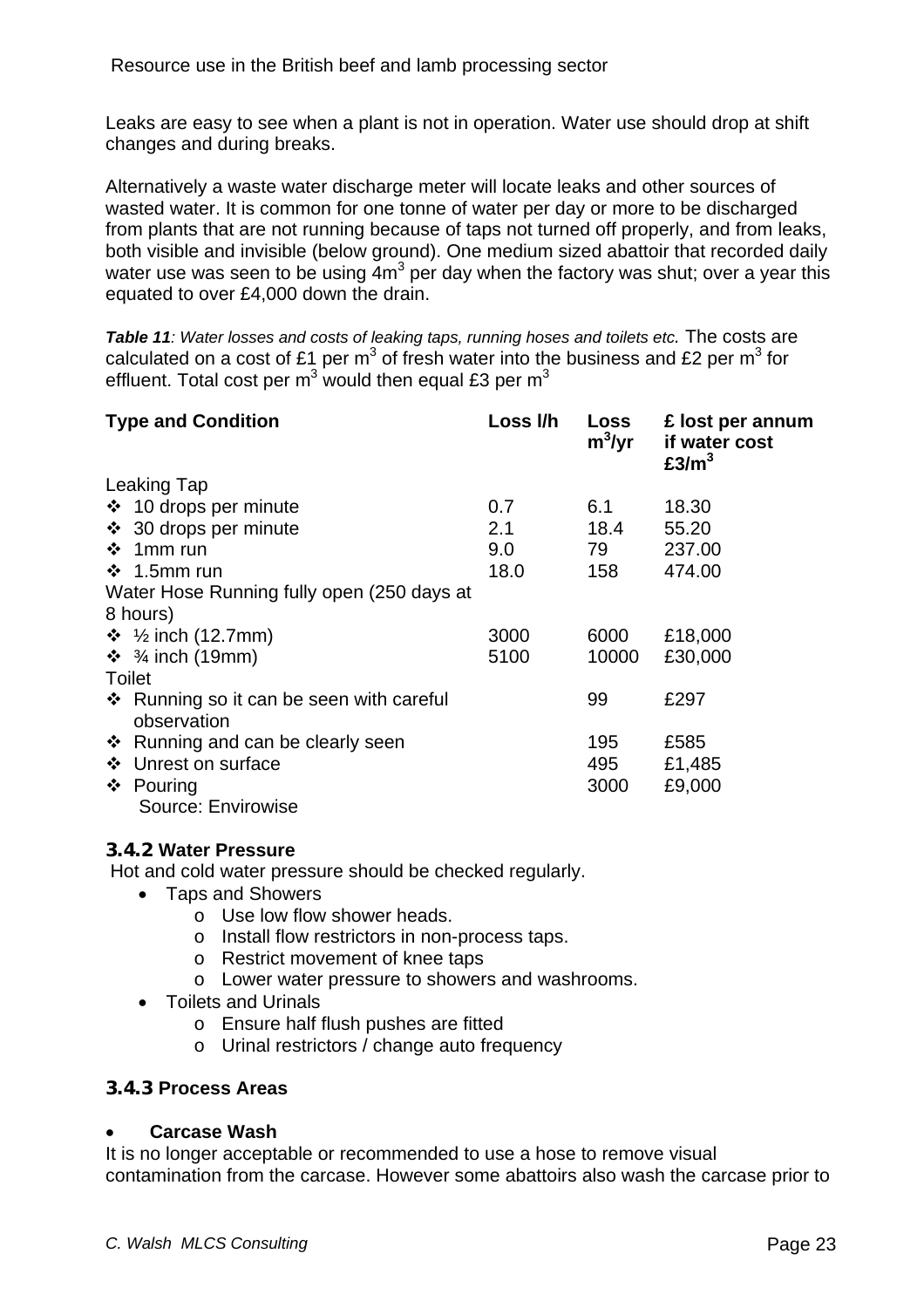<span id="page-23-0"></span>the chillers. This practice is also not recommended. Abattoirs still wash carcases for 2 main reasons.

- 1. There is a belief that if you soak the carcase prior to the chiller the evaporation will come from the added water on the surface and not from the moisture within the carcase. This is supposed to reduce "drip loss". The actual evidence shows that drip loss is more affected by the cooling curve and velocity of air in the chillers.
- 2. Removal of bone dust, contamination etc. Current thinking is that hosing actually increases carcase contamination. Any contamination on the carcase has to be removed with a knife so the amount of water used for washing should be minimal.

# • **Hand and Apron Washes**

There is a requirement for hand, boot and apron washes, to be at a temperature of approximately 42°C. The amount of water used for hand and apron washing is controlled by the operator. However a number of issues were found that were outside their control.

- High pressure, so a lot of water was used when the tap was on.
- Not all taps switched off as soon as they should do. Some were still running 2-7 seconds later.

# • **Equipment Sterilisers**

Equipment and knife sterilisers should be run at the correct temperature of 82°C. The amount of water used for knife and equipment sterilisers is influenced by its design. This can be done using an internal electric heating element or by having a constant top up of hot water or steam. The advantage of the constant top-up system is that it creates a constant overflow and keeps the water clean. However it can be adjusted so that more water than necessary overflows which wastes water and energy and makes more effluent. It also means that the steam plant needs to be run at approximately  $90^{\circ}$ C to maintain 82°C around the plant. Considerable savings can be made by switching to double skin insulated knife sterilisers with heating elements. The insulation helps to maintain temperature, by minimising heat loss, and therefore reduce the amount of water required to maintain temperatures in constant top up systems. For a 3 litre

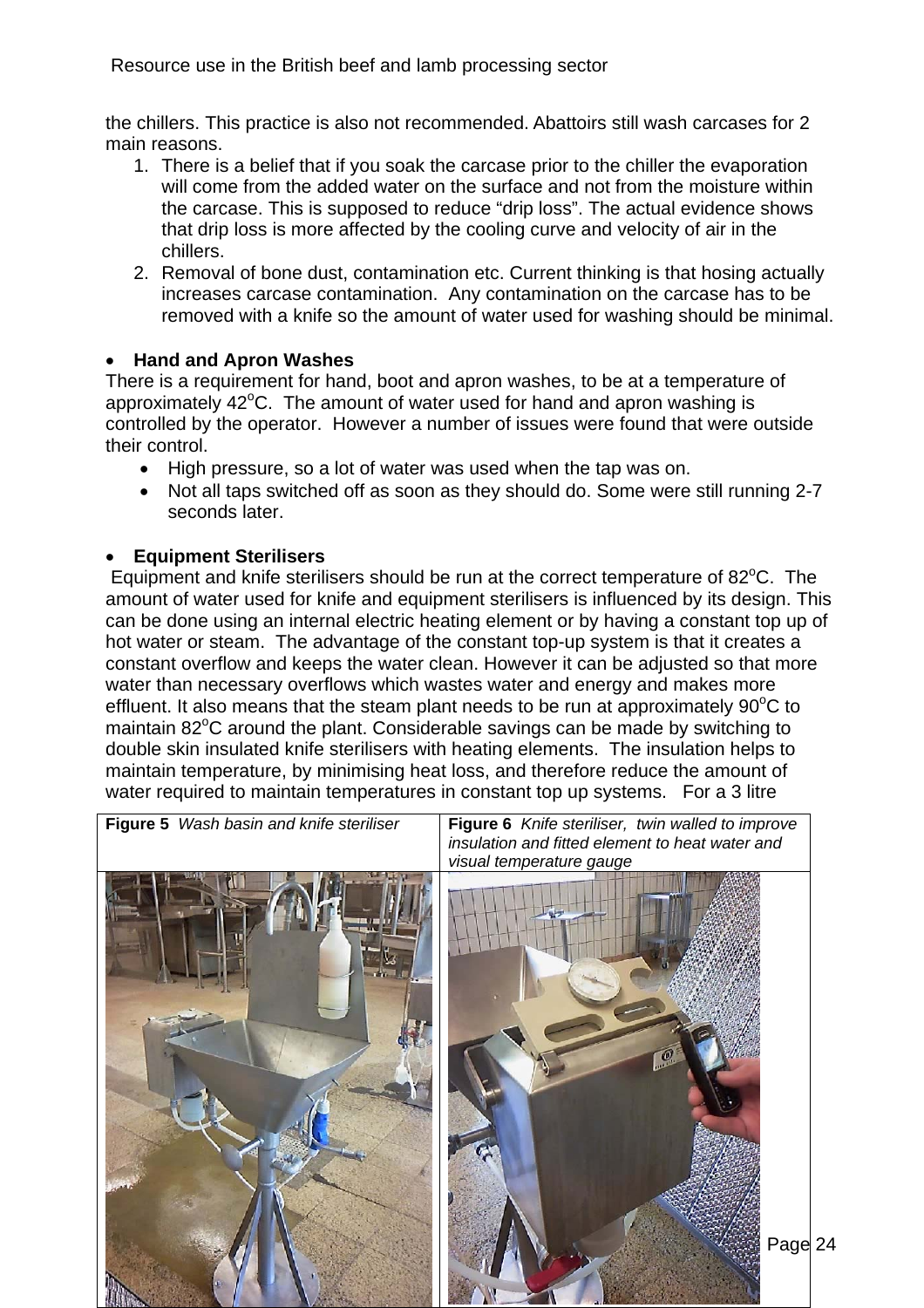<span id="page-24-0"></span>steriliser this can mean an overflow rate of 15 l/hr compared with 36 l/hr for conventional un-insulated sterilisers. The flow needs to be correctly set to give a balance between correct temperature control and uncontaminated water. As with all equipment used within process areas care must be taken to ensure the sterilisers dos not create a contamination risk and they must be impervious to high pressure wash down or all the potential benefits will be lost.

A further benefit could be the ability to reduce the temperature or eliminate entirely the steam plant and replace it with a boiler run at  $60^{\circ}$ C.

### • **Machine and Tray Washes**

- 1. Investigate opportunities for counter current rinses. In counter-current rinsing, the rinse water is circulated through a series of rinse tanks. Fresh water is fed into the rinse tank farthest from the process tank and overflows, in turn, to the rinse tank closest to the process tank. The products or containers that need cleaning are immersed in the least pure water first and the cleanest water last. It is useful for tray washes or tripe rinsing.
- 2. Tray washes should also have an automatic cut-off when no trays are in the wash.
- 3. Regularly you see a cleaner trying to access difficult areas by trying to target the hose at hard to reach areas rather than striping bits of kit down. Washing machinery and equipment in a retail packing plant may require detailed instructions to ensure it is done properly. These need to be clearly communicated including pictures to show the cleaners which panels should be removed to allow wiping first.
- 4. Cleaning in place (CIP) should be used whenever possible to eliminate operator input.

## **3.5 The Cleaning Regime**

In any abattoir, the major factor affecting water consumption is the amount of floor area used. Hygiene regulations dictate that all process floor areas must be washed at least once a day. Water consumption is therefore highly dependant on the layout of individual abattoirs. Hygiene requirements also prohibit the use of high pressure low volume (HPLV) sprays in meat areas during processing operations as the atomised water can lead to airborne contamination, although they can be used for cleaning at the end of production.

#### **3.5.1 Cleaning procedures**

Introduce procedures and systems that increase cleaning efficiency. Map water use on site and reuse water for dirty rinses (e.g. first wash down water can be used to clean manure from floors). Reuse relatively clean wastewater (cooling systems, slaughter floor, carcass washing, etc) for non critical washing

#### **3.5.2 Staff training and management**

Factory washing processes (especially when contract cleaners are involved) need to be monitored and optimised to achieve cleanliness and hygiene. In the UK meat industry employees are becoming progressively more ethnically diverse and good practice on site can be jeopardised by language barriers. The constant problems with staff changes in the wash-down crew make this area one of the most difficult to control. The problem is that wash downs are usually performed on the late or night shift, when senior management isn't present. The cleaning gang can improve its water use in virtually every plant by setting limits and introducing incentives. **The night shift may be out of sight, but it should never be out of mind.**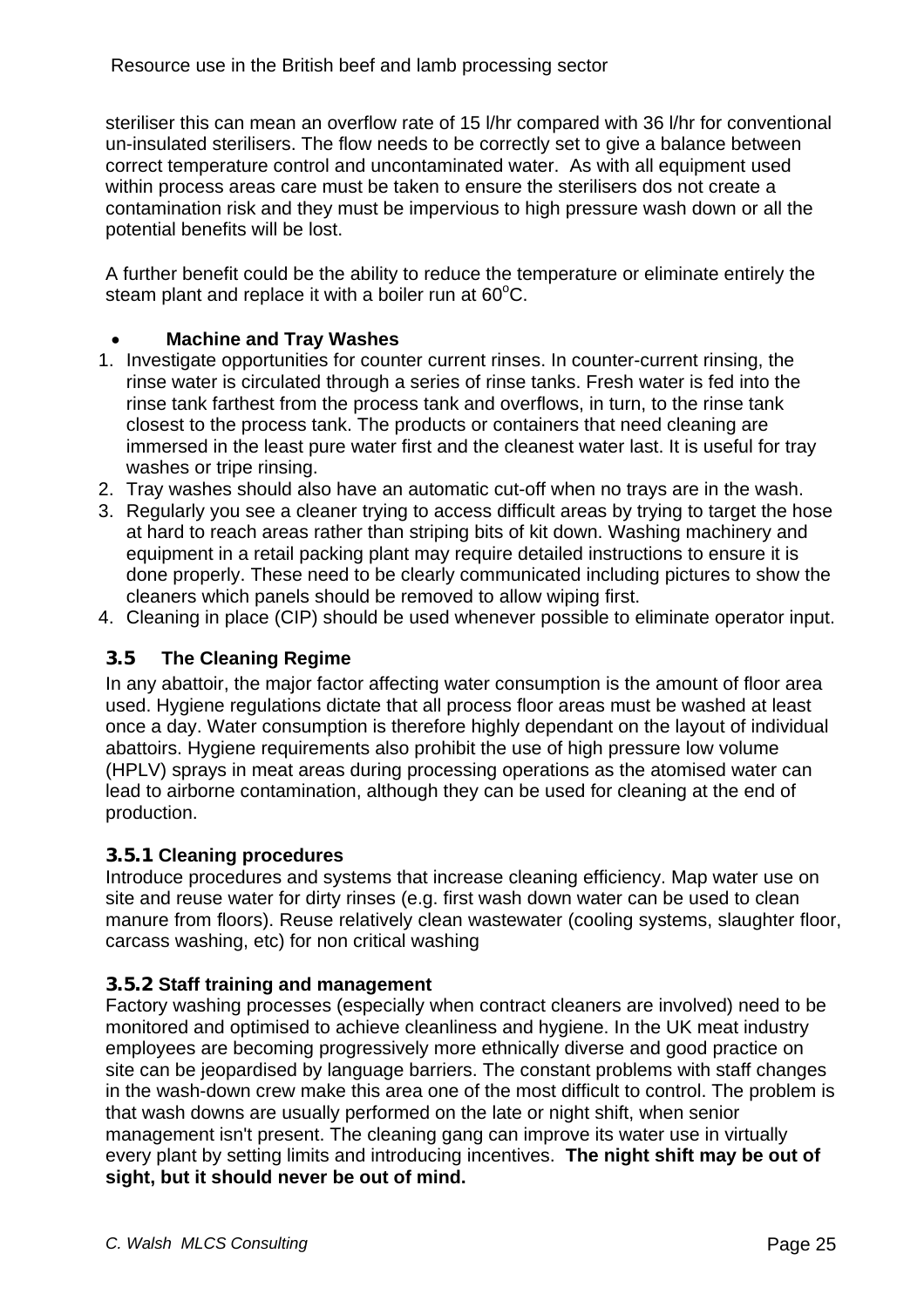- <span id="page-25-0"></span>Meet the cleaning crew in person. Have senior managers come in early or stay late occasionally so that a personal relationship is formed and information exchanged. Too often, the cleaning crew is considered nothing more than an expensive requirement, resulting in high turnover. The result is continual retraining of new staff which management would do best to avoid.
- Explain the costs to employees so they understand the implications. Train them to brush waste away rather than washing, emptying drain traps before washing, and turning off hoses. Explain the wastefulness — and economic drawback — of wasting water and not washing meat waste and fat down the drains will reduce water use and effluent loading during the training.



# **3.5.3 Scrape and brush before using the hose**

One of the biggest offenses of excess water use during cleaning is using water as a brush substitute. A hose is regularly used to "wash" a piece of meat or paper across a small (and large) expanse of floor and into a drain. Educate employees to use dry cleaning techniques to pre-clean process areas. Ensure they have the proper dry cleaning equipment (squeegees, scrapers, brushes, wet/dry vacs) to collect floor droppings, including large pieces of meat.

- Establish area specific usage information
- Fit low volume high pressure nozzles on all hoses and restrict hose use. Ensure hoses are fitted with release grips and these are not tied down and select the smallest nozzle size without compromising function. These days some abattoirs are moving to foot switches to minimise RSI.
- A properly adjusted gooseneck should deliver about 3 litres of water per minute. However, it is common to see the nozzle removed from these hoses and the flow to be 10 litres per minute. Discourage the practice of removing or drilling hose nozzles to allow more water flow.
- Make sure that none of your hoses are left running clean water into the floor drain. This occurs when someone lays the hose down after use and forgets to turn it off.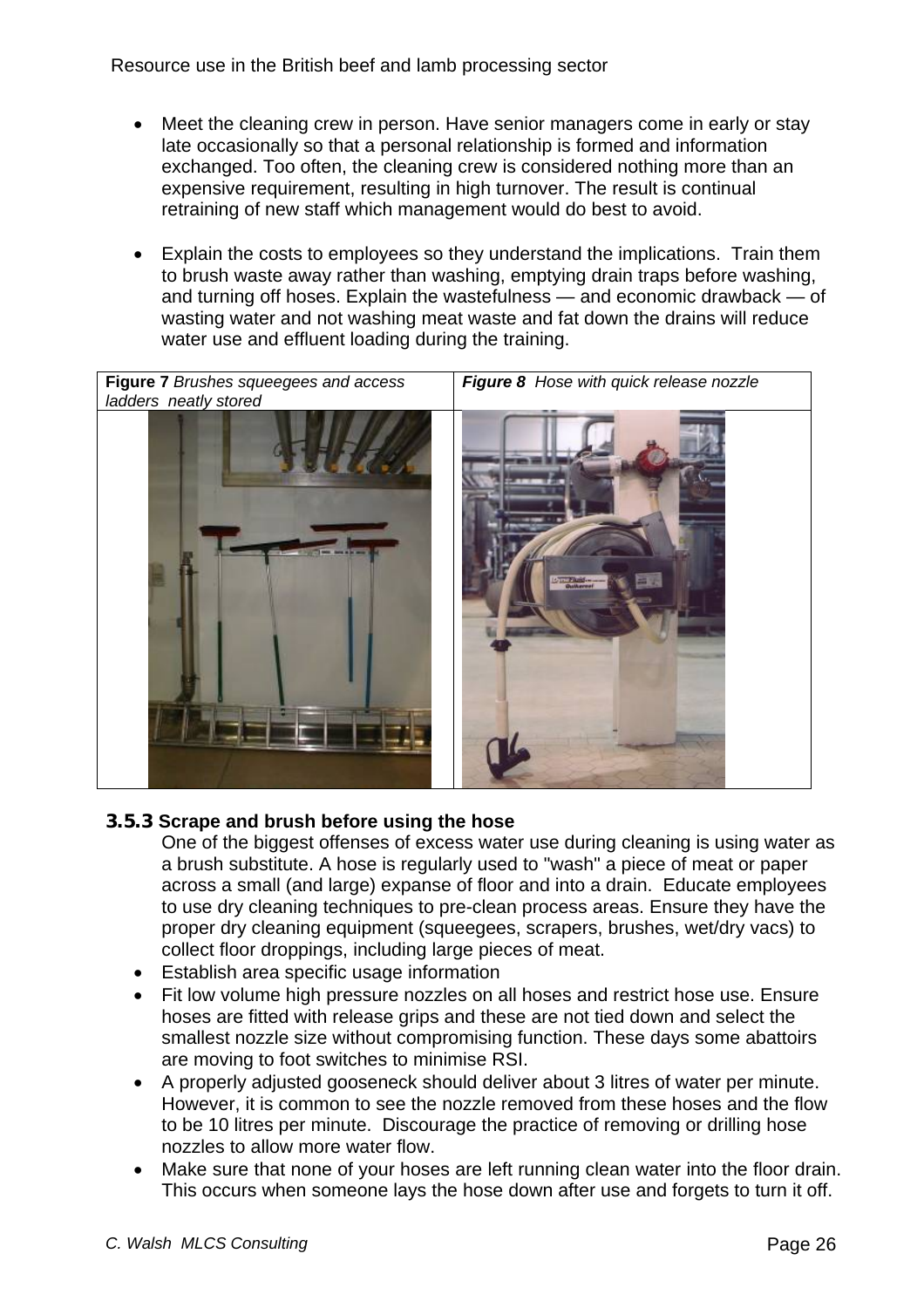<span id="page-26-0"></span>The amount of water already in the drain makes it easy for the hose to be overlooked for long periods of time.

#### **3.5.4 Lorry wash**

To comply with the Regulations, animal delivery vehicles must be washed down after each delivery and most companies provide dedicated lorry wash facilities for this purpose. Most abattoirs do not charge for this water as they realise that the costs could be passed back to them in the form of increased delivery charges. Vehicle washing can use up to 5% of total water used at red meat abattoirs. Sites should ensure that washing processes are optimised and, where appropriate, wash water can be treated and recycled. Abattoirs should try and ensure that the lorries are dry cleaned before water is used.

Some abattoirs have installed a metered water dispenser and have successfully reduced the amount of water used in vehicle washing. Some companies use meters which take coins whereas other companies issue each

driver with a token on arrival. Although a driver would be able to request an additional token if he/she was unable to complete cleaning operations with the specified amount of water, the meter system has prompted drivers to reduce their water consumption. At the very least ensure the hoses have nozzles fitted, are all connected with no leaks.

# **3.6 Lairage and Gut room**

Some gutrooms use more than 200 litres per minute. Regularly water was left on when no guts were being washed. In one gut room they used hot water which was running continuously to rough wash the stomach. This had no advantage and wasted water and energy. Another gut room was overmanned which meant that the operators has too much time on their hands. Between each stomach they would make an effort to clean the tables and floors.

- Eliminate offal and stomach contents transport systems that use water.
- Reduce the amount of water hoses running into a barrel for the rough wash of the stomach.
- State how often the operators should be cleaning their areas.
- Stop feeding animals 12 hours prior to slaughter. In Scotland there were significant differences between the amounts of contents in the stomachs of animals. This caused some abattoirs to be disadvantaged on four counts
	- 1. A dirtier lairage with more soiled bedding which would need more water for cleaning and producing more effluent
	- 2. In the gut-room it is difficult to manoeuvre well filled stomachs. Extra time went into orientating them to work on and trying to lift them to empty them.
	- 3. Extra contents meant that the stomach contents transfer system blocked up or needed extra water to flush through. When there was no automatic conveying away of the manure a man had to manually empty the dolavs more often.
	- 4. There was also more to be sent to the farmer or to be composted.

# **3.7 Tripery**

Many larger abattoirs have introduced a tripe processing facility to clean and polish cattle and sheep stomachs for human consumption. The process uses two washes and these can use significant quantities of hot water. They can also add substantial loads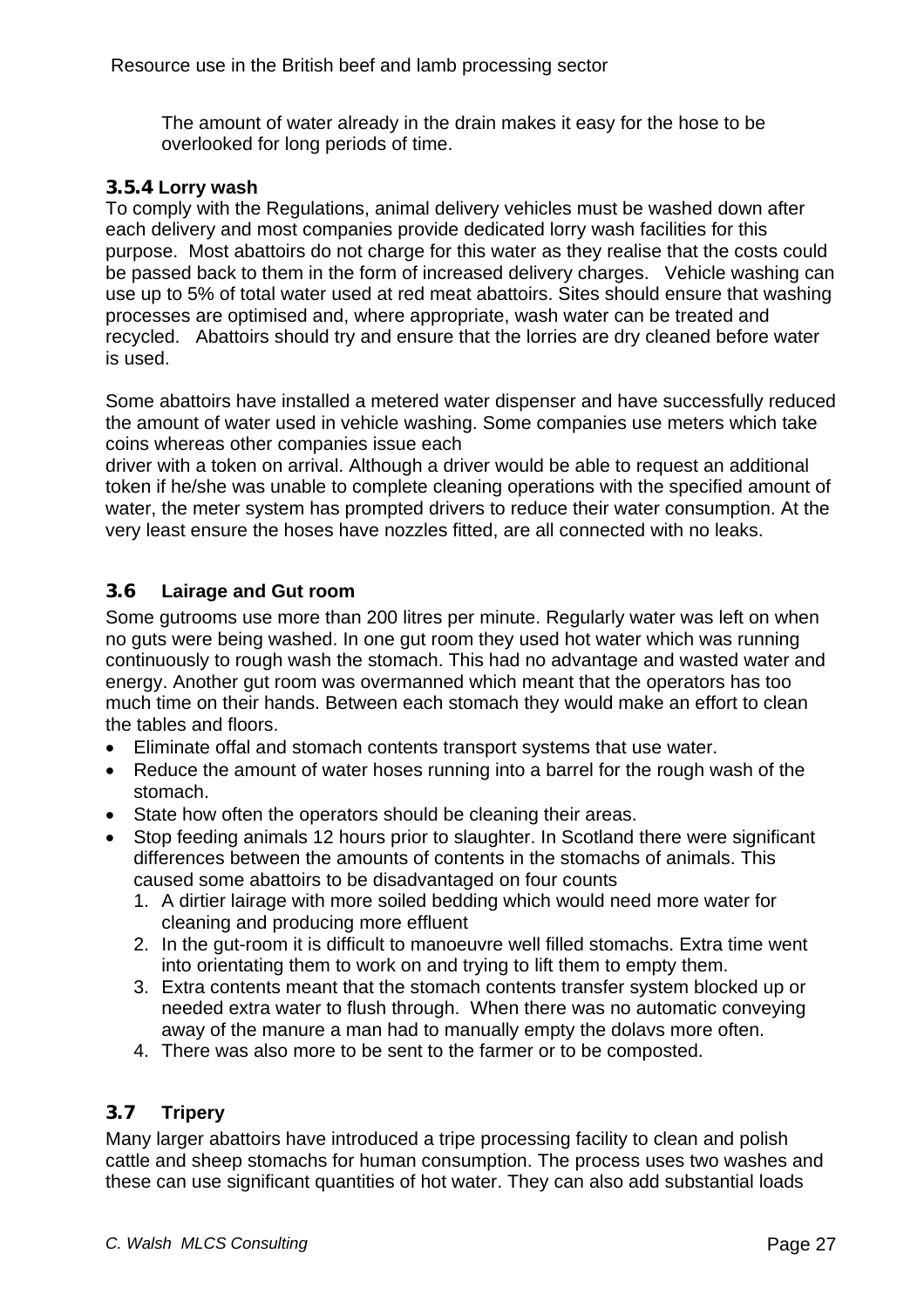<span id="page-27-0"></span>onto the effluent plants. Flow control valves should be fitted onto the machines to ensure just the right amount of water is being used. Fit timers to limit wash time to exactly what is required. The heat from the out flowing water can be used to pre-heat incoming water. Water from the second machine can be used in the first wash.

Use mechanised grease traps for removing fat from the water. Fat, oil and grease (FOG) has a lower specific gravity than water and will float on the surface. A typically grease trap is a tank containing an integral baffle-wall. The wall runs from the top of the tank to just short of the base - effectively dividing the chamber into two compartments.

The grease trap system separates fat, oil and grease as follows

 Effluent from the wash or polisher passes into the chamber which slows the flow and allows the fat content to separate from the water.

- 1. Once trapped/separated the fat content floats to the surface creating a layer.
- 2. 'Cleaned' water is allowed to pass under the baffle wall and onto the main drainage system. Alternately this water from the polisher can be passed back into the washer and reused for the first wash.

#### **3.8 Rainwater harvesting**

Significant water supply can be gathered from rainwater harvested from roofs on site. Underground or aboveground tanks can be used for storage. Rain water can be used to clean lorries, yards, lairage, flush loos etc. A standard charge is added to effluent bills for it to go down the drains. Therefore the minimum action should be to prevent it going down effluent drains

The regulations (852/2004 Annex II Water Supply: Chapter VII point 3) state:

"Recycled water used in processing or as an ingredient is not to present a risk of contamination. It is to be of the same standard as potable water, unless the competent authority is satisfied that the quality of the water cannot affect the wholesomeness of the foodstuff in its finished form".

However when speaking to the processors not many were in favour of harvesting rainwater. Concerns were raised over the risks should an inexperienced operator connect to the grey water to wash a food area. This is considered to be a valid concern however numerous activities can be carried out to guard against this e.g. warning signs, location, and colour coded or different connector to prevent the wrong hoses being connected.

#### **3.9 Recycling Water Options**

Reuse relatively clean wastewater (cooling systems, slaughter floor, carcass washing, etc) for non critical washing

- Steriliser and hand-wash water collected and used in cattle yards
- Steriliser water collected from clean end of viscera table and used for initial table wash
- Carcase decontamination wash water collected, coarsely filtered, and reused immediately for same purpose whilst maintaining temp high enough for pathogen destruction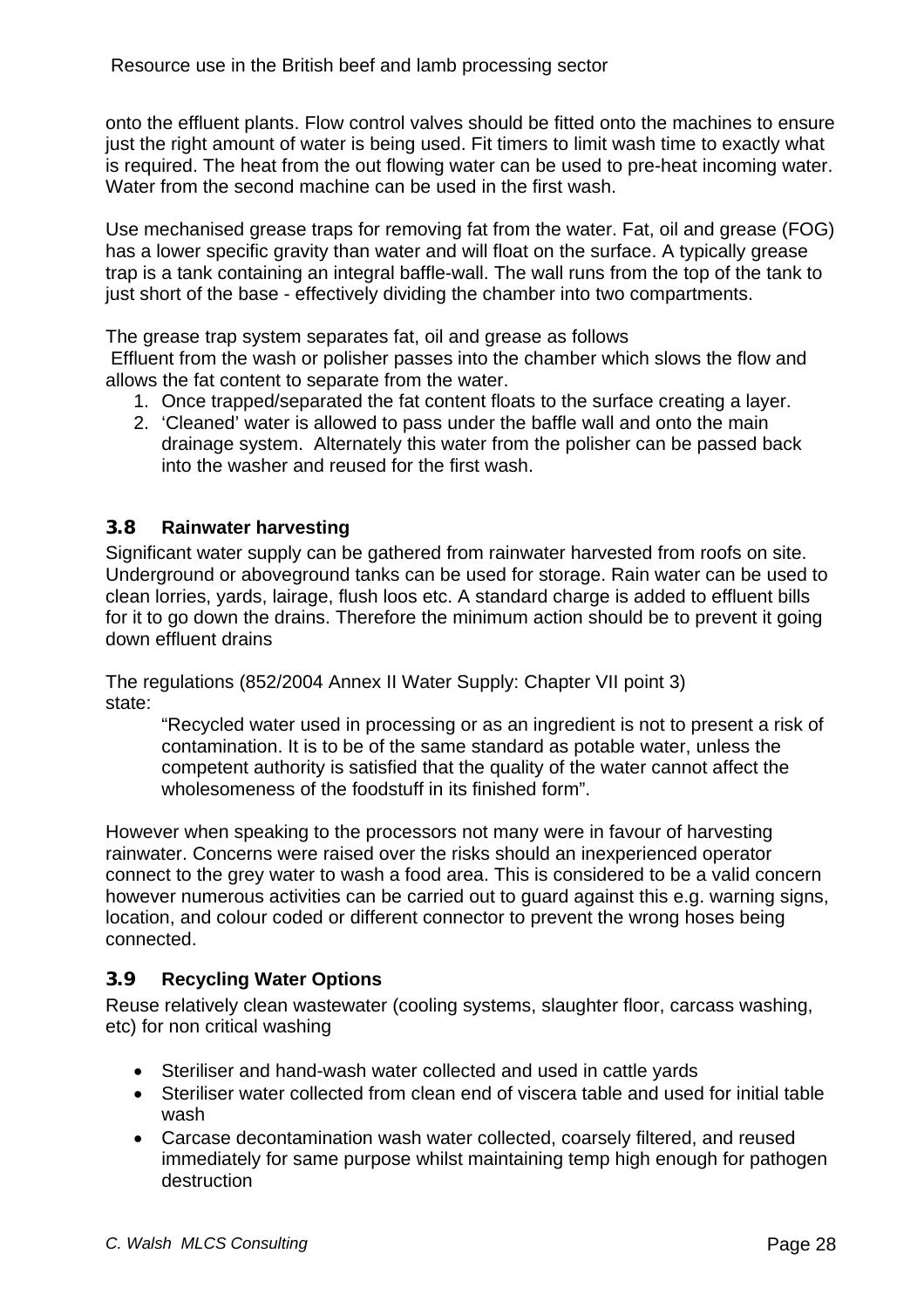<span id="page-28-0"></span>• Tertiary treated effluent water used as the initial wash

## **4.0 Effluent**

Regulatory bodies including the EA define "trade effluent" as any liquid waste 'produced in the course of any trade or industry' which is discharged to the waste water system. It includes water used in production, washing or cooling facilities, and covers both large and small premises.

Any company with a significant trade effluent discharge must obtain a trade effluent consent, which is a legal document that sets limits on the volume and nature of the discharge.

### **4.1 Discharge Consent Forms**

Most water companies carry out sampling of consented discharges to monitor whether the discharge complies with these limits, and follow an enforcement procedure in the event of serious breaches of the consent conditions.

Smaller discharges may be controlled by issuing a Letter of Authority.

To discharge treated effluent into a river, stream, estuary or the sea a discharge consent is required from the EA which is described in Schedule 10 of the Water Resources Act 1991: More abattoirs are being targeted and are being made to improve the "quality" of their effluent. These new controls can include both a volume and contaminant concentration problem. However savings can be generated if the wastewater is pretreated.

- 1. Water volume: The simplest way to reduce the water bill is to use less water. Effluent volume is dependent on the volume of water in, minus the sanitary, cooking and usage allowances. Also included is an estimate for the rainwater that would be collected on roofs, if it becomes part of the effluent stream.
- 2. Reduce the COD: Blood has the highest COD (400,000 900,000 mg/l) of all effluents produced from abattoirs. Gut washing also produces effluent with high COD at about  $80,000$ mg/l<sup>[1](#page-28-1)</sup>.
- 3. Reduce the biological oxygen demand (BOD) which is a measure of the quantity of dissolved oxygen consumed by microorganisms due to the breakdown of biodegradable contents in wastewater: Blood is also the highest contributor of about  $100,000 - 200,000$  mg/l to BOD<sup>2</sup>. However under the current TSE regulations raw blood is no longer allowed to enter the public sewer system. It is still worth reducing the amount of drips that will enter the effluent system. As you can see the normal ratio of COD to BOD is about 1.9 for abattoirs
- 4. Reduce the amount of SS that go down the drain. All ruminant abattoirs are fitted with 4mm diameter traps to ensure solids do not enter the public sewer system and these must be emptied daily. (1774/2002 requires 6mm diameter but the EA requirement is 4mm)

# **4.1.1 Online analysers**

Similar to metering, online analysers can provide site information. Analysers can be used to record effluent content (such as COD) leaving the site. This data may exist for

<span id="page-28-1"></span>l 1 Guidance for the slaughtering of Animals ( Cattle Pigs and Sheep ) IPPC S6.12 Environment Agency 2 Normal waste water from a house has a BOD of about 300mg/l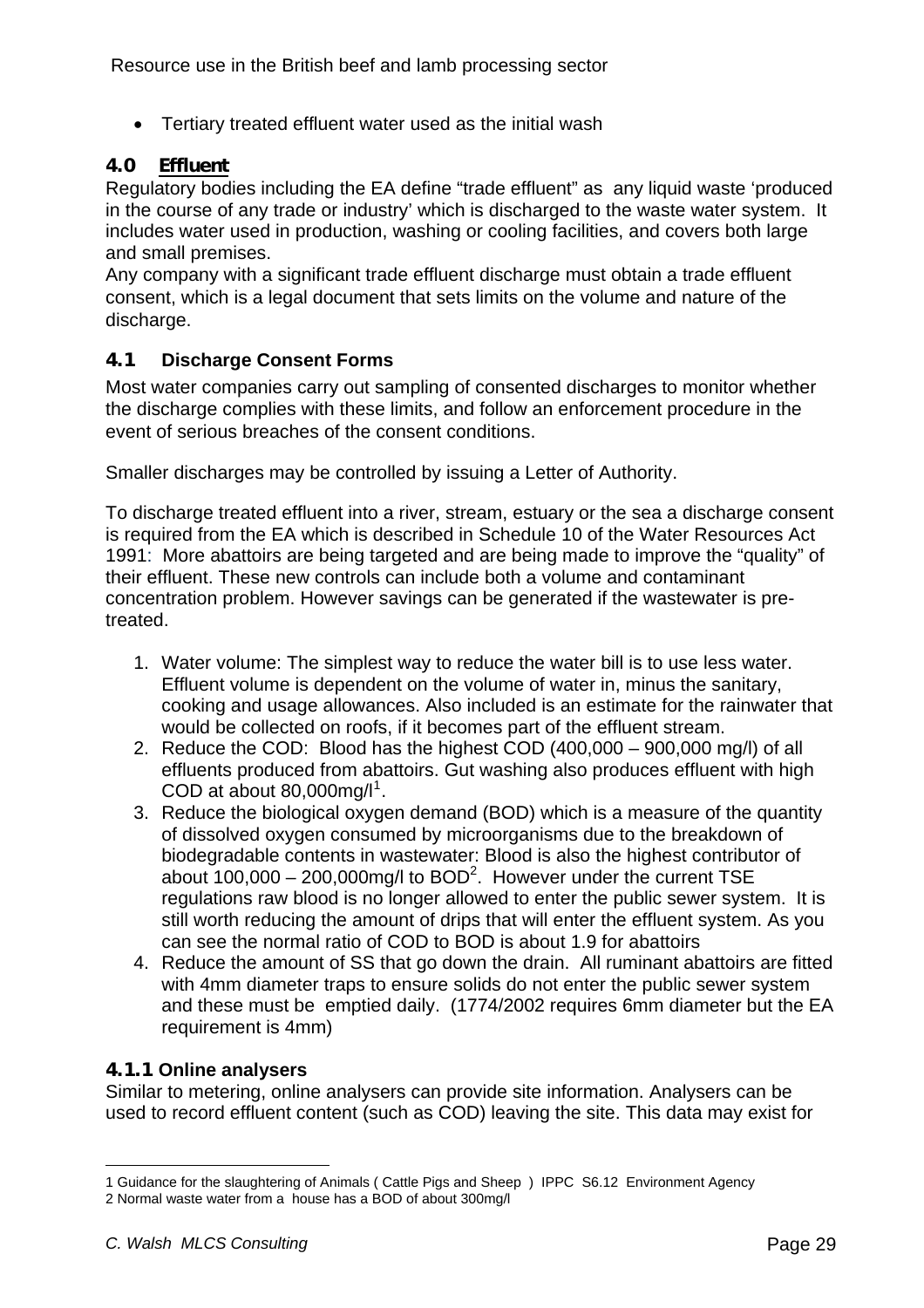<span id="page-29-0"></span>IPPC registration purposes, but should be used by the site manager to monitor effluent loading against site production to optimise processes.

•Main contaminants of concern are:

Chemical Oxygen Demand (COD) Biological oxygen demand (BOD) Suspended solids Total dissolved solids Oil and grease **Phosphorus Nitrogen** 

Cleaning and other hygiene-related activities require the greatest amount of water and contribute the highest contaminant loads into the effluent streams. As much as 80 percent to 95 percent of water used in slaughterhouses is discharged as effluent, much of it contaminated with blood, fat, manure, undigested stomach contents and cleaning agents. As such, the effluent typically is characterized by:

- high organic loads resulting from animal by-products and waste;
- long-chain fatty acids and glycerol, collectively known as fats, oils and greases (FOG)
- nitrogen from manure and blood
- phosphorous and salt are present in effluent as a result of manure, emptying stomach contents in gutroom and hide salting.

Nitrogen and BOD can be decreased by the reduction of total solids (TS) in the wash water; this will also reduce odours. It is important that the abattoirs separate as much total solids, blood, gut contents and manure from the wash water as possible. These solids contain meat scraps, intestinal contents, manure, hair and dirt, and they can be easy removed by using a mechanical separation device such as a drain cover, filter or screen with a fine mesh.

It can also be achieved by using best management practice where solids such as manure should be removed from the floor before water is used to wash the meat plant. The solid manure should go with the Category 2 waste for composting. The meat scraps can be added to the Category 1 skip for disposal by rendering. Many abattoirs are installing triperies which push up the effluent levels and increase the amount of FOG. If this goes down the drains it can block up the pipe work and unless removed regularly with an enzyme system (as used by McDonalds). Hot water is often used but because it cools rapidly it only moves the blockage further into the drainage system.

# **4.2 Effluent reduction**

- Have ample bleed-time; trap and contain all blood with drip pans going-in and coming-out of the blood tunnel or room, even in the evisceration area. Ensure the edges are raised to avoid transfer of blood to the general effluent
- Dry clean the blood that spills on plant floor; use a shovel and squeegee to clean the whole area before cleaning with water.
- Discourage washing blood down the drains, especially off the drip pans. All drip trays should be fitted strategically for collection of blood drips along the slaughterline.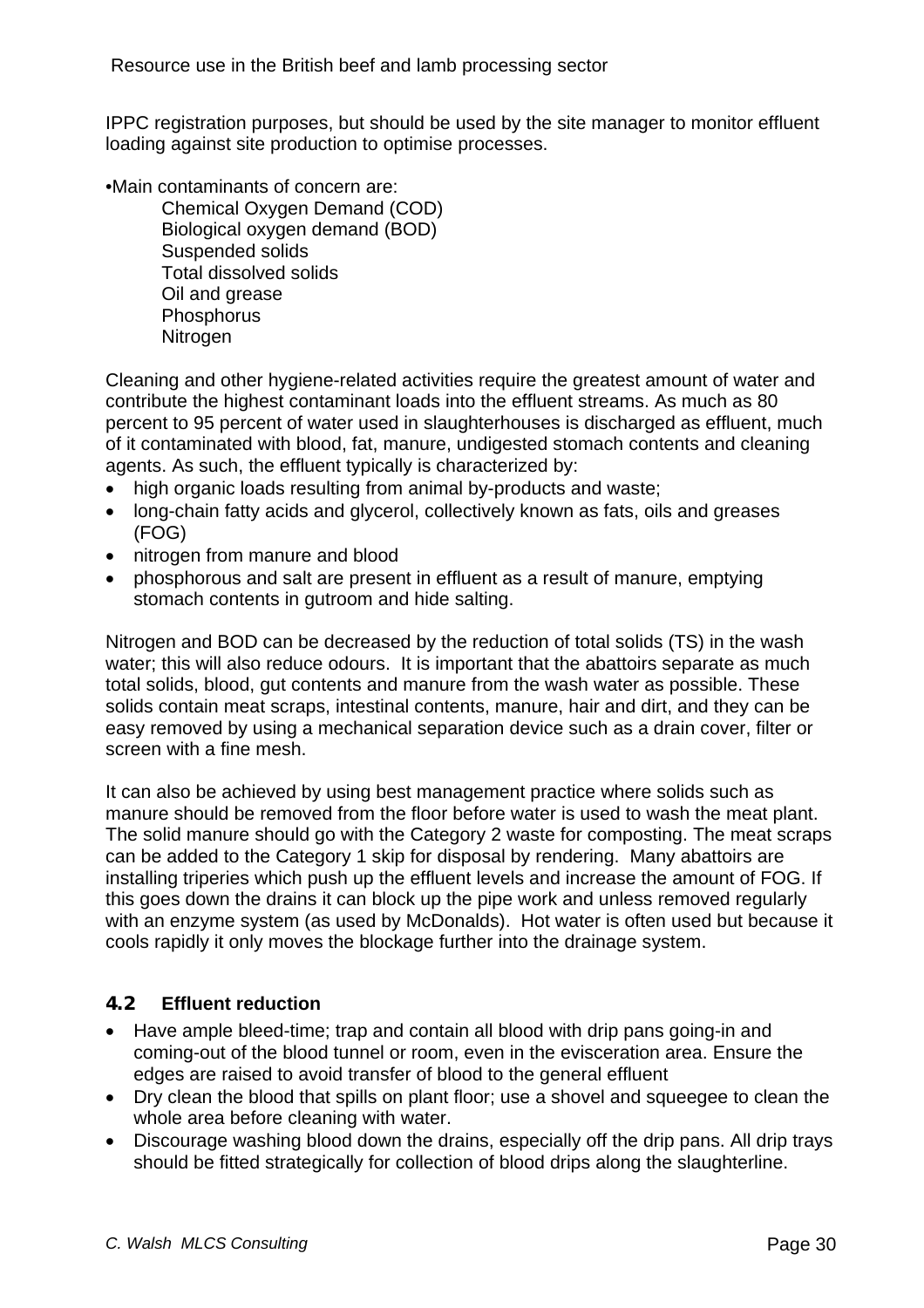When a tray is full, the contents should be transferred to a container for Category 3 raw material for rendering.

• Fit collection trays to catch scraps falling from machinery.

Processors have two options for handling effluent: They can discharge it or re-use it. Due to its high strength and volume, however, the effluent typically requires pretreatment, as most water authorities will not allow untreated waste and put punitive surcharges on the COD & BOD especially if they exceed specified levels.

Effluent from the lairage is high in nutrients and can be collected for agricultural use as a fertiliser, provided specific conditions explained in the MAFF Water Code (Ref. 11) are met. The preliminary step should involve dry collection of manure which should reduce the washing down water.

Effluent intended for reuse typically requires extensive treatment, but studies have shown that countercurrent flow of water may reduce waste discharge to one-third or less of previous volumes. Nonetheless, it's worth noting that wastewater reuse is heavily regulated in processes involving consumer products, and in the case of meat, must be limited to activities that don't expose the product itself to reused water. Accordingly, the treated water can be used to wash livestock lorries, and the lairage but not to steamclean the slaughter hall.

Whether the effluent is re-used or discharged, the objective is to drive down the BOD to specified levels. In general, removal of FOG from the effluent is critical to achieving low BOD. Assuming the fat component is eliminated via strainers or 'fat traps,' as it can be handled as a solid waste for rendering.

Good blood collection systems where a hollow knife vacuum system is used to suck blood from the carcase and reduce further drips also significantly reduce wastewater BOD. The blood usually is collected, stored in tanks and transported to specialized processing facilities, which prepare it for use in emulsifiers, stabilizers, fertilizers and animal feeds, among other products.

While manure and stomach contents do not impact BOD levels as greatly as blood, they can significantly affect the waste water. They should be handled carefully and treated as a hazardous waste product. All efforts should be made to ensure that stomachs are emptied and all the contents collected in a container and not let go straight to drain. In the lairage manure should be collected and floors brushed before the hoses are used.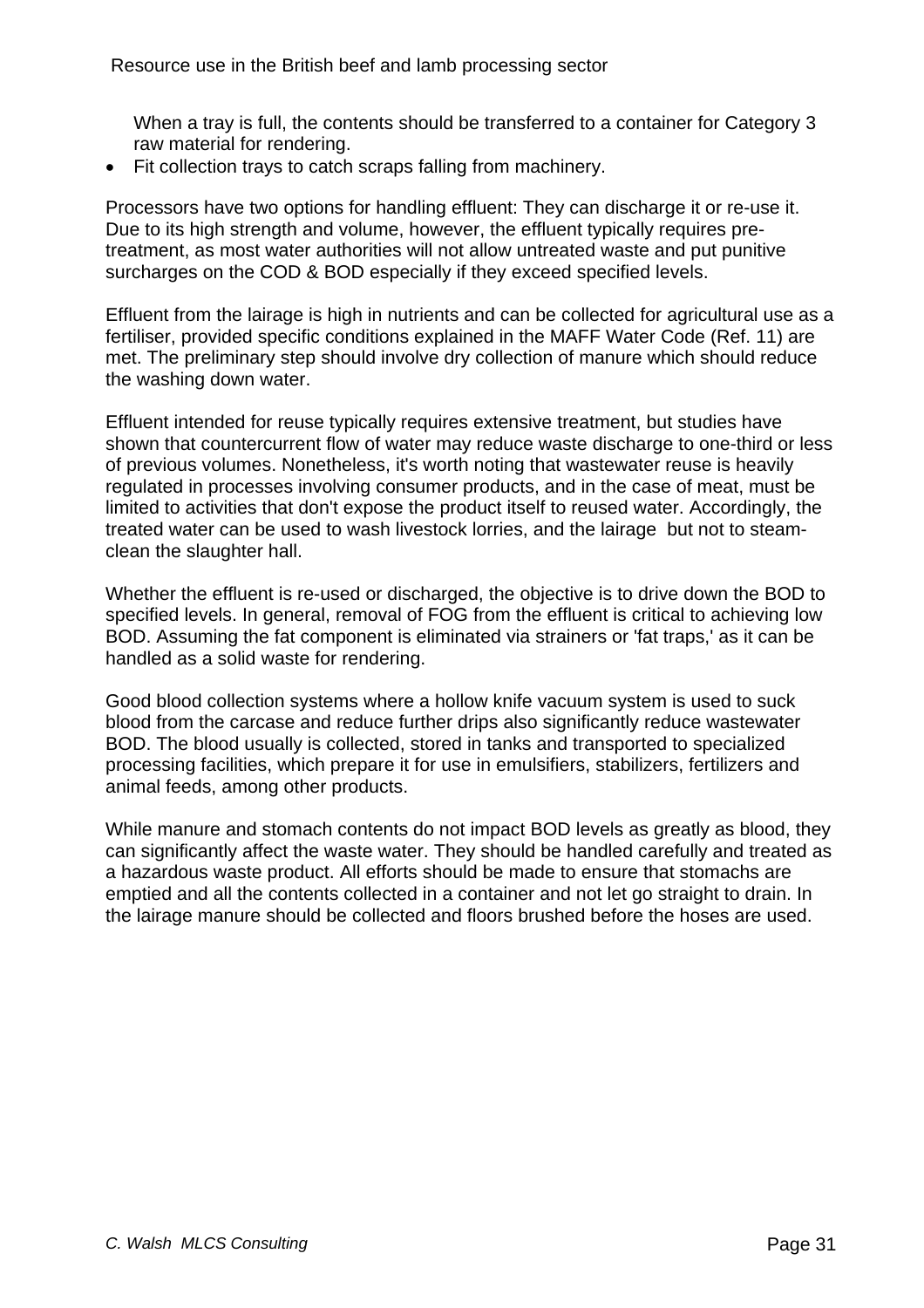# <span id="page-31-0"></span>**5.0 Improve energy use.**

The rising concern over climate change, global warming and the recent sharp increases in energy costs has focused as well as government regulations such as CCL and CRC have meant that all of the large abattoirs work to reduce energy usage. It is difficult to see when looking at the figures as most abattoirs and cutting plants have been working to raise improve their throughput and increase added value.

The Carbon trust believes that most companies could cut up to 20% off the energy costs by employing some easy measures that may not cost anything. The EMS should form the basis of managing and reducing energy consumption. Energy should be mapped and split into all forms that are purchased by the site and a clear understanding of the equipment and requirement should be tabulated. During my visits it was apparent that the smaller plants in general seemed to be less efficient than some of the big sites. It was also apparent that all plants could cut their energy costs. Below are some pictures taken in a small plant which actively looking to save energy.



*Figure 11 Condensers in direct sunlight, drawing hot air in from its neighbour* 

*Figure 12 Thermal image of condenser mounted in enclosure with black tar roof. The condenser should be in a shaded area or against a north facing wall of the plant; not in direct sunlight.*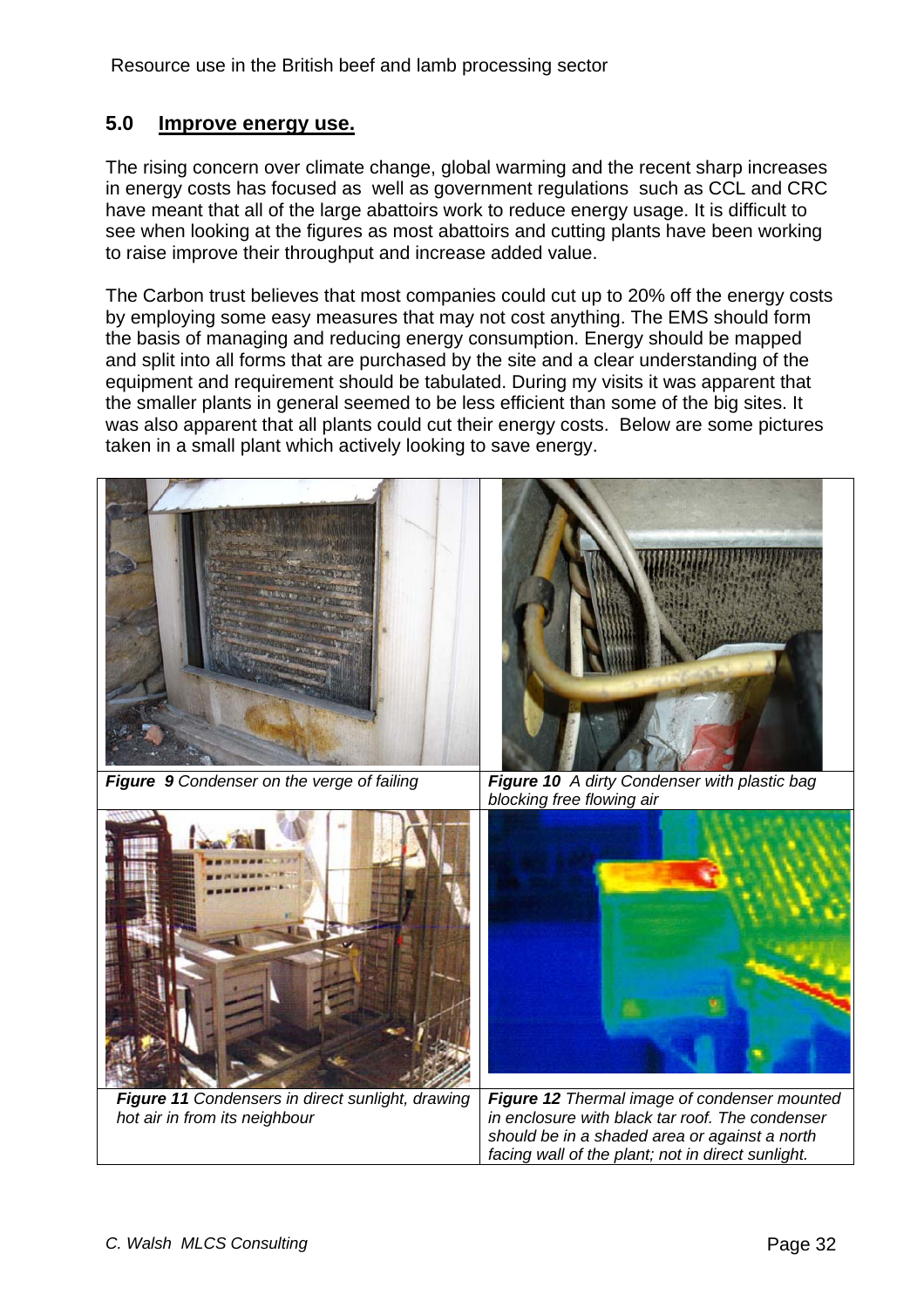<span id="page-32-0"></span>The chillers account for up to 70% of the electricity used by an abattoir. Concentrating on their refrigeration needs and addressing some fundamental issues will enable savings in energy.

Figure 9 to 12 shows that a lot of savings can be made my good management during normal running, keeping the fins clean and free from debris; however a lot more could be made if the refrigeration boiler and compressor systems are designed and installed with the full life costs in mind. When designing a plant it is important to take into account heat generated by the equipment and opportunities to recycle both heat and water within the factory.

During this study most of the plants visited had grown organically over many years. In the past energy and water were never considered to be particularly important and no thoughts were give to resource conservation. Recently plant design and plant refurbishments have tried to used Best Available Techniques to conserve energy and water however sometimes it is not possible to retrofit good practice without huge financial investments.

# **5.1 Energy consumption**

Approximately 20 - 60% of total energy consumed by cattle and lamb processing plants is provided by thermal energy from the combustion of fuels in on-site boilers. Thermal energy is used to heat water for cleaning, tripe washing and polishing, runner washing (not very often), rendering, blood coagulation and blood drying. The remaining 15–20% of energy is provided by electricity, which is used for operating equipment in the slaughter and boning areas, for by-product processing, and for refrigeration and compressed air. Typical ranges for the energy consumption are 400 (200 -800) kWh per tonne (range) of hot standard carcass weight.

Energy is an area where substantial savings can be made almost immediately with no capital investment, through ensuring the environmental management system as described in the water section covers all energy, gas and electricity.

Additional savings can be made through the use of more energy efficient equipment and heat recovery systems. Some key strategies are listed below:

- implementing switch-off programs and installing sensors to turn-off or power-down lights and equipment when not in use
- improving insulation on heating or cooling systems and pipework
- insulating and covering scald tanks to prevent heat loss
- recovering waste heat from effluent streams, vents, exhausts and compressors
- recovering evaporative energy in the rendering process using multi-effect evaporators
- maintaining a leak-free compressed air system
- favouring more efficient equipment
- improving maintenance to maximise energy efficiency of equipment
- maintaining optimal combustion efficiencies on boilers
- eliminating steam leaks
- Using external air when external temperatures are low enough

In addition to reducing a plant's demand for energy, there are opportunities for using more environmentally benign sources of energy. Opportunities include replacing fuel oil with cleaner fuels, such as natural gas, using CHP for heat and electricity .For some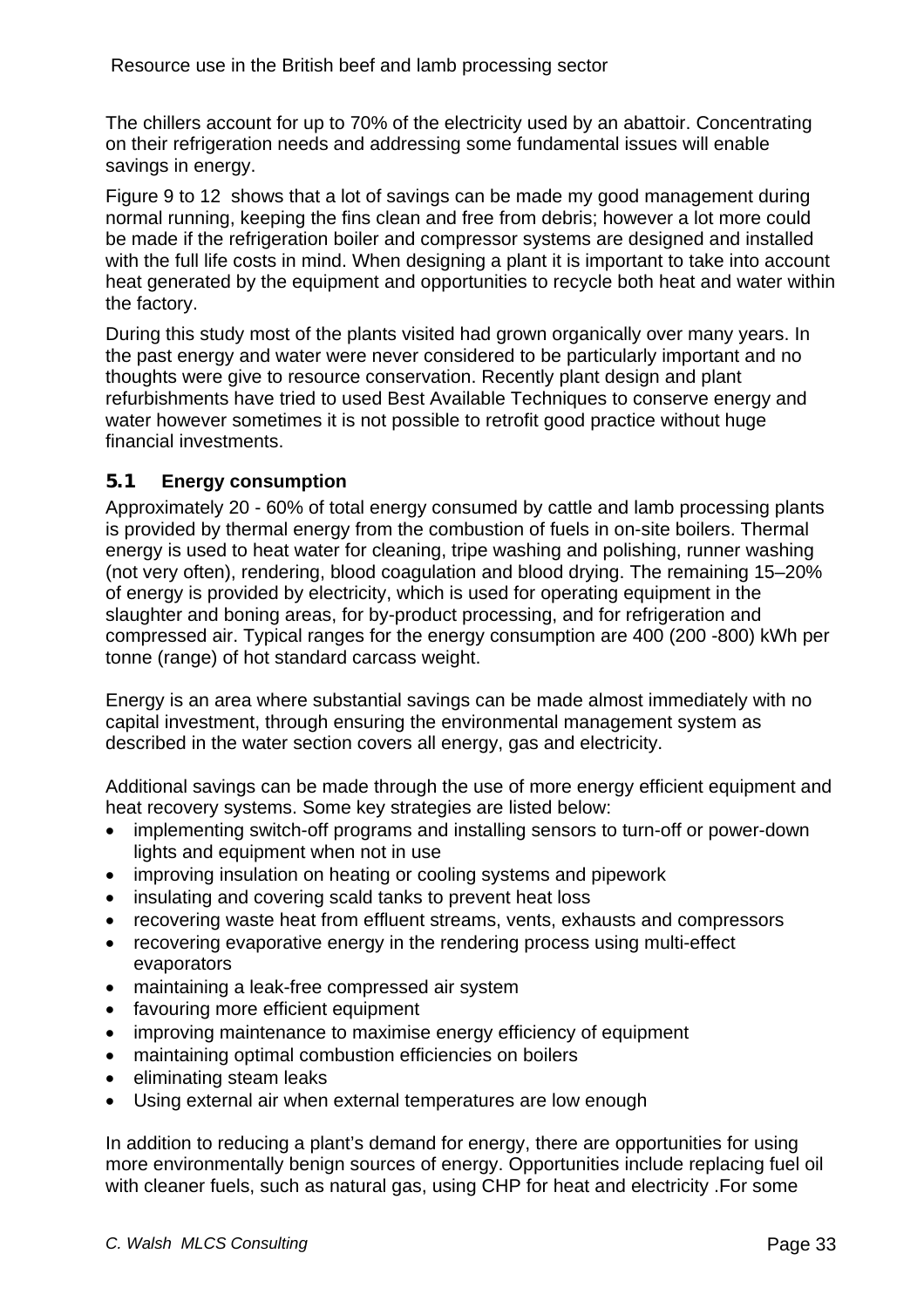<span id="page-33-0"></span>plants it may also be feasible to recover methane from the anaerobic digestion of highstrength effluent streams to supplement fuel supplies. Most plants have large roof spaces and remote locations which could be used for solar or wind power.

### **5.1.1 Refrigeration Management**

As much as 70% of the electricity can be consumed by the chiller system it is worth concentrating on efficiently managing the cooling process.

## *1. EMS*

As part of the Environmental management system set up an energy management programme for refrigeration. Details can be found at www.carbontrust.co.uk. Define the targets of the programme. It is essential that the programme has the full support of management and its aims are understood throughout the plant. Start by looking at refrigeration,. it often consumes the majority of electricity in abattoirs (typically up to 70%).

### *2. Assess all refrigeration systems*

Familiarise yourself with the refrigeration equipment and the main components. Check the systems' components match the documentation. The more you understand the operation of the plant the easier it is to identify potential savings.

#### *3. Meter energy consumption*

Electricity bills provide a basic record of overall kWh consumption. Install sub-metering or use energy loggers to measure energy consumption of individual refrigeration systems. Ensure the associated equipment e.g. compressors, fans (evaporator and condenser), electric defrost heaters, lighting pumps, of each system are all measured.

- Relating energy consumption to throughput can highlight problem areas and also opportunities.
- Compressor drive motors tend to use the most energy, followed by fan motors.

# *4. Measure the current process performance*

Before making any changes check the chilling performance of each refrigeration system against its specification. The primary carcass chillers tend to have the highest energy consumption so start here.

Measure and record:

- air temperature and relative humidity in the chiller
- surface and deep leg temperatures for a range of carcases throughout the day
- air speed at several points throughout the chiller
- ambient air temperature
- weight of carcases throughput

Recording data over a week gives more detail of how performance varies with production throughput and ambient temperature. By comparing current and previous performance measures, any adverse effects can be highlighted.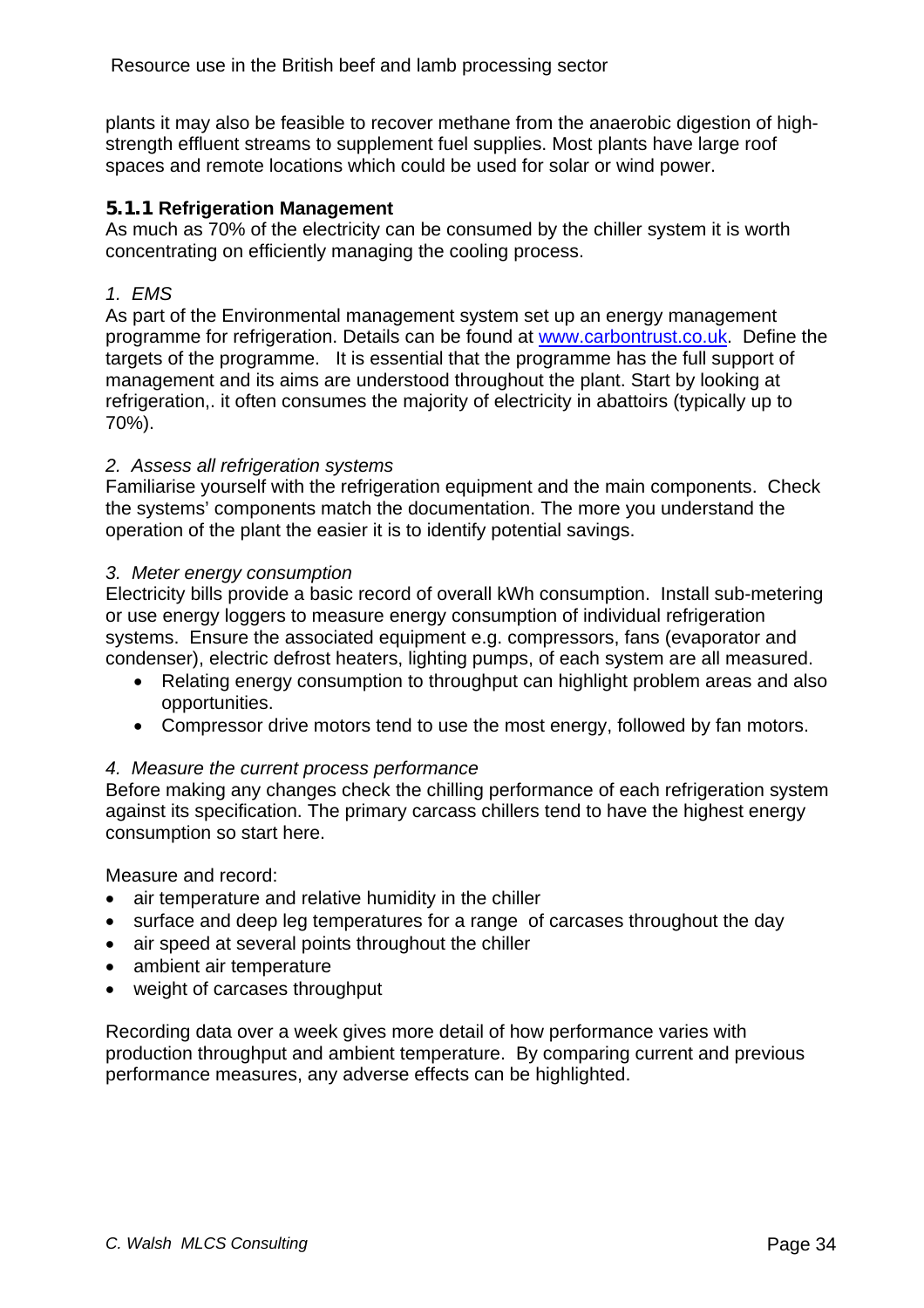

*Figure 13 A graph measuring deep leg temperature drop over a few days.* 

The information was collected on a particularly warm day and showed that it actually took longer than 48 hours to get to  $7^{\circ}$ C. It also showed the detrimental effect when the next days kill is loaded into the chiller. There was a rise in chiller temperature because the loading and unloading doors were opened which slowed the chilling down in the deep leg temperature.

Both theses issues are important as if they occur regularly other issues need to be considered. Drip Loss and bone taint are actually more important than reducing energy costs for an abattoir as more money could be lost through these factors than an abattoir could save by reducing their energy costs.

#### *5. Analyse baseline data*

Examine the chilling performance and energy baseline data to determine how each system uses energy throughout the production cycle. Identify the key features of the energy consumption profiles, especially periods of high and low energy consumption and determine reasons for them. Track trends against throughput and look for unusual events.

# *6. Increase the efficiency by improved compressor controls*

The compressors consume the most energy in a refrigeration plant. To save energy here, the evaporating temperature should be as high as possible and the condensing temperature as low as possible while still maintaining the required control temperature. Remember that for every 1ºC less between evaporating and condensing temperature there is a saving of 2 to 4% in energy costs as the compressor has less work to do.

Seek advice from a good refrigeration contractor about reviewing and upgrading your system controls for more efficient operation including floating head pressure and electronic expansion valves.

# *7. Optimize condenser fan coil units*

Keep condenser coils and fins clean and free of debris. Blocked condensers increase the condensing temperature – a 1<sup>o</sup>C increase will increase energy costs by 2 to 4%.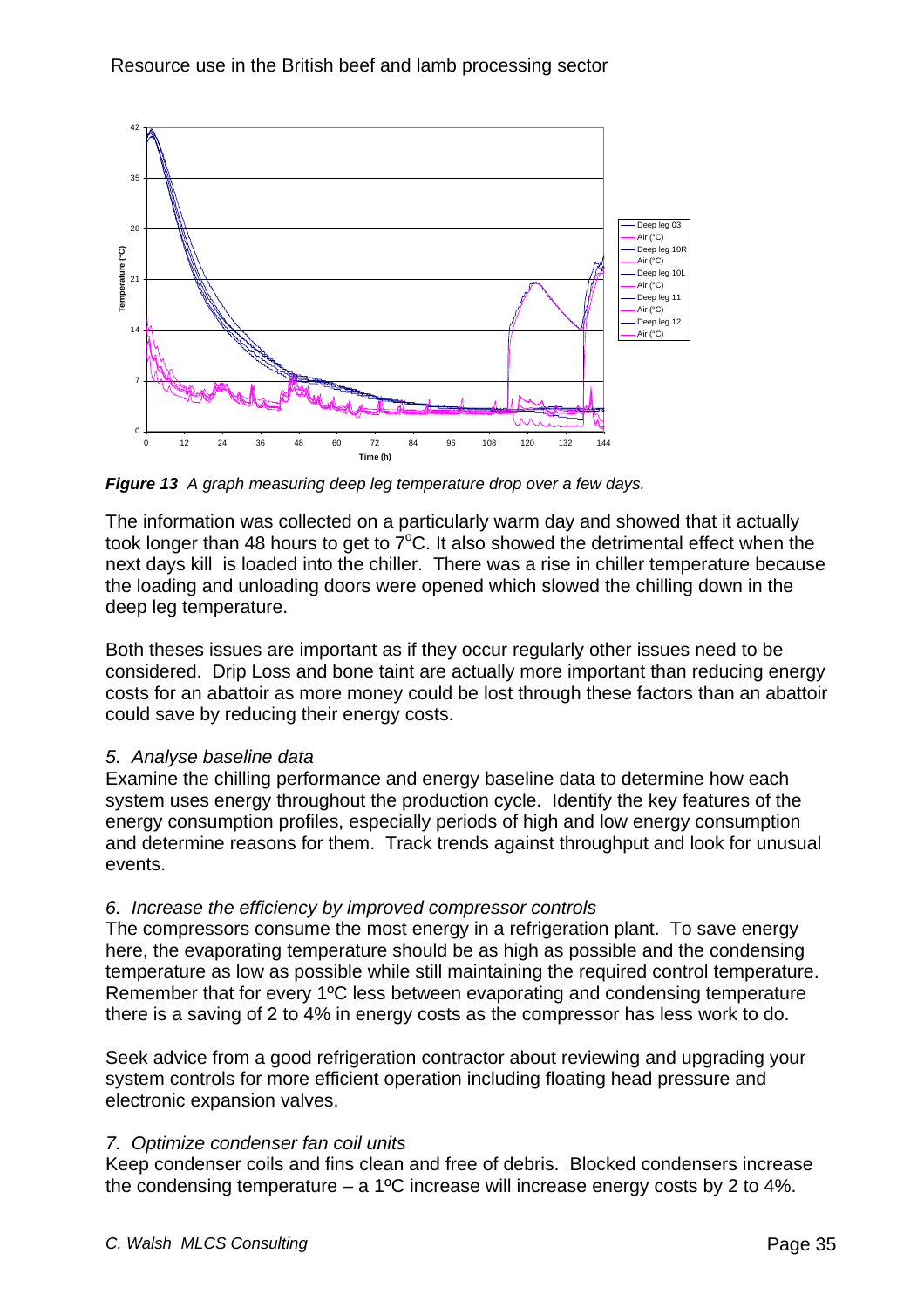Make sure that air entering the condenser units are as cold as possible (ideally shaded from direct sunlight on the north facing side of the building).

Upgrade to the most energy efficient fan motors and speed control systems.

When replacing condensers, consider installing units that are larger than standard issue. These may be more expensive to purchase but will improve refrigeration efficiency and save money in the long run..

#### *8. Optimize evaporator fan coil units*

Evaporator fan motors consume a significant quantity of energy, especially if they run continuously at full speed. Save up to 70% of fan energy by replacing inefficient fixed speed motors with more efficient variable speed drives.

Always make sure that the coils and fins are kept clean and not blocked to ensure efficient heat transfer.

Check that the frequency and duration of defrosts are only enough to keep ice build up from affecting evaporator efficiency otherwise they will waste energy, add to the heat load and disturb the room temperature control and air distribution.

#### *9. Minimize door openings*

Open or leaking doors waste energy. Ensure doors are easy to operate and educate staff to keep door openings to an absolute minimum.

Keep strip curtains in good condition and consider investing in air curtains, vestibules or automatic door closing devices especially when freezer temperatures are involved.

#### *10. Check insulation*

Over time insulation deteriorates or becomes damaged. Poor insulation increases energy consumption as external heat is gained through small gaps in the walls, ceiling, doors and floor. Thermal imaging cameras can quickly identify areas that need attention.

Check and replace any faulty insulation on cold refrigerant pipes between the evaporator and compressor (especially on larger suction line pipes).Also check that door seals etc. are not damaged allowing heat to leak in.

#### *11. Fans*

Using high efficiency electronically commutated motors (ECM) to replace evaporator fans, energy costs can be reduced by up to 50%.

An abattoir with 10 kW of installed fan power costing over £9000 per year to run reduced their fan speeds part way through chilling and changed to more efficient electric drives/fan units, made savings of over £2000 per year on electricity bills.

Similarly 50% energy savings (approximately £900 per year) were made by converting evaporator fan motors in their primary chiller to high efficiency motors. However, the payback period was over two years due to the cost of the fans. Replacing units with more efficient ones when they fail is the most sensible option.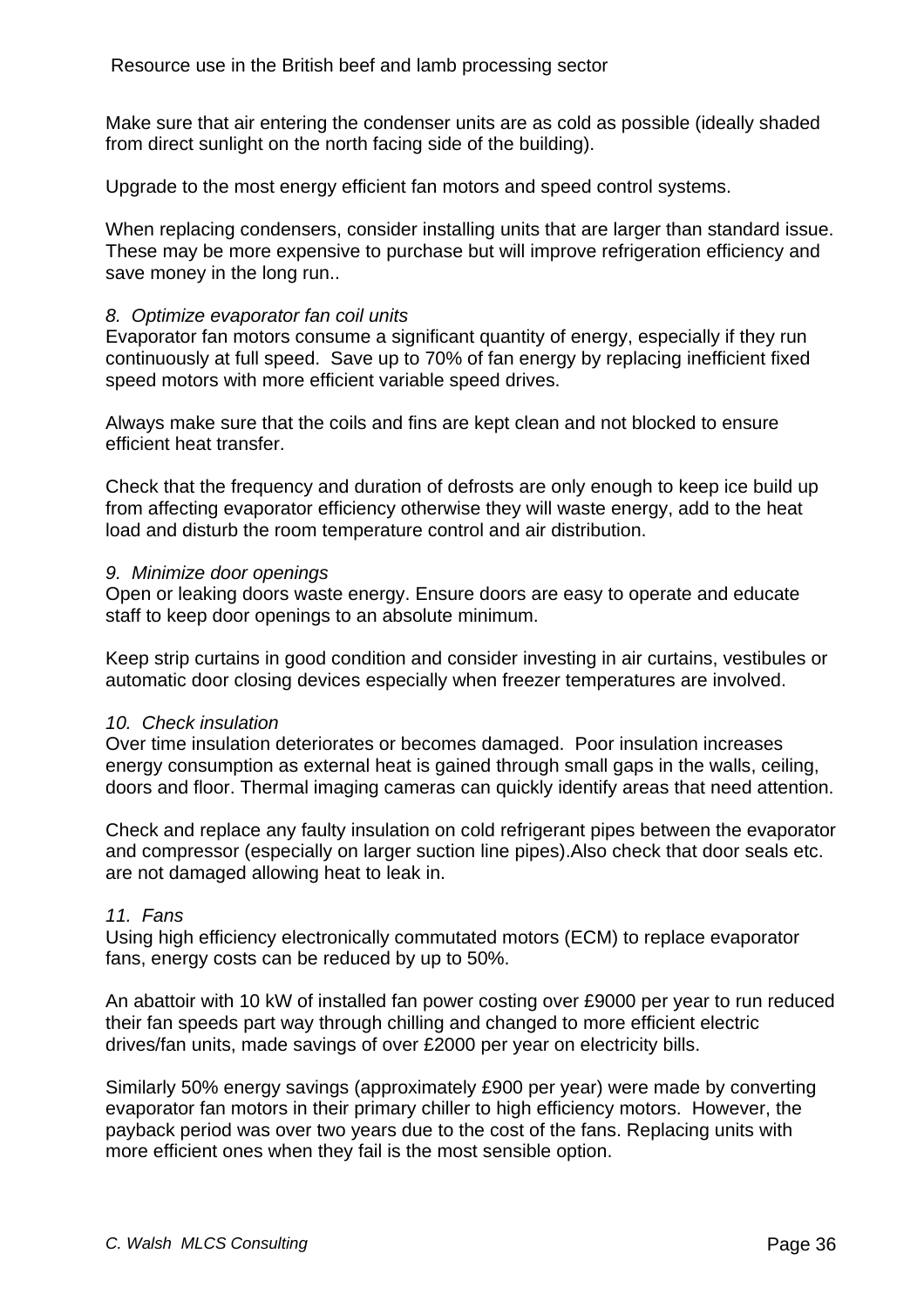# <span id="page-36-0"></span>**5.1.2 Infiltration through doors**

Doors especially those for the primary chillers are often left open especially when loading and unloading of the carcases. It is estimated that the electrical energy costs approximately £250 per year for every hour a chill room door is left open.

The additional heat load will increase with:

- the number of door openings, the length of time the door is open, the size of the opening and the greater the temperature difference between the air outside and inside the room
- Draughts, especially through-draughts due to more than one door open at the same time will add to the exchange of warm and cold air

By batching the carcases outside the chiller and loading a batch once per hour significant savings are made.

Install strip curtains. A well maintained strip curtain can be 80% to 90% effective, reducing this cost to £50/year for every hour each door is left open.

In a larger abattoir where several doors are left open for prolonged periods, savings of over £3000 per year have been reported by doing the following:

- Improve door closing discipline by installing door alarms
- Improve maintenance on door seals and protection

When freezer temperatures are involved it is worth costing out air curtains, vestibules and automatic door closing devices.

# **5.1.3 Gas and Oil**

# **The Boilers**

Boiler water is generally used for steam production, heating buildings and supplying hot water for wash downs. Excess water used by boilers will mean a waste of energy, as well as excess use of chemicals. Water used in boilers is often pre-treated -softened and/or had anti-scale chemicals added to it in ion exchange columns using hydrochloric acid/caustic soda for demineralisation or salt solution for softening plants (need reordering but not sure what it is meant to say). Every stage of treatment increases the value of the water and therefore the cost of its loss. Below are several ways to reduce water loss which will save energy, ion exchange costs and chemical additives as well as water:

- Maximise the amount of boiler condensate recovered from cooling of steam as it does not require pre-treatment and will retain much of its heat
- Use sub-metering on the hot well that tops up boiler water to monitor the volume of top-up water used, showing the influence that condensate recovery is having
- Only regenerate the ion exchange columns when it is required. Control systems are available to manage water consumption, based on conductivity monitoring. This reduces the amount of regeneration chemicals, energy and water that are wasted during the stabilisation period.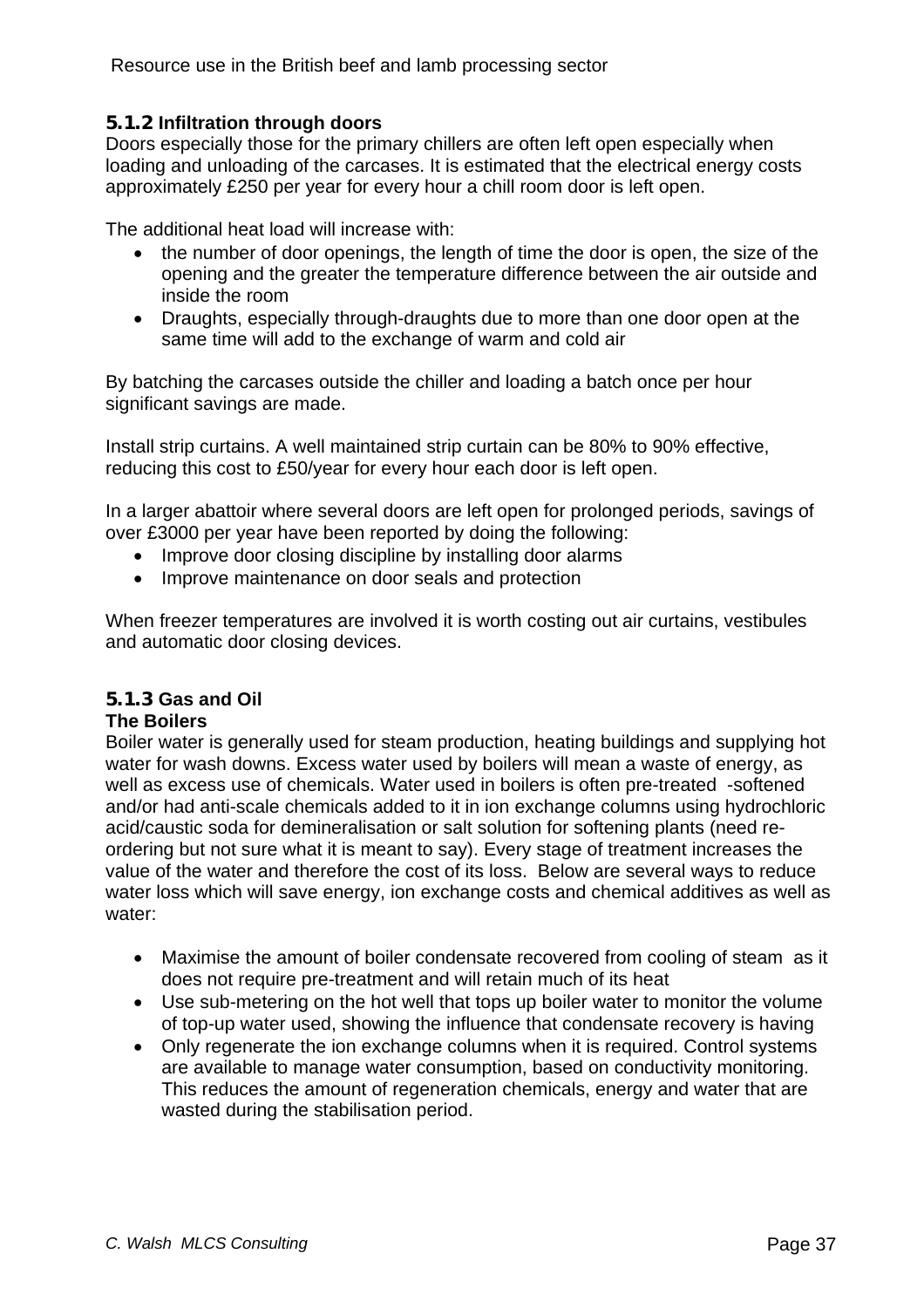| <b>Type</b>                                    | <b>Typical cost</b>   |
|------------------------------------------------|-----------------------|
| Potable mains water                            | £0.79 per $m3$        |
| Demineralised or softened water                | £2 - £3 per $m3$      |
| Condensate                                     | E3 - £4 per $m3$      |
| Steam                                          | $E10 - E12$ per tonne |
| * Costs do not include disposal of waste water |                       |

*Table 12 Comparable costs of different water types (2004/05 prices)\** 

Source: Envirowise guide GG523 Water saving devices and practices – for industrial sites

Boiler blowdown is conducted to remove dissolved solids that build-up in the system. Blowdown is often conducted manually using timers; however this can be very wasteful. A conductivity meter can be used to ensure blowdown only occurs when necessary, as it will determine the concentration of TDS. Automatic blowdown control systems that use conductivity measurements are usually set to a conductivity equivalent of a TDS of 3000-3500 mg/litre. Typical treated water has a TDS concentration of 275 mg/litre: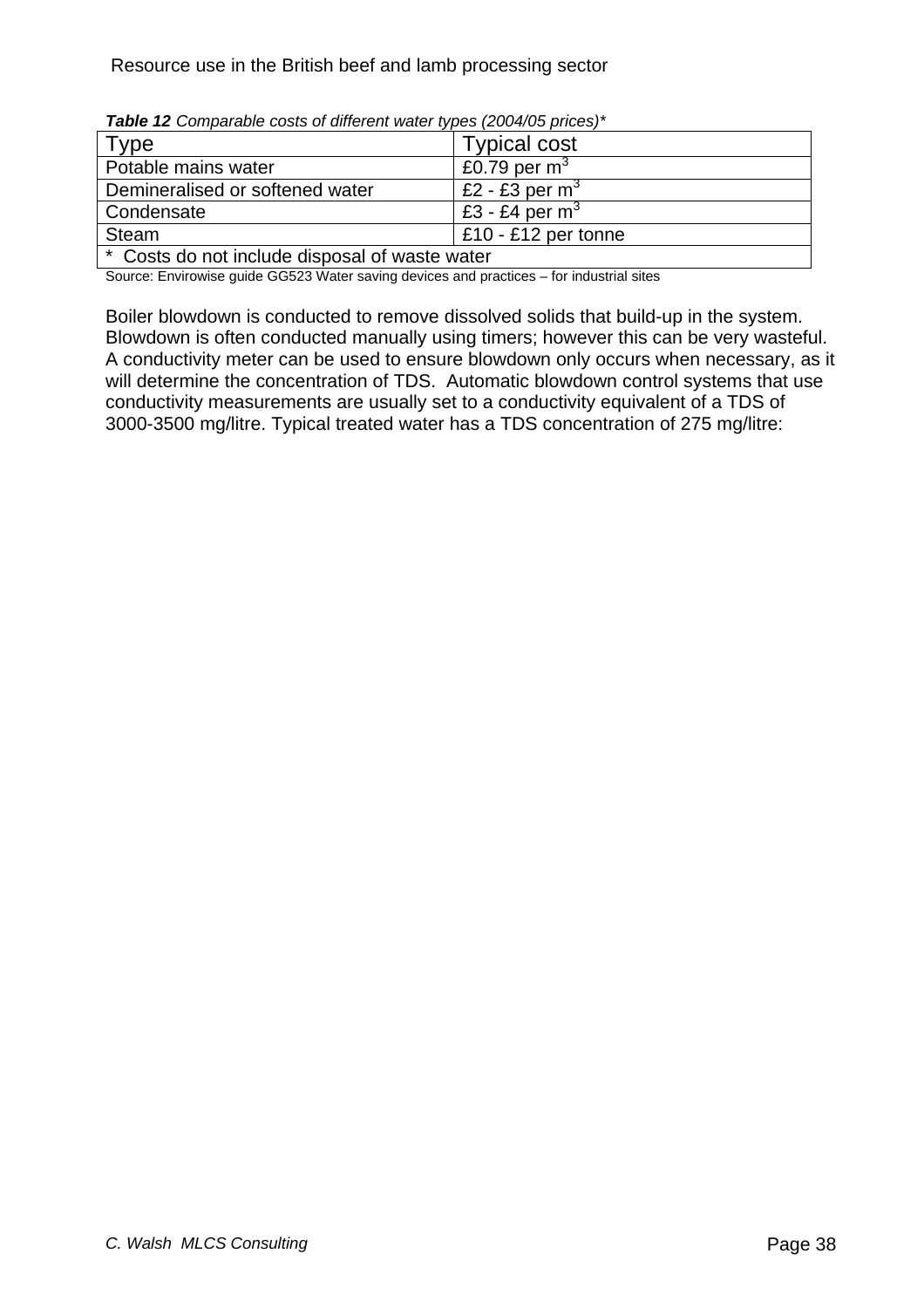# <span id="page-38-0"></span>**6.0 APPENDICES**

APPENDIX 1: This is some of the information collected for the WRAP report. To date no formal LCAs have been completed for any animal species in the UK. The results have been split into meat processing including retailing and rendering. Technical details of the calculation are included in this Appendix.

The main source of emissions from meat processing is energy use followed by solid waste disposal while effluent treatment generates a GHG credit. A summary is shown in the table below.

| <b>Abattoirs</b>    | <b>Beef</b> | Pigs       | Lamb       | Poultry    | All<br><b>Species</b> |
|---------------------|-------------|------------|------------|------------|-----------------------|
| Conversion of flows | kt $CO2e/$  | kt $CO2e/$ | kt $CO2e/$ | kt $CO2e/$ | kt $CO2e$             |
| to $CO2e$ emissions | year        | year       | year       | year       | / year                |
| Electricity         | 61.1        | 22.6       | 13.9       | 244        | 342                   |
| Gas                 | 5.00        | 0.84       | 2.02       | 42.3       | 50.1                  |
| Gasoil              | 0.12        | 4.04       | 0.23       | 0.00       | 4.40                  |
| Propane             | 0           | 1.90       | 0          | 0          | 1.90                  |
| Total energy        | 66.2        | 29.4       | 16.2       | 287        | 398                   |
|                     |             |            |            |            |                       |
| Water               | 0.90        | 0.44       | 0.42       | 2.14       | 3.90                  |
| Effluent            | $-0.34$     | $-0.28$    | $-0.21$    | $-0.39$    | $-1.21$               |
| Lairage             | 6.18        | 2.81       | 2.64       | 0.00       | 11.62                 |
|                     |             |            |            |            |                       |
| Packaging wastes    |             |            |            |            |                       |
| General waste       |             |            |            |            |                       |
| (landfill)          | 3.33        | 5.38       | 1.37       | 7.72       | 17.8                  |
| Cardboard           |             |            |            |            |                       |
| (recycled)          | 12.6        | 10.0       | 0          | 0.099      | 22.7                  |
| Plastic (recycled)  | 0.22        | 0          | 0          | 0          | 0.222                 |
| Paper (recycled)    | 0.013       | 0          | 0          | 0          | 0.013                 |
| Wood (recycled)     | 0.00        | 0          | 0          | 0          | 0.001                 |
| Packaging wastes    |             |            |            |            |                       |
| sub-total           | 16.13       | 15.41      | 1.37       | 7.82       | 40.72                 |
|                     |             |            |            |            |                       |
| <b>Grand total</b>  | 89.0        | 47.8       | 20.9       | 296        | 454                   |
| CoV                 | 5.3%        | 6.7%       | 5.7%       | 6.4%       | 4.4%                  |
|                     |             |            |            |            |                       |

**Table 13:** Summary of GHG emissions from both abattoirs and meat processing

Note:

a) Where data uncertainties arise estimates have been made using 'Monte-Carlo' simulations with the resultant uncertainty expressed as the coefficient of variation (CoV) – the standard deviation divided by the mean and expressed as a percentage.

GHG emissions associated with rendering are based on simplified data as the subject is being considered in detail at Harper Adams University College. The estimates produced below are thus intended to be only broadly indicative of the scale of the industry's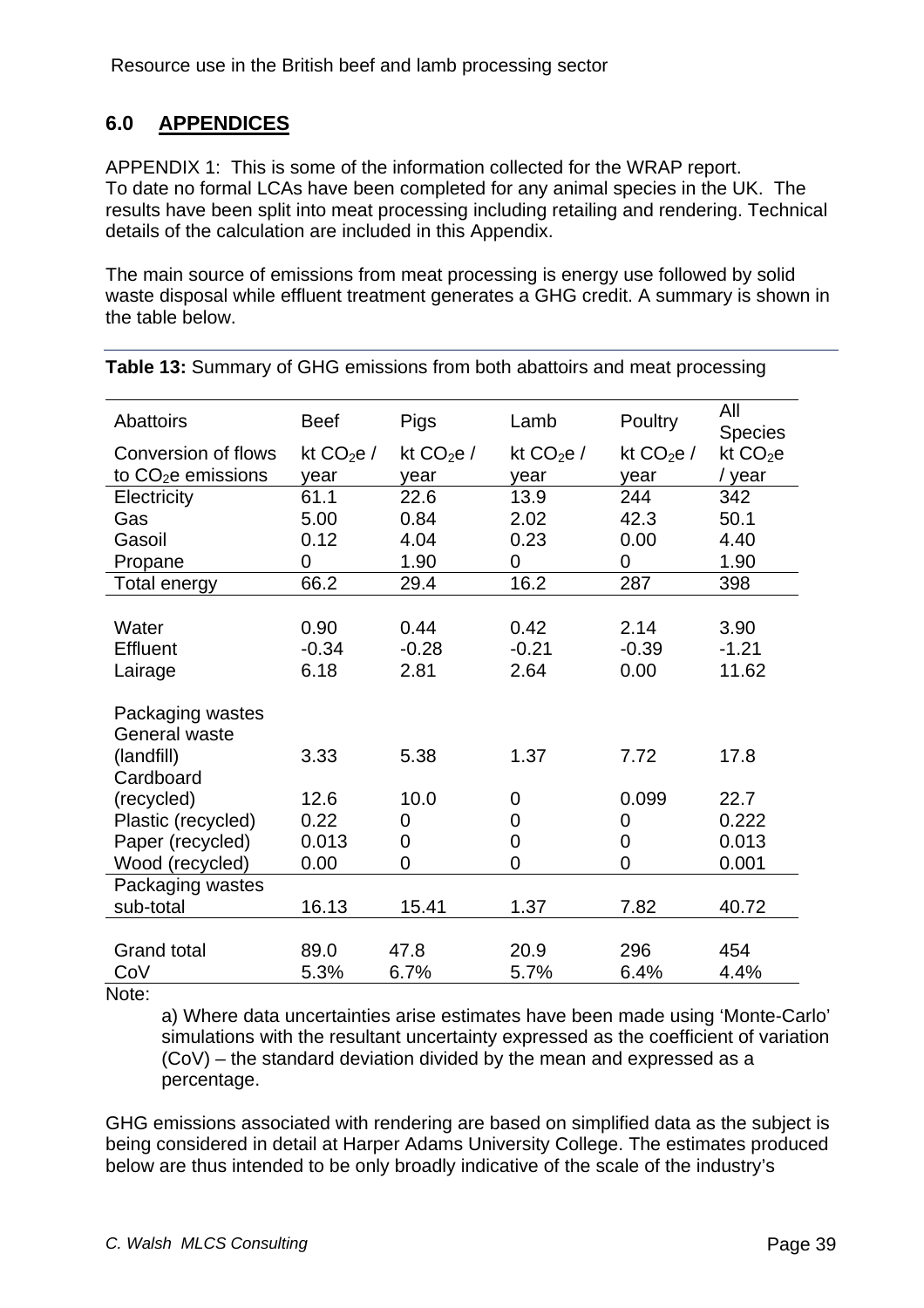activities. The industry is complex and very diverse at plant level thereby increasing the uncertainty over the data.

**Table 14:** Summary of estimates of emissions and emission credits from the rendering industry

| Item                                      | Emissions,<br>kt $CO2e$ | CoV | Credit, kt<br>CO2e | CoV |
|-------------------------------------------|-------------------------|-----|--------------------|-----|
| Collection of<br>materials                | 50                      | 21% |                    |     |
| Energy and water use                      | 1262                    | 26% |                    |     |
| Plastic packaging<br>disposal from retail | 0.04                    | 30% |                    |     |
| Rendered oils                             |                         |     | 284                | 25% |
| PAP - pet food                            |                         |     | 1584               | 25% |
| MBM and ash in<br>cement                  |                         |     | 53                 | 16% |
| <b>MBM</b> as fertiliser                  |                         |     | 39                 | 31% |
| Total                                     | 1,312                   | 25% | 1,959              | 20% |

The rendering industry creates larger emissions compared to slaughter and processing owing to the need for energy to maintain processes but it also creates large credits through the conversion of what are nominally wastes into useful products. Fats derived after rendering from animal by-products can be used to supply liquid and solid bio-fuels to industry which can replace fossil fuels such as oil and coal for steam and power generation and for use in biodiesel production. Proteins produced in the same way can be used to produce protein meal which can replace soya meal. While the credits from rendering appear to exceed the total emissions the results are not statistically significant. The results suggest that the value of useful outputs from rendering is broadly equal to the emissions incurred.

These data from our research are the first available and should be regarded as provisional until more detailed results are available from the research at Harper Adams.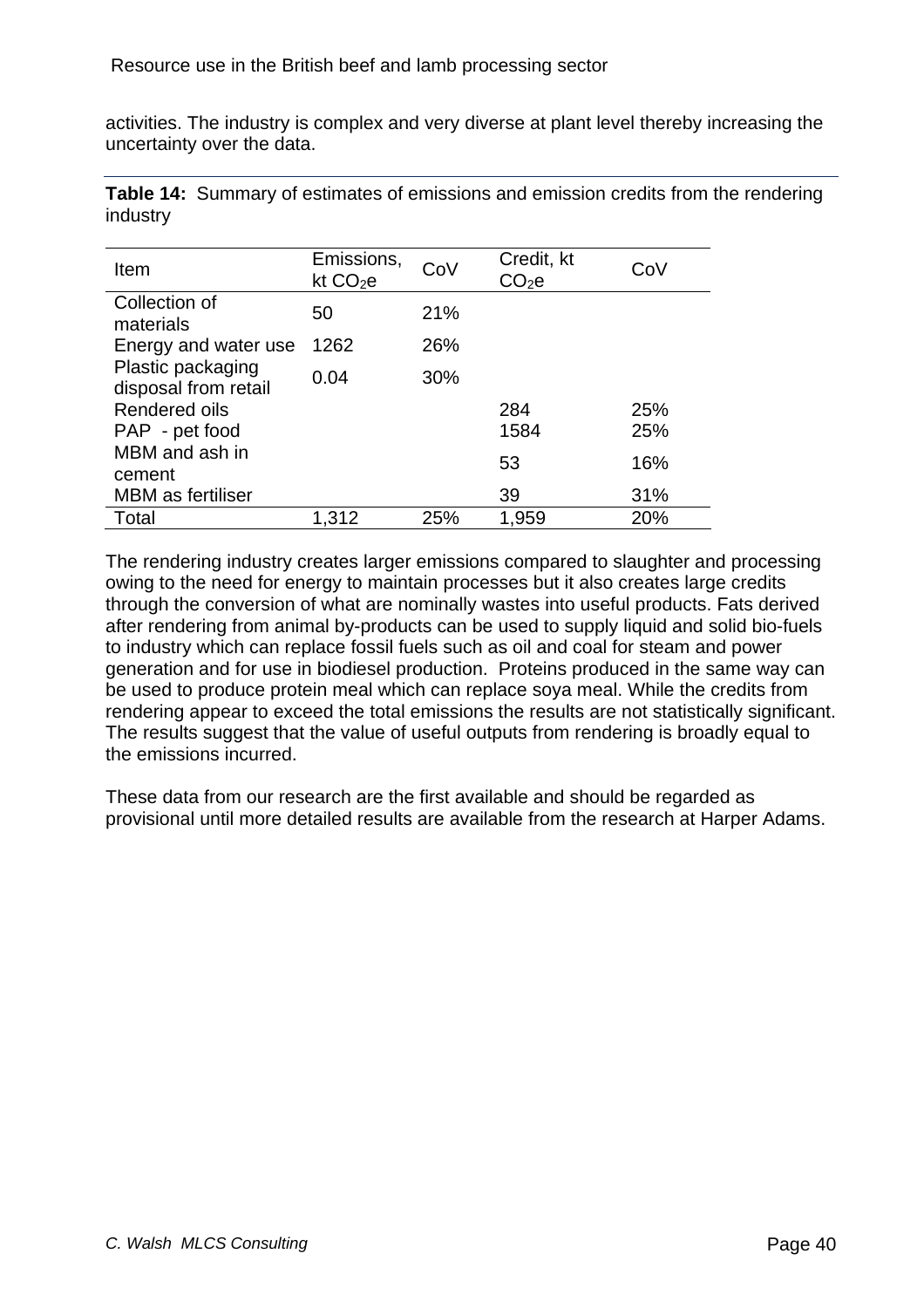# **Appendix 2**

# **Effluent Treatment Options**

Regulatory bodies including the Environment Agency define "trade effluent" as any liquid waste 'produced in the course of any trade or industry' which is discharged to the waste water system. It includes water used in production, washing or cooling facilities, and covers both large and small premises.

**Treatment of this effluent** fall into three exclusive categories which increase the degree of cleanliness

- 1. primary treatment--the removal of floating and settling solids, such as FOG
- 2. secondary treatment--the removal of most organic matter, usually in the form of soluble organic compounds
- 3. tertiary treatment--removal of nitrogen, phosphorus, suspended solids or some combination of the three



**Figure 14:** 

Processing facilities that discharge directly into navigable waters (for which a National Pollutant Discharge Elimination System permit is required) must provide primary and secondary treatments and, in some cases, tertiary treatment as well. The type of treatment is determined by the final disposal option required. Usually no single process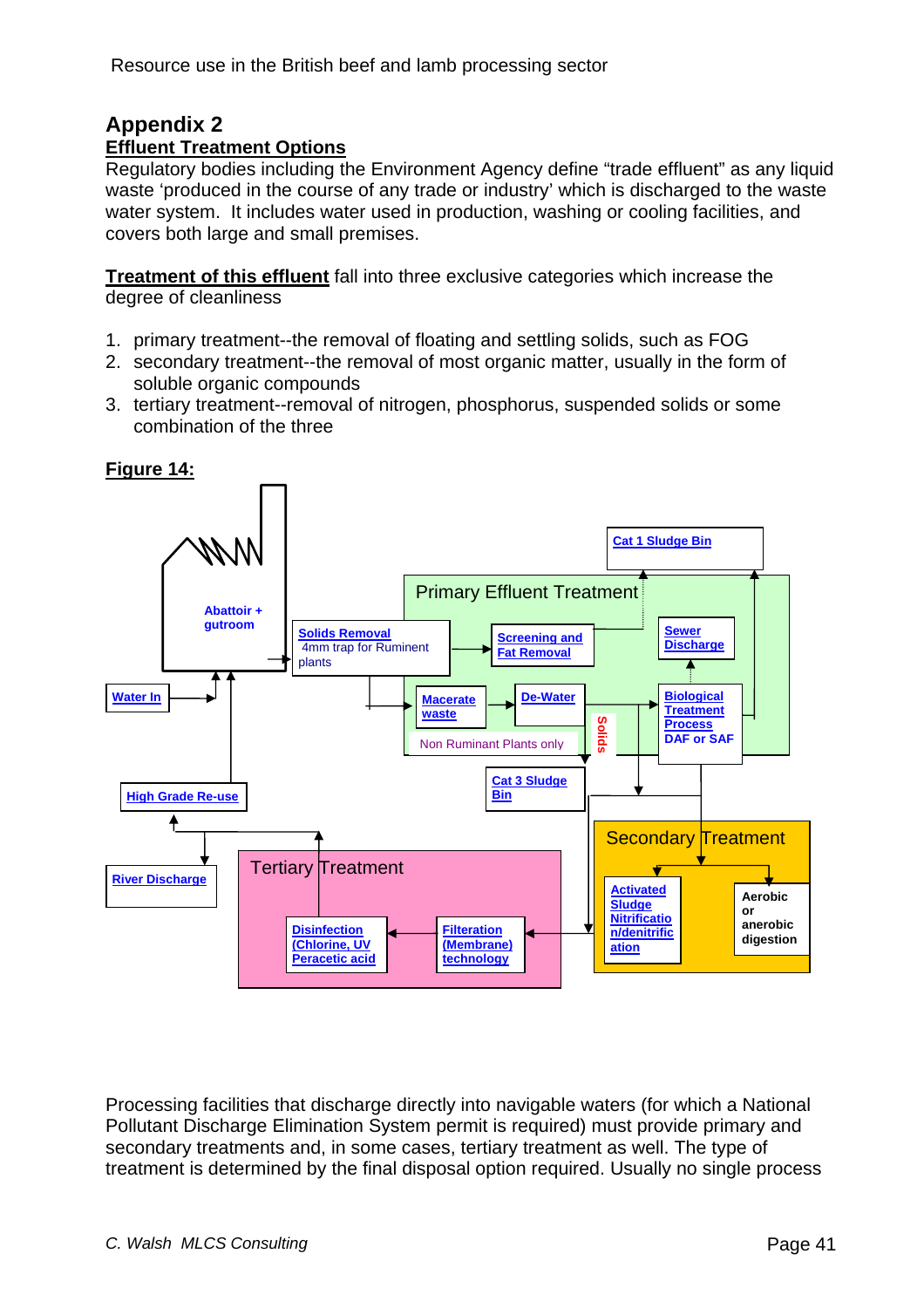<span id="page-41-0"></span>is adequate for internal reuse -more likely a treatment train utilising a number of processes, and different options can be used on different streams.

#### *Primary Treatments*

Primary treatments essentially accomplish two goals: the reduction of total suspended solids and BOD loads in subsequent treatment processes and the recovery of materials for further processing, including rendering. Specific methods typically incorporate:

- screens (or filters), which employ combinations of meshes and vacuum suction pumps to filter out effluent waters from influent, and pass solid particles into collection devices.
- Settling tanks or catch basins, which rely upon gravity separation, where wastes settle or float according to their relative densities to water. Settled solids are scraped and collected while the floating scum is skimmed off.
- dissolved air flotation DAF plants which introduces air-saturated influent into a flotation tank similar to the catch basin. The air is released from suspension at atmospheric pressure, generating a stream of particle-borne bubbles that rise to the surface, where the waste can be skimmed off. Larger particles settle at the bottom and are scraped and collected. Alternatives to DAF, including reverse osmosis, have their uses, but may not be as cost effective.

#### *Secondary Treatments*

Secondary treatments typically employ aerobic and anaerobic processes, which use microorganisms to reduce organic loads. This so-called biological approach generally is considered more cost-effective in treating high organic strength wastewater than physical and chemical treatment.

With the anaerobic method, various micro-organisms break down complex organic compounds into simpler compounds such as hydrogen, carbon dioxide, alcohol and short-chained volatile acids. The alcohol and acids are then further decomposed into 'biogas', which is methane produced by microorganisms known as methanogens.

High-rate anaerobic technologies include continuously stirred tank reactors, anaerobic contact reactors and anaerobic fluidized beds, while aerobic technologies variously incorporate activated sludge, oxidation ditches or sequencing batch reactors. In many cases, anaerobic and aerobic processes are combined into one treatment system, with anaerobic used to remove most organic matter from the waste water and aerobic to provide 'polish' by further removing nutrients and residual organic matter.

Anerobic digesters can require big settling tanks and take up significant amounts of space depending on the effluent quantity and quality. The process for abattoirs can take up to two weeks to biodegrade the organic matter. The process also requires a pasteurisation treatment prior to the digestion process for ruminant plants. This is process will vary depending on the particle size of material and is described in E.U regulations en 2002R1774. These regulations describe the different method which need tp be applied. The method should kill off any pathogens that are not destroyed by the digestion process. During the design phase the intention is always to harvest the methane and used it to power the pasteurisation process. In practice this rarely works as the process is slow and insufficient amounts of methane are generated for what is needed.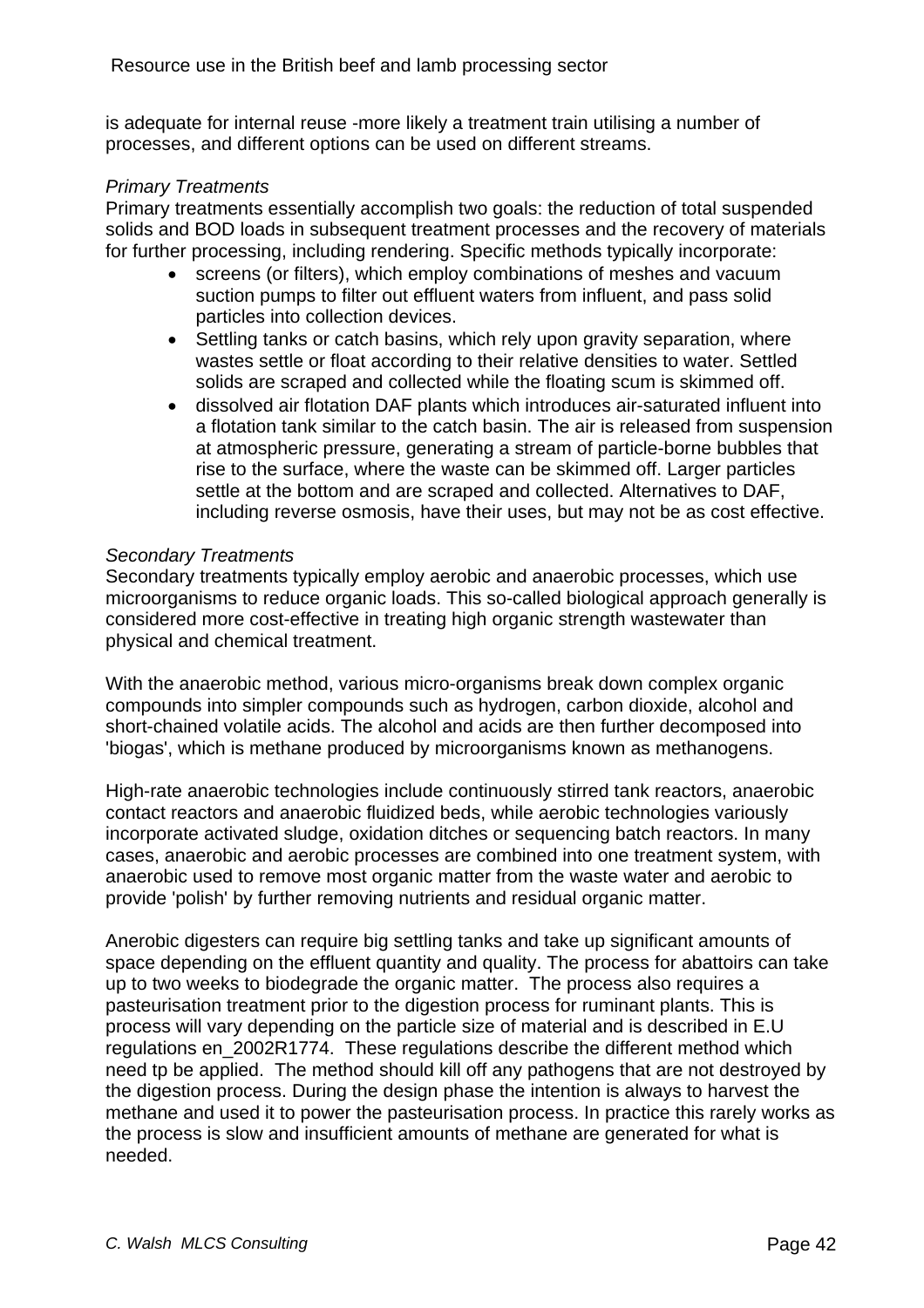Aerobic digestion is perhaps more suitable for abattoir waste. One particular system takes abattoir waste, pumps it with air and heats the product up to over  $70^{\circ}$ C which means faster aerobic digestion. It is able to cope with Category 2 and 3 wastes, but the temperatures are not high enough for Category 1 rendering to destroy the pathogens believed to be in Category 1 material. . The main products are high quality fertilisers with in-built pesticides which improve the carbon footprint of the user as these are not created from petrochemicals thereby less greenhouse gas.

The presence of nitrogen and phosphorous is becoming more of a problem with the EA looking at reducing the regulation levels. Traditional aerobic or anaerobic treatments do little to reduce these chemicals. Nitrification is also an important process when looking at abattoir effluent. The removal of nitrogen from effluent using activated sludge has been practised for many years. Briefly the process oxidises the ammonia to a nitrate using oxygen derived from the air, followed by reduction of the nitrate to nitrogen gas by bacteria using the BOD present in the incoming wastewater. The process is known as nitrification/denitrification.

Nitrogen is also removed by synthesis of bacterial biomass (activated sludge) during aerobic removal of BOD. However in the case of municipal sewage, nitrogen levels are high and only 20% to 30% of the nitrogen will be removed by this route.

#### *Tertiary Treatments*

The EA defines tertiary treatment as any method extending beyond secondary methods. In the case of meat, tertiary treatments typically target nitrogen, phosphorus, dissolved inorganic substances and total suspended solids (or those that have survived the primary and secondary stages.)

They do so in many ways. Passing the wastewater through a porous material reduces BOD and TSS by filtering out small particles and residual suspended materials. Introducing additional aerobic and anaerobic cycles to the waste water siphons off phosphorous, as does the introduction of metal salts or lime. Nitrogen removal requires nitrification and denitrification, in which microbes oxidize ammonia oxygen into nitrite, and nitrite into nitrate.

Membranes – Effluent streams can be treated through membrane systems by microfiltration, ultrafiltration, nanofiltration or reverse osmosis. Contaminants can be treated and removed to produce water of drinking water quality which is suitable for reuse on site. The enhanced capital allowance scheme supports membrane systems which treat water and reuse >40% on site.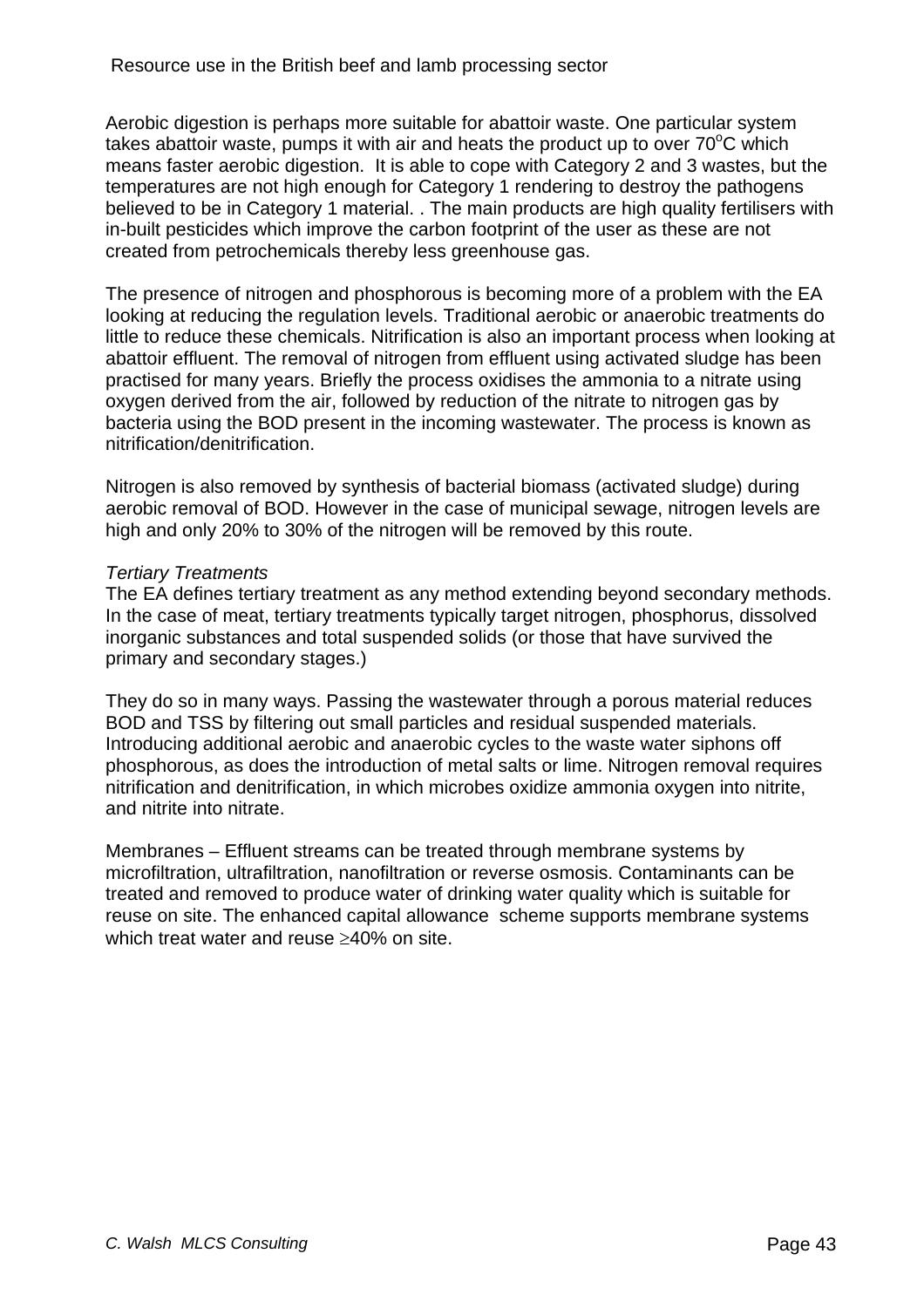| Treatment                  | <b>Biological</b> | Suspende          | Total           | Fats, oils | Phosphor  | Nitrogen    |
|----------------------------|-------------------|-------------------|-----------------|------------|-----------|-------------|
|                            | Oxygen            | d Solids          | <b>Disolved</b> | and        | <b>us</b> |             |
|                            | Demand            | (SS)              | Solids          | greases    |           |             |
|                            | (BOD)             |                   | 'TDS)           | (FOG)      |           |             |
| <b>Primary Treatment</b>   | Partial           | Good              | Virtually       | Good       | Good with | Only what   |
| Physical /Chemical         | $40\%$ to         |                   | nil             |            | Chemical  | is in       |
| <b>Systems</b>             | 80%               |                   | removal         |            | Precip.   | proteins    |
|                            |                   |                   |                 |            |           |             |
| Secondary                  | Excellent         | Generator         | Removal         | Will       | Required  | Can be      |
| Treatment                  |                   | of SS             | of organic      | process    | for       | designed    |
| <b>Biological Systems</b>  |                   |                   | only            | with time. | biomass   | to remove   |
|                            |                   |                   |                 | Hinder bio |           | within      |
|                            |                   |                   |                 | process    |           | limits      |
| <b>Tertiary Treatments</b> | Partial           | Excellent         | Excellent       | No - will  | Good with | Excellent   |
| <b>Membrane Systems</b>    | Cause             | <b>MicroFiltr</b> | With RO         | cause      | Precip.   | if oxidised |
|                            | problems          | ation             |                 | problems   |           |             |

*Table 15 Treatment Process Suitability for Specific Contaminants* 

More information can be obtained from Envirowise/WRAP.

#### **Other useful free publications and guides**

Carbon Trust website:

[GIL129 - Refrigeration Fact sheet](http://www.carbontrust.co.uk/Publications/publicationdetail.htm?productid=gil129)

[CTV002 - Refrigeration technology overview](http://www.carbontrust.co.uk/Publications/publicationdetail.htm?productid=CTV002)

[GIL158 - How to get the best from your refrigeration system](http://www.carbontrust.co.uk/Publications/publicationdetail.htm?productid=GIL158)

GPG369 - Energy Efficient Operation of Boilers, produced by the Carbon Trust

GPCS443- Improved Condensate Recovery Reduces Boiler Operating Costs. Carbon **Trust** 

ECG066 - Steam Generation Costs

GPG381 - Energy Efficient Boilers and Heat Distribution Systems

Institute of Refrigeration website:

Guidance for end users

[Appointing and Managing Refrigeration Contractors](http://www.ior.org.uk/ior_/images/pdf/general/REI-G1%20Appointing%20a%20contractor%20-%20Jul-07.pdf)

[Purchase of Efficient Refrigeration Plant](http://www.ior.org.uk/ior_/images/pdf/general/REI-G2%20Purchase%20of%20Efficient%20New%20Plant%20-%20Jul-07.pdf)  [Operational Efficiency Improvements for Refrigeration Systems](http://www.ior.org.uk/ior_/images/pdf/general/REI-G3%20Operational%20Improvements%20-%20Final%20Jul-07.pdf)

An Inventory of Methods and their effects on Diffuse Water Pollution, Greenhouse Gas Emissions and Ammonia Emissions from Agriculture By Newell Price, J.P., Harris, D., Taylor, M., Williams, J.R., Anthony, S.G., Chambers, B.J., Duethmann, D., Gooday, R.D. and Lord, E.I. (ADAS) Chadwick, D.R. and Misselbrook, T.H. (NW Research) Prepared as part of Defra Project WQ0106 *May 2009*